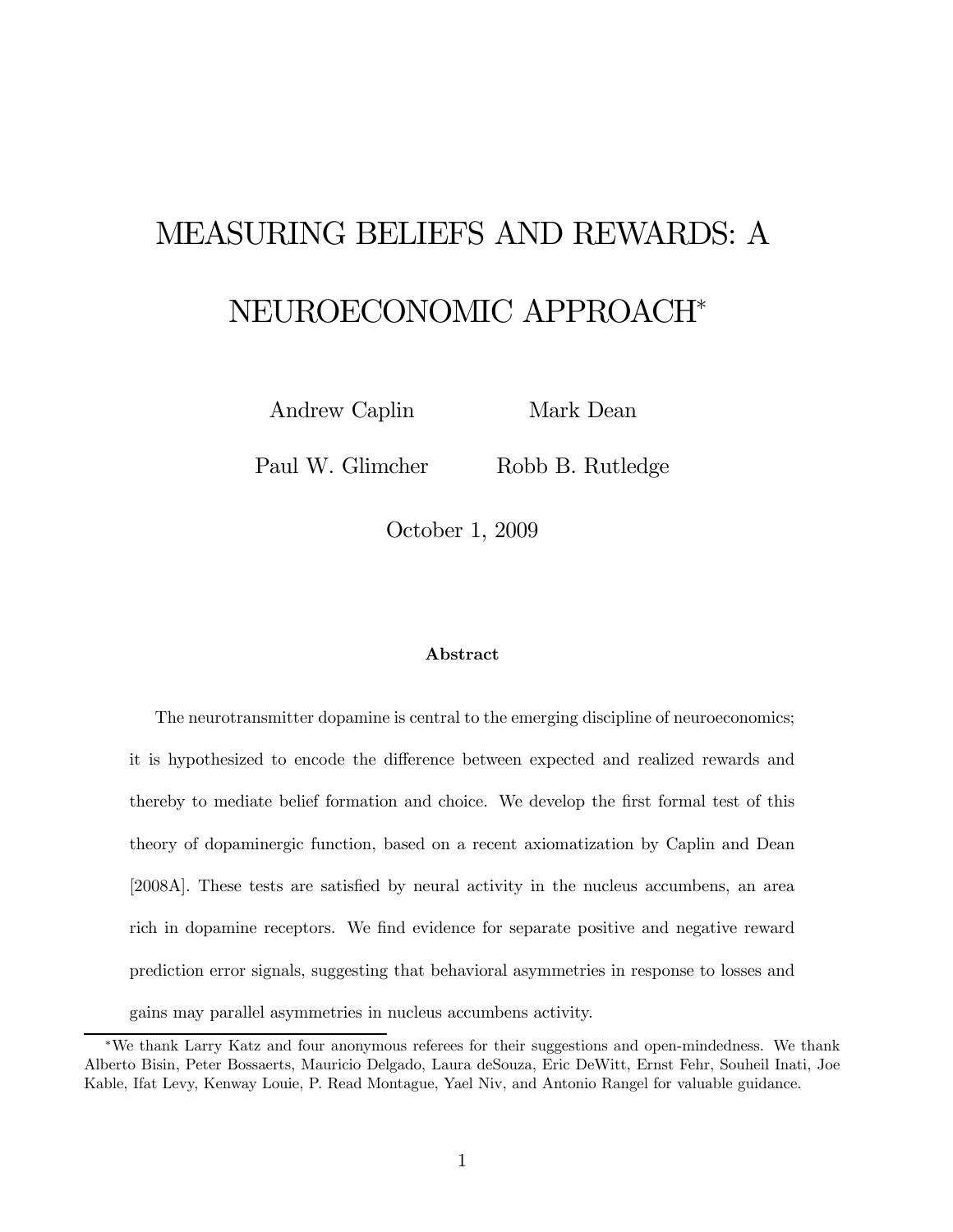## I Introduction

The neurotransmitter dopamine is central to the emerging discipline of neuroeconomics. Pioneering work of Wolfram Schultz, P. Read Montague, Peter Dayan, and their colleagues<sup>1</sup> suggests that dopamine not only participates in the encoding of information on crucial economic variables such as preferences and beliefs, but also plays a key role in choice and learning. The "dopaminergic reward prediction error" hypothesis (DRPE) states that instantaneous dopamine levels in the brain encode the difference between how rewarding an event is expected to be, and how rewarding it turns out to be. Largely based on this hypothesis, research informed by an understanding of the dopamine system has already had an impact on the social sciences.<sup>2</sup>

Reasons for economists to be interested in observing reward prediction errors are manifold.<sup>3</sup> Beliefs play a central role in theories of decision making and learning, yet they are hard to observe. Adding dopaminergic measurements to the arsenal of belief measurement techniques can bolster current methods based on structural models of the updating processes [e.g. Cheung and Friedman 1997] or incentive compatible elicitation methods [Nyarko and Schotter 2002]. Similarly, theories of reference dependent choice, such as loss aversion, give a central role to the decision maker's reference point, yet little is known about how these are determined.<sup>4</sup> Dopamine provides a promising line of attack for those seeking to understand reference points and reward expectations, at least in tightly specified "neuroeconomic" experiments.

Despite its promise, Caplin and Dean [2008B] detail evidentiary gaps in the existing literature on the DRPE hypothesis. Critically, most tests of the DRPE hypothesis assume that expectations are derived through reinforcement learning, then test a highly parameterized version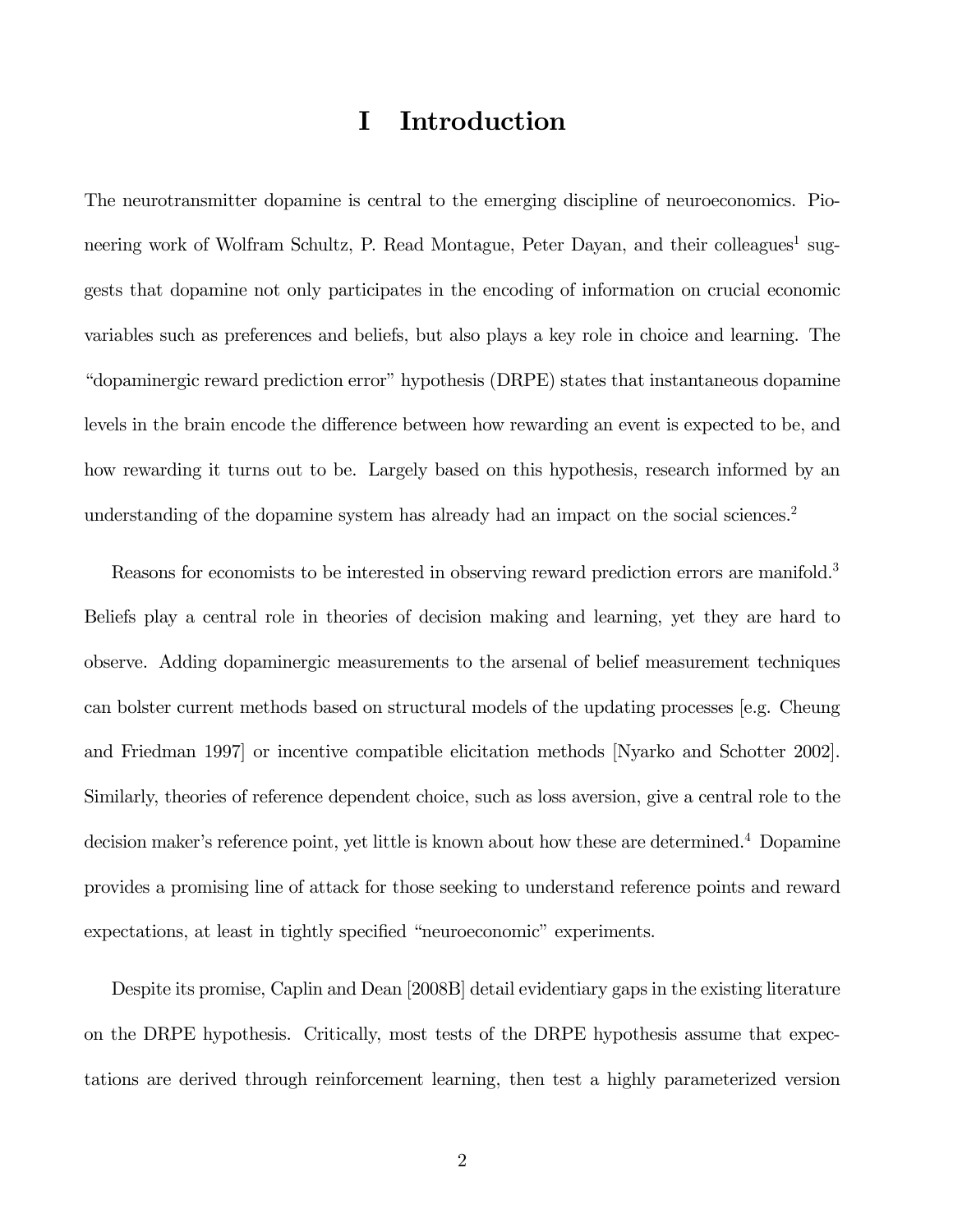of the DRPE.<sup>5</sup> Yet reinforcement learning often contradicts Bayesian learning, and behavioral experiments suggest that it serves as a good model of learning only in restrictive circumstances [Charness and Levin 2005]. Moreover, the predictions of the DRPE model based on reinforcement learning are often violated in the data.<sup>6</sup>

To address these issues, Caplin and Dean [2008A] (henceforth CDA) propose an axiomatically based testing protocol that disconnects the DRPE entirely from learning behavior. CDA consider a simple data set in which dopamine activity is observed when prizes are obtained from different lotteries. In such an environment, the DRPE can be characterized by three simple and easily testable axioms. These axioms target the DRPE hypothesis without any of the auxiliary hypotheses that have inhibited previous tests.

The current paper contains the first tests of the axiomatic version of the DRPE hypothesis. We pick a simple setting in which the DRPE hypothesis can be completely characterized by the three intuitive axioms of CDA. In the experiment that we use to test these axioms, human subjects are endowed with lotteries from which a prize is drawn. We use functional magnetic resonance imaging (fMRI) to measure brain activity as the prize is revealed to the subject. By comparing fMRI measures of activity as different prizes are received from different lotteries, we test whether activity in a brain region known as the nucleus accumbens satisfies the axioms. This brain region is a principal anatomical target of the dopamine neurons hypothesized to encode the DRPE signal.

In broad terms, the results of our experimental tests support the basic DRPE model. Of the three axioms that we test, two are strongly supported, the third weakly. To a first approximation, measured activity in the nucleus accumbens does indeed satisfy the DRPE axioms. Our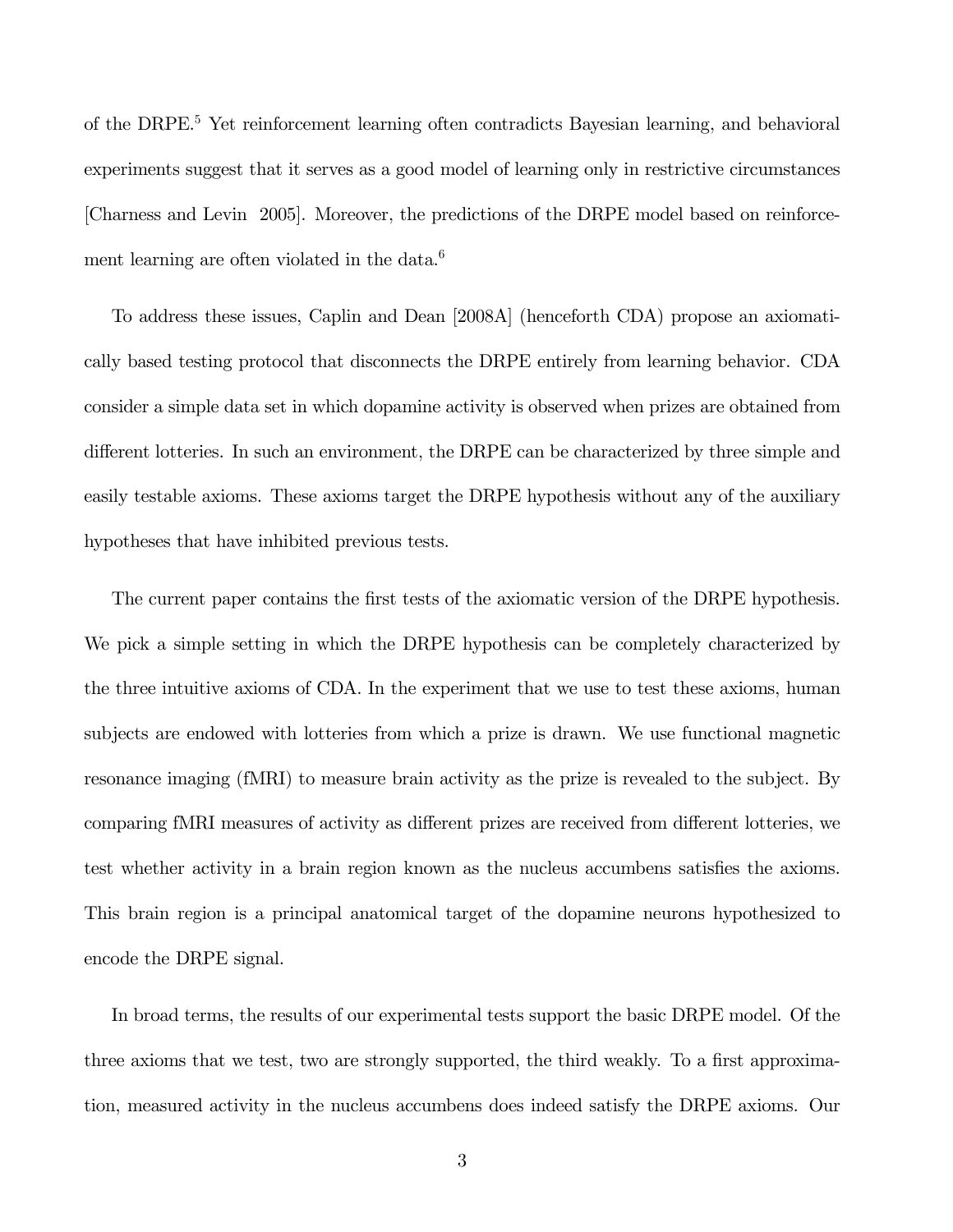experiment also throws up one intriguing and unexpected finding. Our evidence suggests that overall dopaminergic activity may be an amalgamation of two different processes operating with different temporal dynamics: the signal recording "positive" prediction error acts at a shorter time lag, and with less intensity, than that recording negative prediction error. This suggests that further study of the dopamine system may be particularly valuable for those interested in understanding asymmetric responses to gains and losses of the form described in prospect theory [Kahneman and Tversky, 1979].

## II Dopamine and the Reward Prediction Error Hypothesis

## 1 What is Dopamine?

The brain is composed of millions of neurons; tiny self-sustaining units about a thousandth of an inch in diameter. A connection between neurons across which communication can take place is called a synapse. Such connections allow (in general) one-way communication, with a pre-synaptic neuron communicating information to one, or possibly many, post-synaptic cells. A neurotransmitter is a chemical used in this process of communication. When a pre-synaptic neuron releases a neurotransmitter, it travels across the synaptic cleft, the physical gap across which the synaptic connection is made, and attaches itself to receptors in the post-synaptic cell. Thus, the state of the post-synaptic neuron comes to reflect the fact that the pre-synaptic neuron has released a neurotransmitter, a form of information transfer.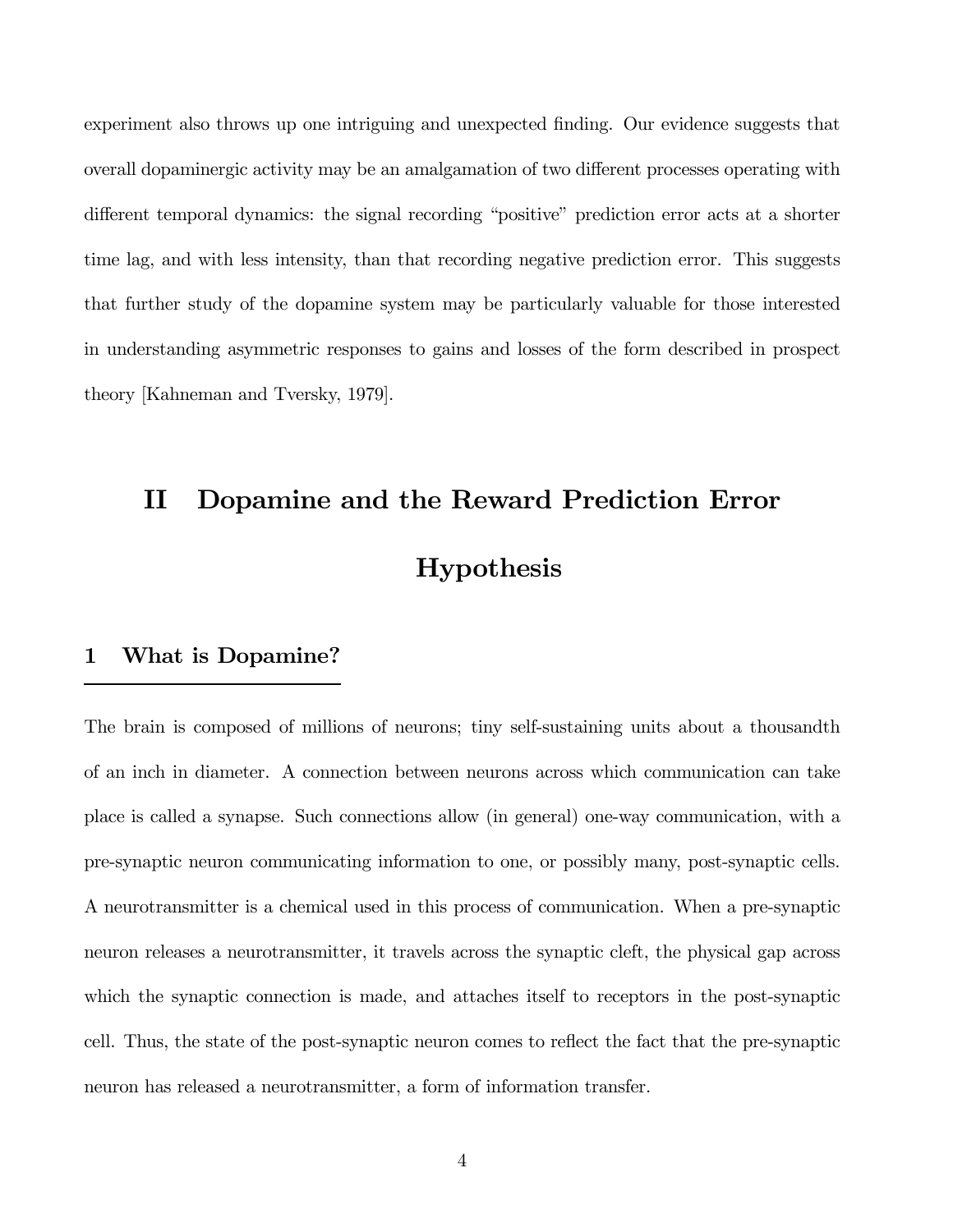Dopamine is one such neurotransmitter and the term dopamine (or dopaminergic) neuron refers to any neuron which uses dopamine as a neurotransmitter to communicate with its postsynaptic (downstream) partners. While dopamine neurons exist in several different parts of the brain, this paper is interested in the midbrain dopamine neurons; a particular class of these neurons located at the base of the brain. Interestingly, although the dendrites of these midbrain dopamine neurons (the structures by which these cells receive inputs from upstream neurons) are located in a relatively small region of the brain, the axons of these neurons distribute dopaminergic synapses throughout almost half of the human brain. This suggests that the information that they transmit might well be of importance to neurons in many different functional divisions of the nervous system.

## 2 The DRPE Hypothesis

It was early on observed that many addictive drugs mimic the effects of dopamine at the synapse, and that humans appear to place a high positive value (as measured by both self-report and choice) on processes that activate or mimic the activity of midbrain dopamine neurons (see Wise [2004] for a review). As a result of these early observations, midbrain dopamine neurons were presumed to carry some kind of hedonic pleasure signal.

This simple "dopamine-as-pleasure" theory was called into question by studies which showed that dopamine signals were stronger when the same reward was delivered unexpectedly than when it was expected. For example, Mirenowicz and Schultz [1994] measured the activity of dopaminergic neurons in a thirsty monkey as it learned to associate a tone with the receipt of fruit juice. Dopamine neurons were initially active in response to the juice but not the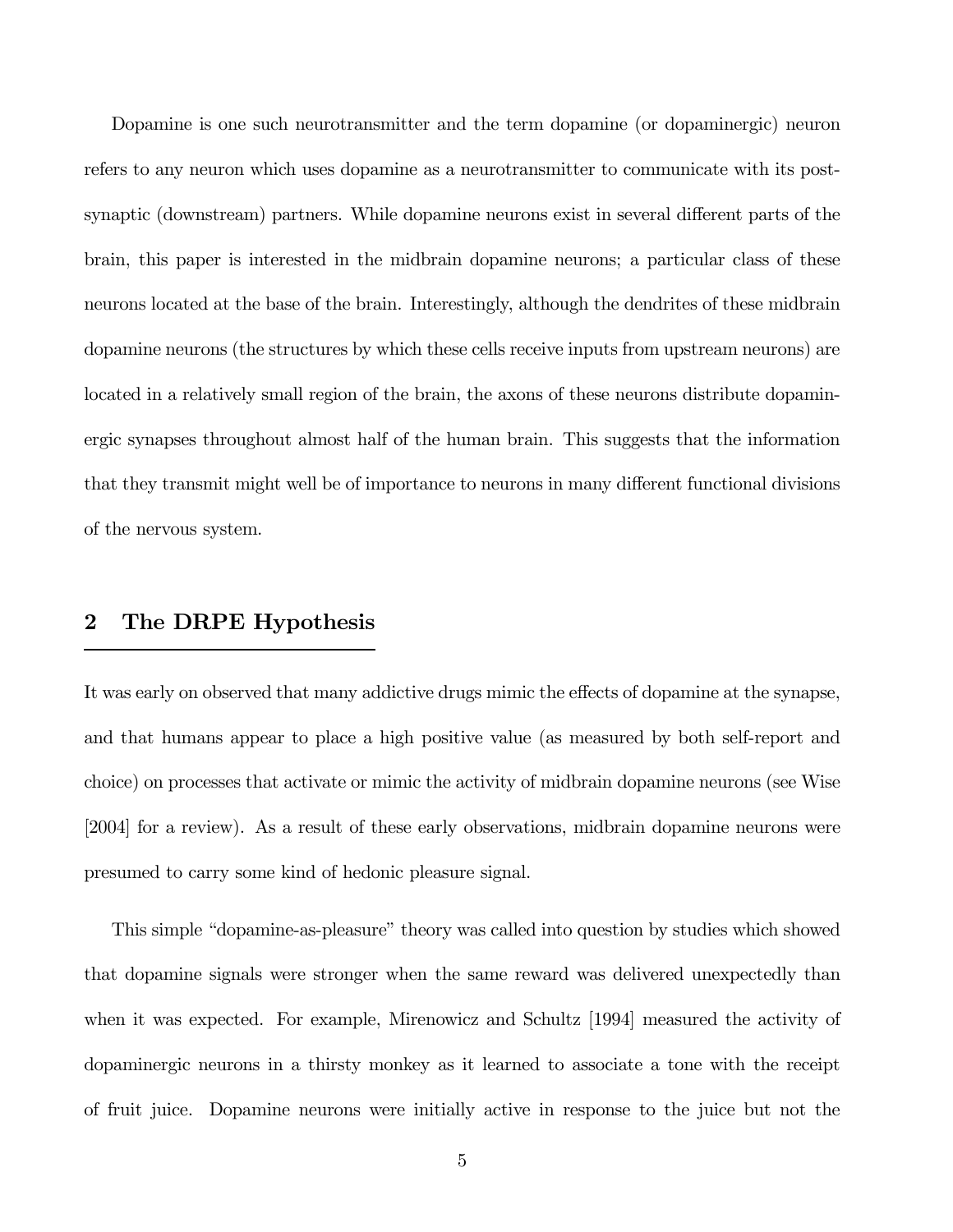tone. However, after many repetitions (presumably once the monkey had learned that the tone predicted the arrival of juice), dopamine neurons responded to the tone rather than to the juice. Moreover, once learning had taken place, if the tone was played but the monkey did not receive the juice then there was a pause or decrease in the background level of dopamine activity at the time that the juice was expected.

These findings led to the hypothesis that dopamine was encoding the difference between "experienced" and "predicted" reward, or a "reward prediction error" [Montague, Dayan, and Sejnowski, 1996; Schultz, Dayan, and Montague, 1997]. In the above example, before learning had taken place, the receipt of the fruit juice was a positive surprise (in the sense of a positive utility shock) to the monkey, so dopamine responded in a positive way. However, after learning had taken place, while still rewarding, the fruit juice was no longer surprising, so dopamine did not respond to its arrival. However, the tone was now both surprising and rewarding, as it was unexpected and predicted the imminent arrival of juice.

If correct, the DRPE hypothesis makes the observation of dopamine of great potential interest to economists. Dopamine not only contains information on beliefs and rewards (or preferences), but subsequent studies have shown it to play an important role in choice and learning. We will return to this point in section VI.

## 3 Testing the DRPE Hypothesis

The neuroscientific literature contains a number of tests of the DRPE hypothesis on both monkeys and humans [Schultz, Montague, and Dayan 1997; O'Doherty et al. 2003; McClure, Berns,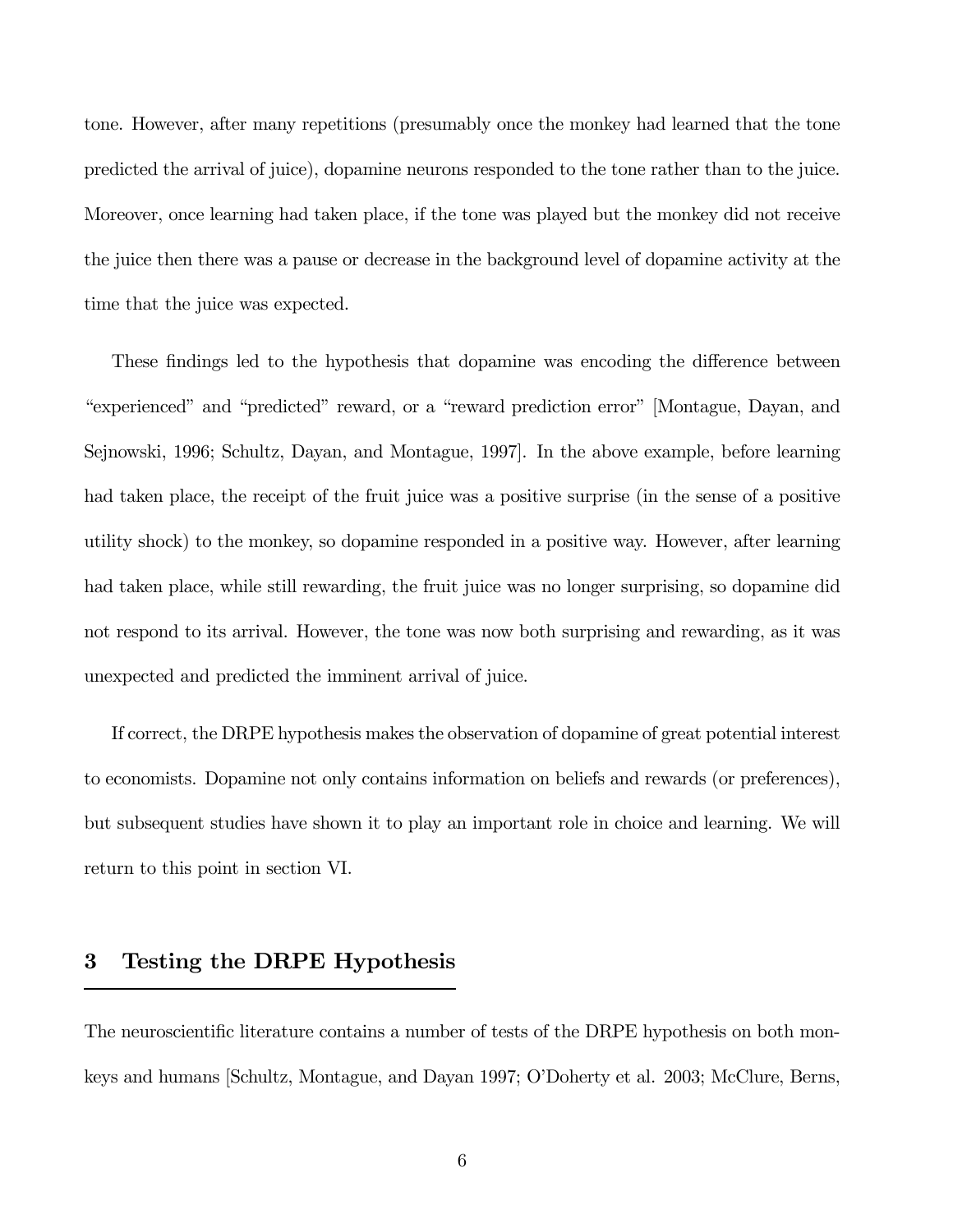and Montague, 2003; O'Doherty et al., 2004; Bayer and Glimcher 2005; Abler et al., 2006; Li et al., 2006; Pessiglione et al., 2006; Bayer, Lau and Glimcher, 2007; D'Ardenne et al., 2008]. While generally supportive, these tests have all failed to be taken as conclusive proof of the DRPE hypothesis. These tests typically operationalize the DRPE hypothesis by assuming fixed values for the "experienced reward" of different events, and using a reinforcement learning model to construct a time path for "predicted reward". This allows the authors to construct a 'reward prediction error' for a sequence of rewards and cues, which can then be compared to observed dopamine activity. Typically, these studies do find that dopamine activity is correlated with the reward prediction error signal. Although these restrictive tests have provided generally intriguing results, it is unsurprising to learn that they have not conclusively demonstrated that the DRPE theory is both necessary and sufficient for explaining the role of dopamine in behavior.

Perhaps the main reason that alternative theories of dopamine remain plausible is that existing tests of the DRPE hypothesis have relied on auxiliary assumptions (arbitrary parameterizations lying outside the theory) and on very weak tests. It is easy to understand the attraction of such tests, since they provide insight not only into the basic question of whether or not the DRPE hypothesis is correct, but also into the actual learning algorithm it may encode. Unfortunately, this makes it hard to separate out precisely how strong is the support for the broad hypothesis as opposed to the learning algorithm. In O'Doherty et al (2002), for example, the authors use a model of reinforcement learning to fit dopaminergic responses. In support of the basic DRPE, the evidence did indicate that once a human had been repeatedly exposed to a tone that predicted a reward, dopamine neurons became active in response to the tone when it was presented alone. While it is clear that many parameterized versions of the DRPE hypothesis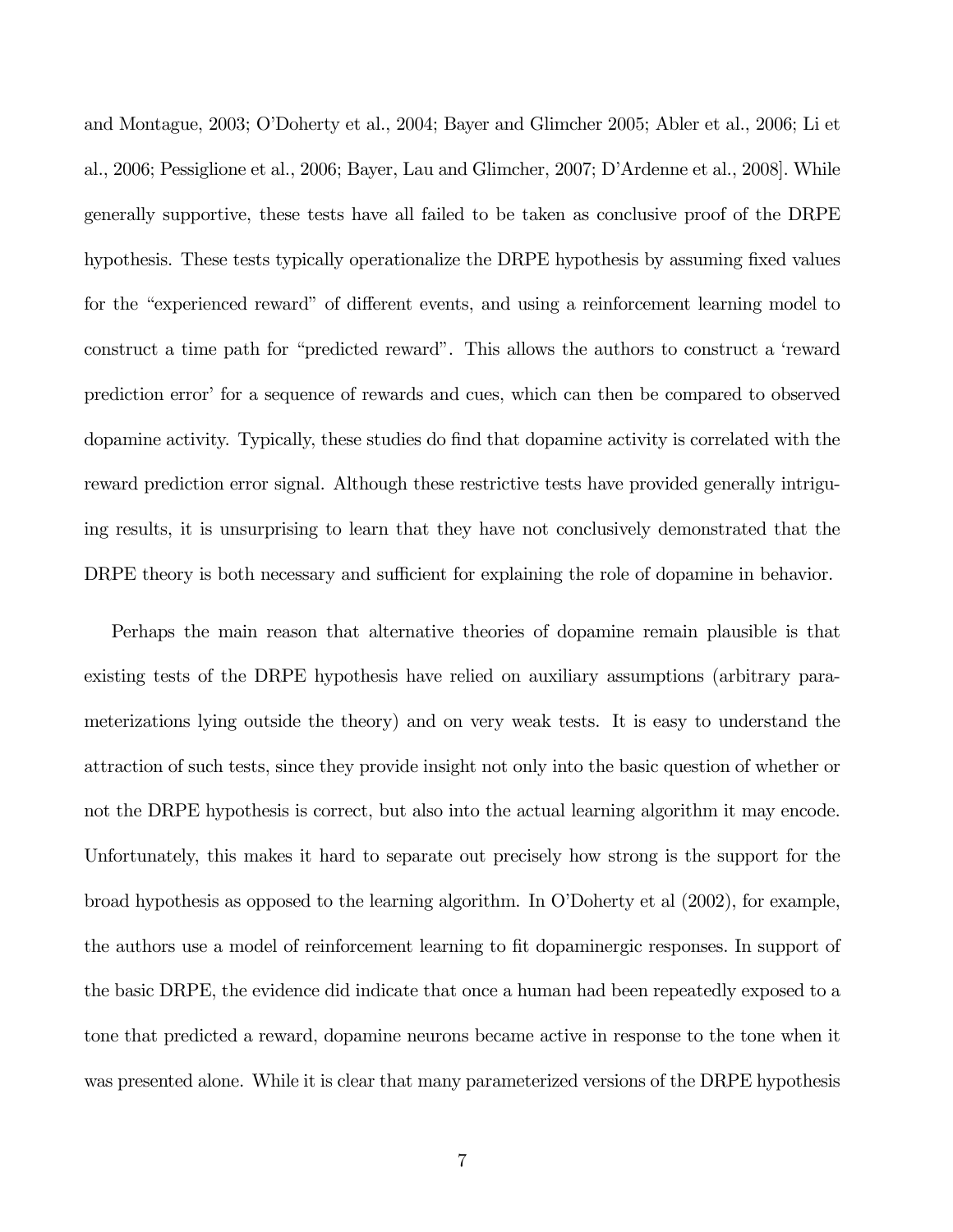do make such a prediction, i) many other theories of dopamine also make this prediction and ii) many parameterizations of the DRPE theory do not make this prediction.

Tests like this one are therefore joint tests of the underlying DRPE model, the reinforcement learning model of belief formation and a set of arbitrary parameterizations. For this reason, a set of alternative theories of dopamine function (and hence alternative theories of the biological basis of belief formation) persist. The qualitative fMRI studies of Zink et al. [2003], Delgado et al. [2005] and Knutson and Peterson [2005] have, for example, suggested that dopamine responses may be modulated by 'salience', or how surprising an event is. Redgrave and Gurney [2006] suggest that dopamine plays a role in switching attention between different activities. The incentive salience hypothesis of Berridge and Robinson [1998] holds that dopamine influences the subject's assessment of a reward's salience but in a way that is not causally related to belief formation. By stripping away the need for these additional assumptions, and by anchoring experimental data to conditions of necessity and sufficiency, the axiomatic approach provides for tests of the underlying DRPE model without relying on a particular model of belief formation or on arbitrary parameterizations.

## III The Axiomatic Model

In this paper, we use an axiomatic representation based on the work of CDA to design and implement a test of the DRPE hypothesis. The axiomatic representation provides a set of necessary and sufficient conditions for the entire class of DRPE models. Moreover, these tests do not require ad hoc auxiliary assumptions on the nature of belief formation or 'reward'. Thus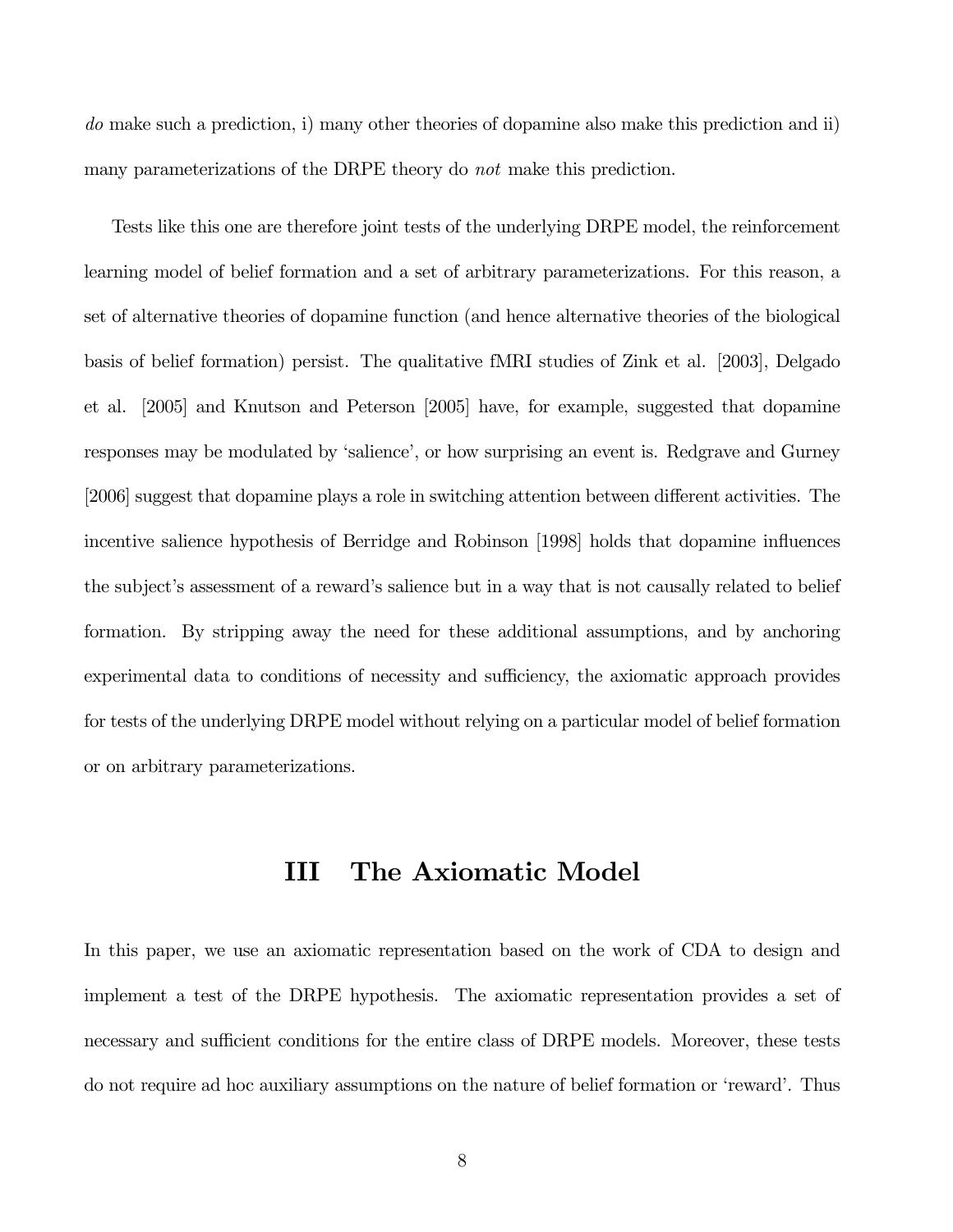the axioms provide a simple and parsimonious way of testing the concepts that lie at the heart of the DRPE hypothesis.

## 1 Definitions

The environment in which we formalize and test the DRPE hypothesis is one in which an experimental subject is endowed with a lottery (or probability distribution over prizes) from which a specific prize is then realized.<sup>7</sup> The key observable is the firing rate of dopamine neurons,  $\delta(z, p)$ , when the prize z is obtained from the lottery p. The characterizations in CDA are based on an idealized data set in which the dopaminergic firing rate is observed for any such conceivable combination of prizes and lotteries. For experimental purposes, it is important to deal with cases in which we observe  $\delta$  only on some finite subset A of all possible lottery-prize pairs, as this is the data that will be generated by any real world experiment. We therefore define a finite version of the data set described in CDA.<sup>8</sup>

**Definition 1** Let Z be a set of prizes with generic element  $z \in Z$ . The set of all simple lotteries over Z is denoted Λ, with generic element  $p \in \Lambda$ . We define the set  $\Lambda(z)$  as all lotteries with z in their support, and denote as z the degenerate lottery that assigns probability 1 to prize  $z \in Z$ ,

$$
z \in \Lambda(z) \equiv \{ p \in \Lambda | p_z > 0 \}.
$$

A dopaminergic data set comprises a finite set A consisting of pairs  $(z_n, p_n)$ , with  $z_n \in \mathbb{Z}$  and  $p_n \in \Lambda(z_n)$  all  $1 \le n \le N$ , and with  $\{z, z\} \in A$ ,  $\forall z \in Z$ , together with a **dopaminergic firing** rate  $\delta : A \to \mathbb{R}$  for each observation  $(z_n, p_n) \in A$ .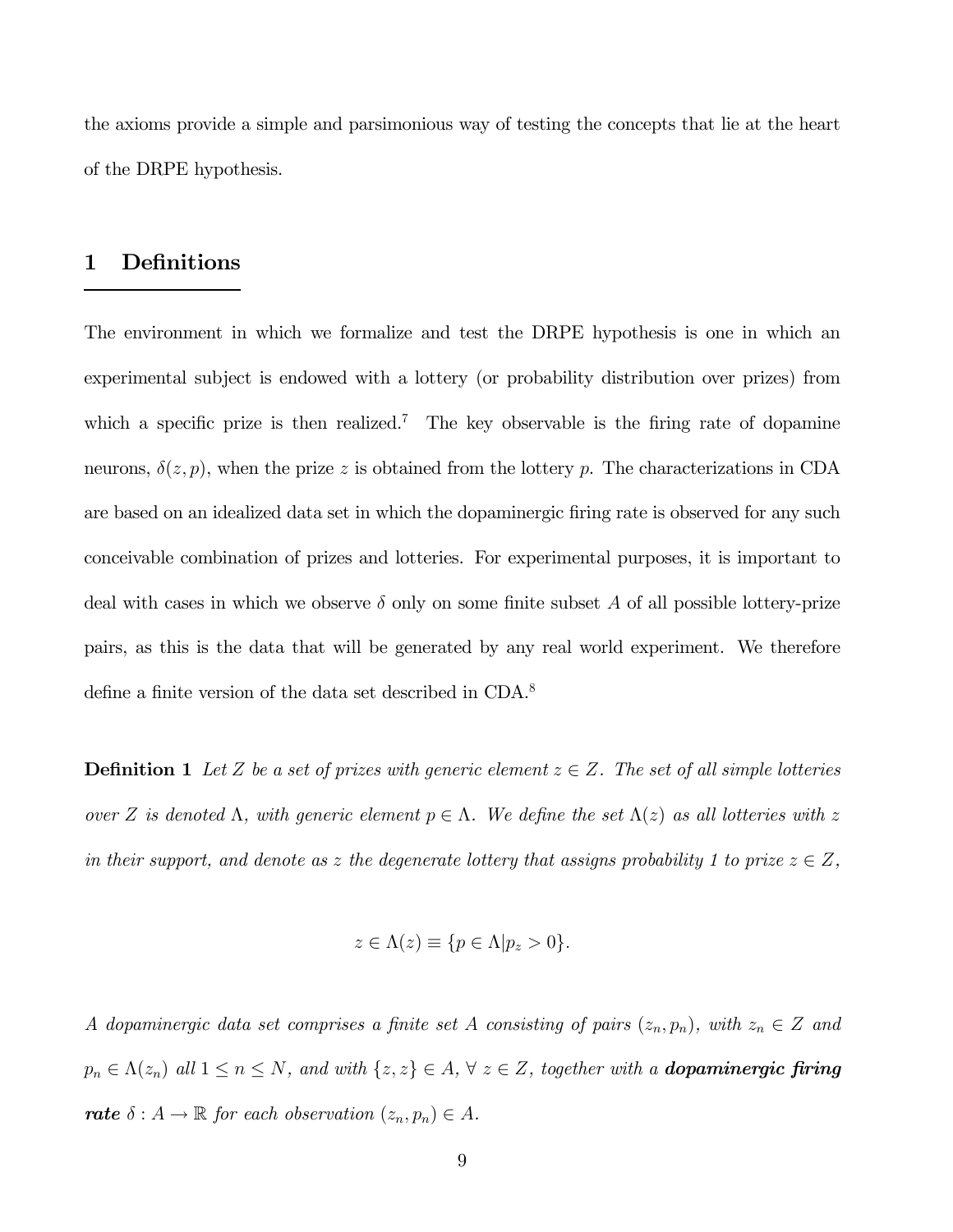In the two prize case, a dopaminergic data set can be represented easily in graphical form, as demonstrated in figure I. The space of lotteries,  $\Lambda$ , can be represented by a single number: the probability of winning prize 1. This forms the  $x$ -axis of these figures. We represent the function  $\delta$  using two lines - the solid line indicates the dopamine firing rate after prize 1 is obtained from each of these lotteries (i.e.  $\delta(z_1, p)$ ), while the dashed line represents the dopamine firing rate when prize 2 is obtained from each lottery (i.e.  $\delta(z_2, p)$ ).

The definition of a DRPE representation is as in CDA. Effectively, we say that dopamine has a DRPE representation if we can find an expected reward function for lotteries and an experienced reward function for prizes such that dopamine activity is decreasing in the former and increasing in the latter. Furthermore, all situations in which experienced reward is equal to actual reward, and thus there is no "reward prediction error" must be treated equivalently by dopamine. These properties capture the notion that dopamine encodes the difference between experienced and predicted rewards.

**Definition 2** The finite dopaminergic data set  $(A, \delta)$  admits a **dopaminergic reward pre**diction error (DRPE) representation  $(r, E)$  if there exist functions  $r : \Lambda \to \mathbb{R}$  and  $E$ :  $r(Z) \times r(\Lambda) \to \mathbb{R}$  such that  $\delta(z, p) = E(r(z), r(p))$ ; with  $E(.,.)$  strictly increasing in its first and strictly decreasing in its second argument; and such that  $E(r(z), r(z)) = E(r(z'), r(z'))$  all  $z, z' \in Z$ .<sup>9</sup>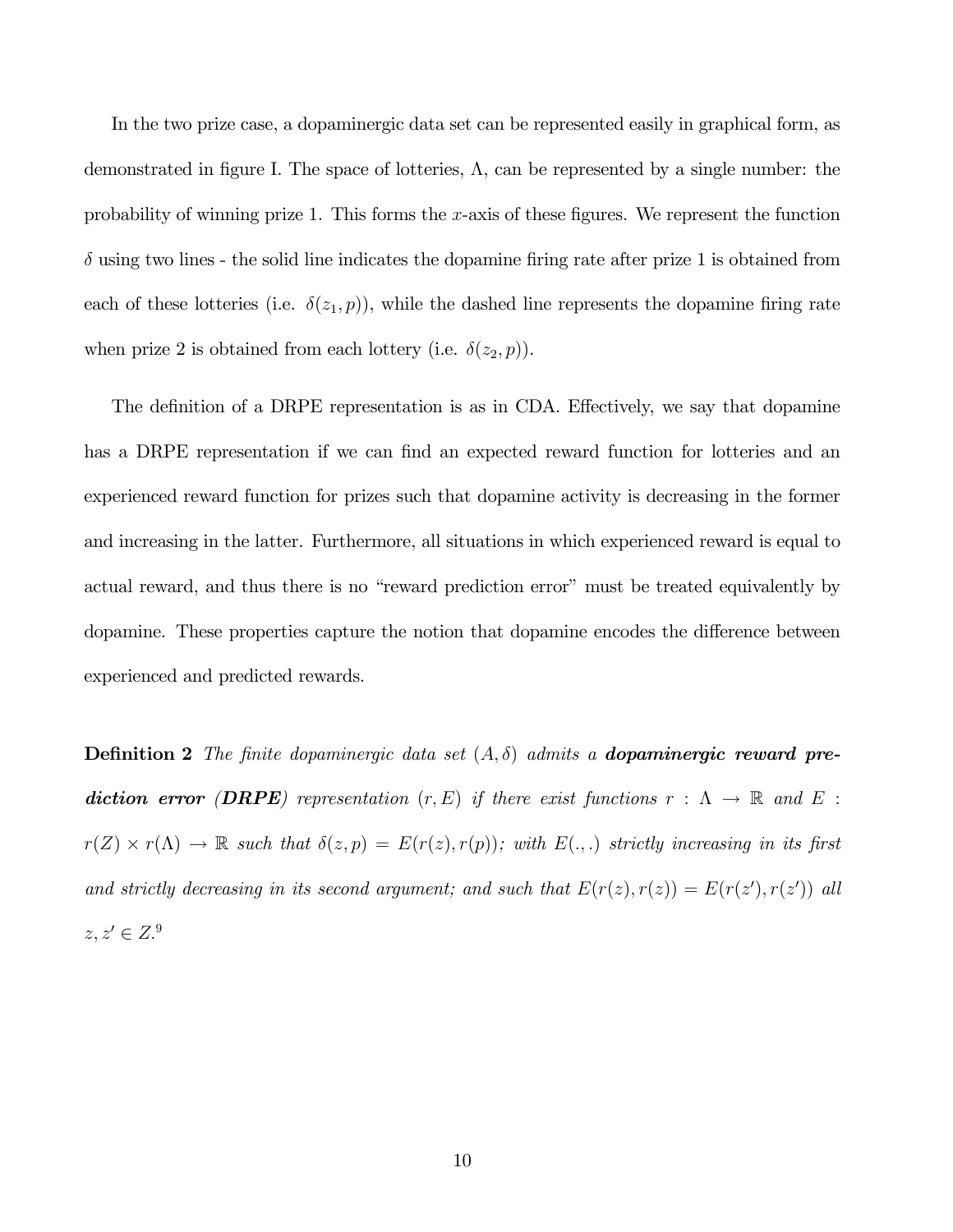## 2 The Three Axioms

CDA introduce three necessary conditions for the existence of a DRPE representation. In the case in which there are three or more prizes, these conditions are necessary but not sufficient for a DRPE representation. Yet in the two prize case one can prove directly that such equivalence does indeed hold.10

The first axiom, "Coherent Prize Dominance" demands that dopamine "ranks" prizes consistently, regardless of what lottery these prizes were obtained from. If winning prize 1 produces more dopaminergic activity than winning prize 2 from the same lottery, it must be the case that prize 1 has higher experienced reward. Thus, it must be the case that, from any lottery, there is more dopamine released when prize 1 is obtained than when prize 2 is obtained.

**Axiom 1 (A1: Coherent Prize Dominance)** Given  $(z, p)$ ,  $(z', p)$ ,  $(z, p')$ ,  $(z', p') \in A$ ,

$$
\delta(z,p) > \delta(z',p) \Rightarrow \delta(z,p') > \delta(z',p').
$$

Figure Ia shows a violation of this axiom, which in this graphical space is equivalent to the requirement that the lines  $\delta(z_1, p)$  and  $\delta(z_2, p)$  cannot cross.

The second axiom, Coherent Lottery Dominance demands that the ordering of lotteries by dopamine firing rate is independent of the obtained prize. If a higher dopamine firing rate is observed when prize 1 is obtained from lottery  $p'$  than from p, this indicates that  $p'$  has a lower predicted reward than  $p$ . Thus it must also be true that we observe a higher dopamine firing rate when prize 2 is obtained from  $p'$  than when it is obtained from p.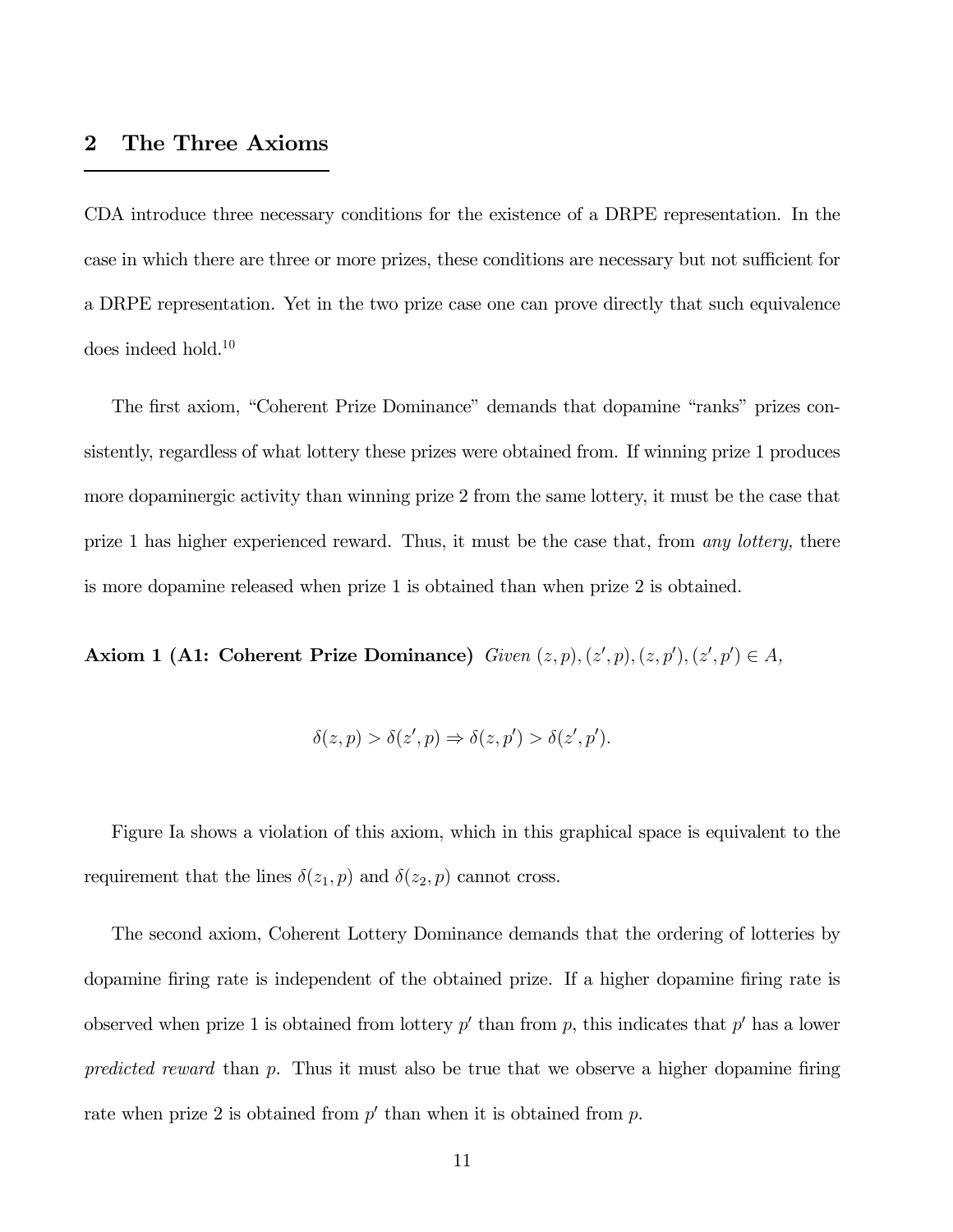**Axiom 2 (A2: Coherent Lottery Dominance)** Given  $(z, p), (z', p), (z, p'), (z', p') \in A$ ,

$$
\delta(z,p) > \delta(z,p') \Rightarrow \delta(z',p) > \delta(z',p').
$$

Graphically, coherent lottery ordering is equivalent to the requirement that the lines  $\delta(z_1, p)$ and  $\delta(z_2, p)$  are co-monotonic - they have the same direction of slope between any two points. Figure Ib shows a case that contradicts this - higher dopamine activity is observed when prize 1 is obtained from lottery  $p'$  than when it is obtained from lottery  $p$ , yet the exact opposite is true for prize 2.

No Surprise Equivalence deals directly with situations in which a particular prize is expected with certainty. These are situations that dopamine must treat equivalently, regardless of the prize, as there is no reward prediction error.

Axiom 3 (A3: No Surprise Equivalence) Given  $z, z' \in Z$ ,

$$
\delta(z',z')=\delta(z,z).
$$

Figure Ic shows a violation of this axiom, in which more dopamine is released when prize 1 is obtained from its degenerate lottery than when prize 2 is obtained from its degenerate lottery. No Surprise Equivalence demands that the points  $\delta(z_1, 1)$  and  $\delta(z_2, 0)$  take the same value.

In the case of 2 prizes, axioms A1-A3 are necessary and sufficient conditions for dopamine activity to be described by the DRPE model.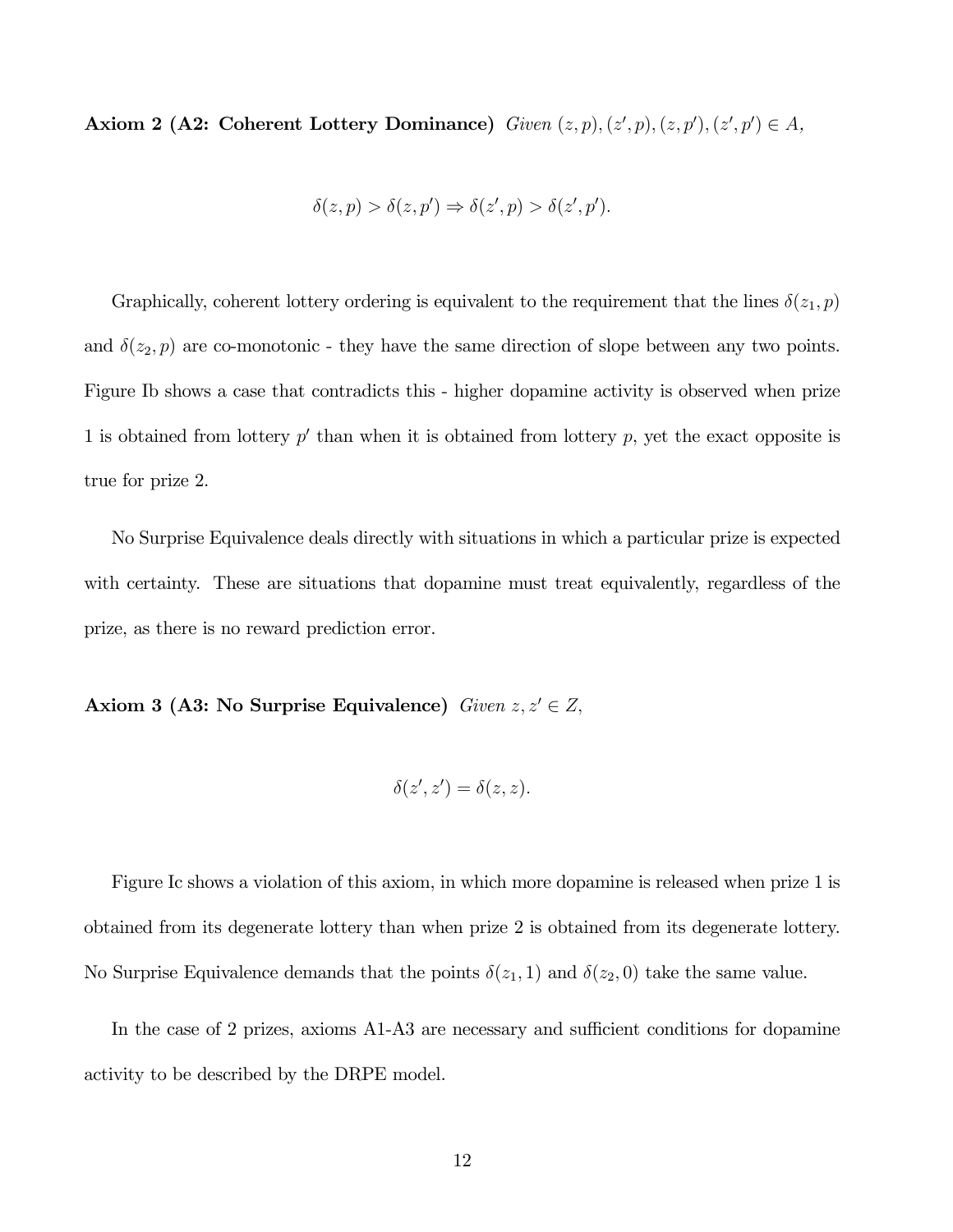**Theorem 1** With two pure prizes, a finite DDS admits a DRPE if and only if it satisfies A1 -A3.

Thus, in the two prize case, if A1-A3 hold, we will be able to extract consistent orderings over lotteries and prizes which we can label 'dopaminergic' predicted and experienced reward respectively. Figure Id illustrates such a case. How these orderings might relate to more traditional notions of reward and prediction is a matter we discuss in the conclusion.

## 3 Other Models of Dopamine Function

While we have not explicitly axiomatized other models of dopamine activity, it is clear how some of the alternative hypotheses, if true, would lead to violations of the three axioms described above. Here we focus on how the "hedonia" and "salience" hypotheses would lead to a violation of the representation.

The hedonia hypothesis states that, rather than encoding a reward prediction error, dopamine encodes simply the reward value of events. In other words, there is some reward function  $r$  that attaches reward values to different events, and dopamine activity is an increasing function of this reward value. While a system that encodes hedonia might satisfy axioms A1 and A2, it would violate A3: No Surprise Equivalence. Unless every object in the observation set has the same reward value, different prizes would lead to different dopaminergic responses, even when received from degenerate lotteries. Thus A3 provides a test between the hedonia and DRPE hypothesis.

The salience hypothesis states that dopamine responds to the salience, or surprise associated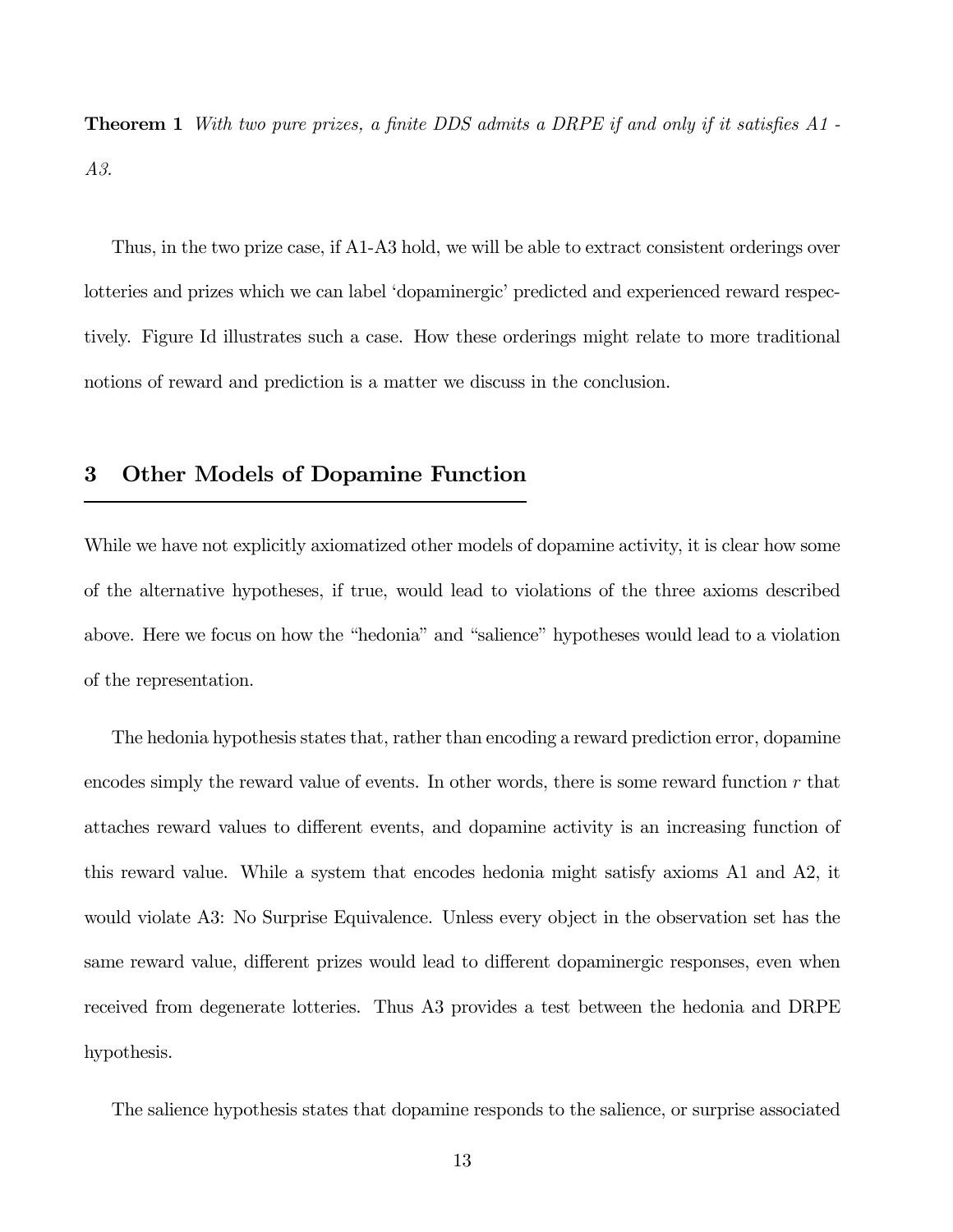with a particular event. While the concept of salience is often not well defined, it does seem that for any sensible definition, a system that encodes salience would violate both A1: Coherent Prize Dominance and A2: Coherent Lottery Dominance. To see this consider a case with two prizes, x and y, and two lotteries. The first, p, gives prize x with  $99\%$  probability and prize y with probability 1%, while the second, q, gives prize x with 1% and y with 99%. In this case, the salient event is getting prize  $y$  from lottery  $p$  or getting prize  $x$  from lottery  $q$ , as these are the 'surprising' events. Thus, a salience encoder would imply that  $\delta(y, p) > \delta(x, p)$  but  $\delta(x, q) > \delta(y, q)$ , violating A1. Similarly,  $\delta(y, p) > \delta(y, q)$  but  $\delta(x, q) > \delta(x, p)$ , violating A2. Thus, A1 and A2 provide a test between salience and the DRPE hypothesis.

## IV The Experiment

We describe now the methodology by which we test the axioms described above, and so the DRPE model. In an ideal world, we would make real-time observations directly from dopamine neurons as agents choose among, and receive prizes from, various lotteries. Unfortunately, such measurements, while feasible in animals (see for example Mirenowicz and Schultz [1994], Phillips et al. [2003] and Bayer and Glimcher [2005]), are infeasible in humans due to the invasiveness of the procedure. Instead, we measure dopamine activity indirectly using fMRI. This technique, described in more detail below, relies on a difference in the magnetic susceptibility of oxygenated and deoxygenated blood to measure a blood-oxygen-level dependent (BOLD) signal, which is in turn related to brain activity. By focusing on an area of the basal ganglia called the nucleus accumbens, which is known to receive substantial inputs from the midbrain dopamine neurons,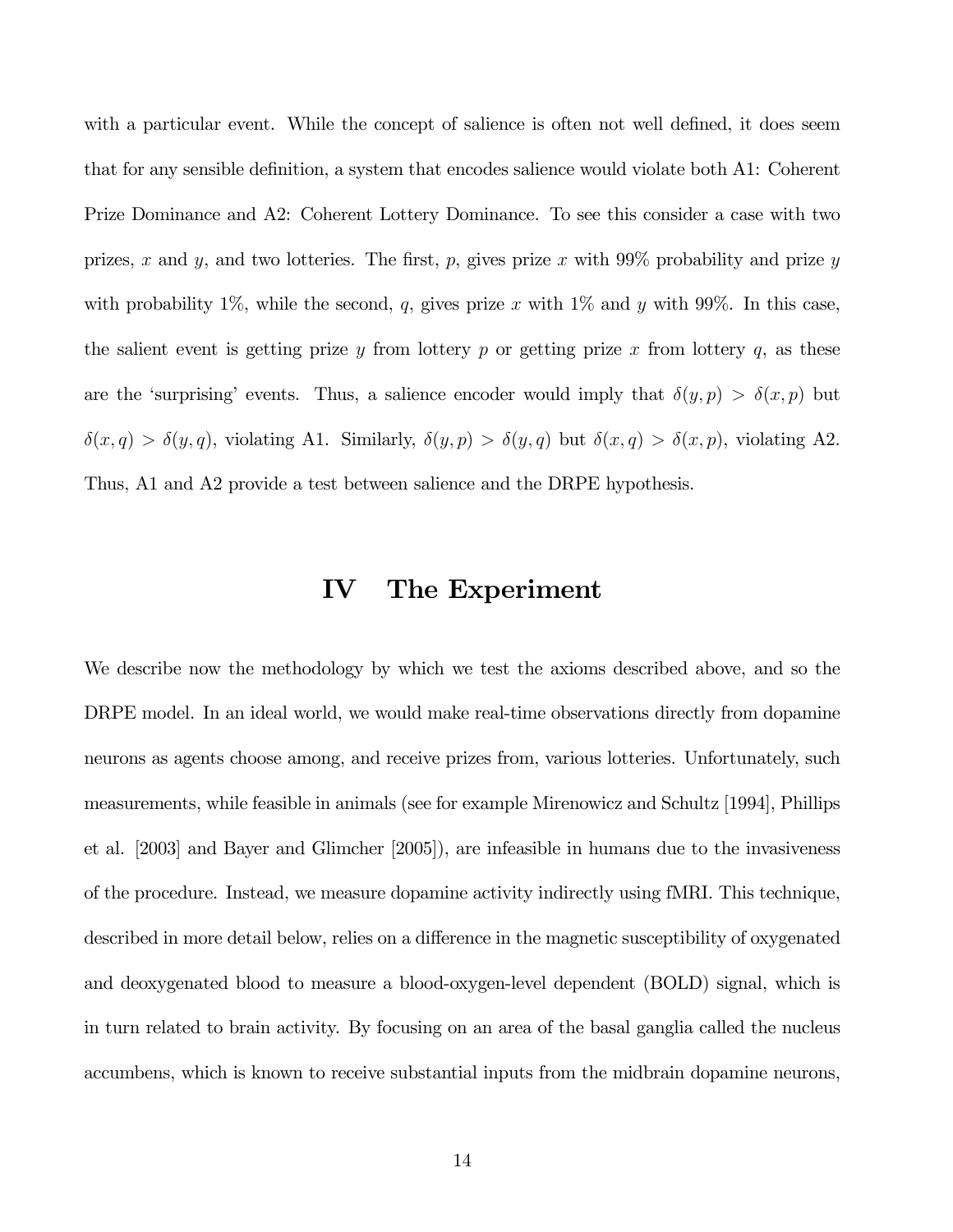one can obtain an estimate of dopamine-related activity in real time.11 Unfortunately, the data produced by this technique are noisy, so we use repeated observations (both within and across subjects) to construct estimates of  $\delta$ . The assumptions we make in doing so are discussed below.

## 1 Experimental Design

The experimental paradigm we use is designed to endow subjects with lotteries so that we can observe brain activity when they are informed of what prize they have won from that lottery. On each trial, subjects choose between two lotteries, represented by pie charts, and experience the outcome of their chosen lottery. A fixation cross signals the beginning of a trial. After 12.5 seconds, two lotteries appear on either side of the display. After 5 seconds, the fixation cross is extinguished and the subject has 1.25 seconds to press a button to indicate which of the lotteries they wish to play. Their chosen lottery moves to the center of the display and after a delay period of 7.5 seconds, the outcome of the lottery is determined (by a random number generator) and revealed to the subject for 3.75 seconds. The prize which the subject will receive is indicated by a change in the color of that prize's segment of the pie chart.<sup>12</sup> If the subject fails to press a button during the response window, they receive the worst prize available from any lottery in the experiment, a loss of \$10. Figure II shows the timeline of a typical trial.

As we describe below, brain activity is measured at the point at which the prize that the subject has won is revealed from the lottery they own. It should be noted that, at this stage, this is the only uncertainty that is resolving itself for the subject. They do not learn any more about future lotteries that they will receive, or choices that they will be offered. Thus, we interpret measured neural activity at this stage as the response to the receipt of a particular prize from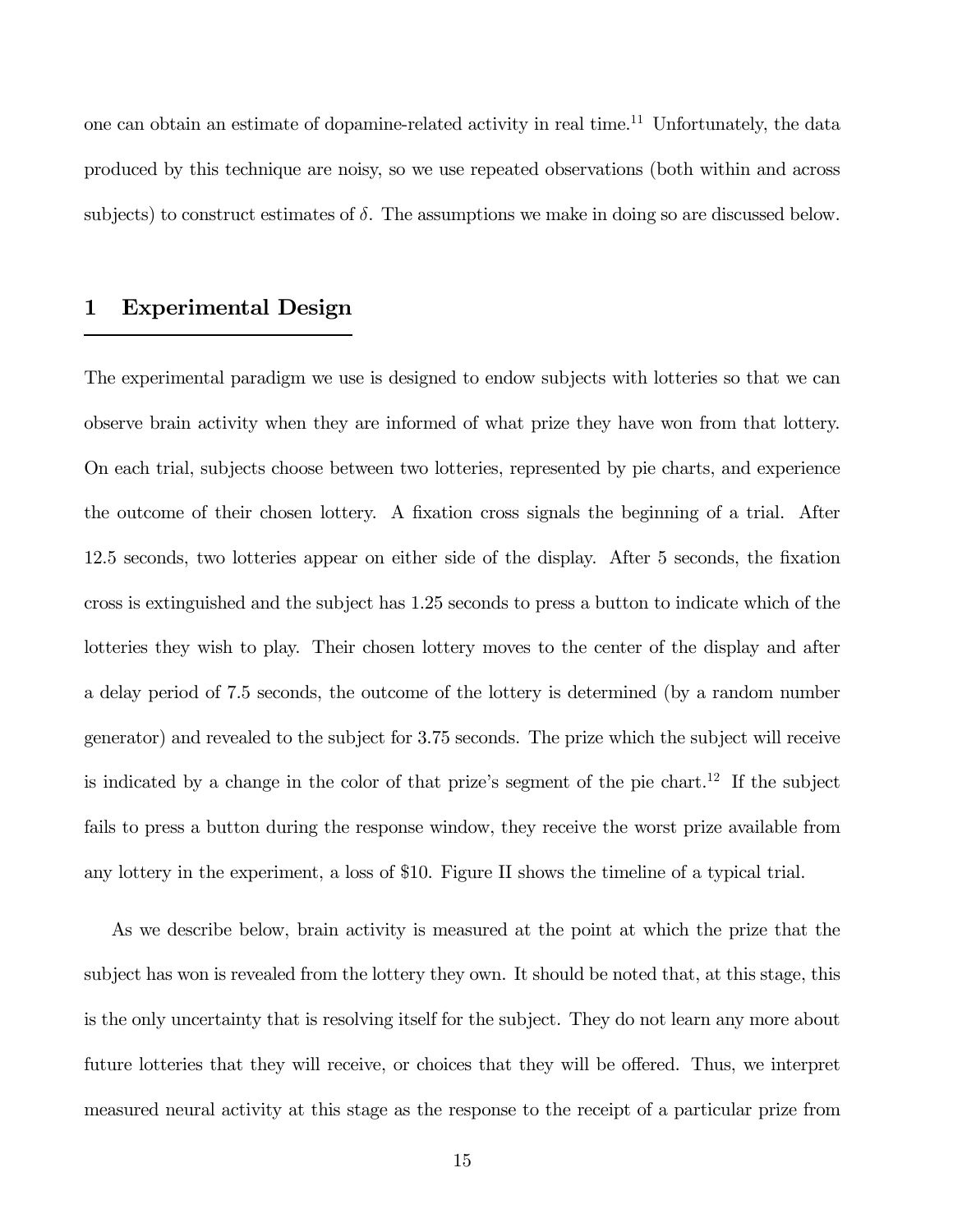a particular lottery.

Each subject takes part in two separate scanning sessions consisting of multiple blocks of 16 trials each. Before each session, subjects are given instructions and complete one or more unpaid practice blocks of trials outside the scanner. At the start of each session, subjects are endowed with \$100, given to them in cash, with money added to or subtracted from this amount on the basis of the outcome of each trial. How much they have won or lost is reported at the end of each block. The final amount awarded to a subject for a session is the \$100 endowment, plus the cumulative outcome (positive or negative) of all lotteries, plus a \$35 show-up fee. A full set of instructions is included in appendix 1.

It is worth commenting on some features of the experimental design. First, while we ask subjects to choose between lotteries, we do not make use of the choice data in this paper. The reason we ask for choices is to keep the subject alert and engaged in the experiment. An experimental session lasts for about two hours, and if the subject is not asked to perform any task during this time they could lose concentration and, in some cases, fall asleep inside the scanner. Second, each trial includes several relatively long delays. The reason for this is that the BOLD signal measured by the scanner is the convolution of the neural activity we wish to measure with a 20-second long "hemodynamic response function", which approximately takes the form of a gamma function. Thus, by spacing out events within a trial, differentiation between activity associated with different events becomes more accurate. Third, we make the somewhat unusual choice to reward subjects based on the outcome of every trial, rather than on the basis of some randomly selected subset of trials. The reason for this is also to keep subjects engaged in the experiment. Finally, as subjects can win or lose money on each trial, there is a chance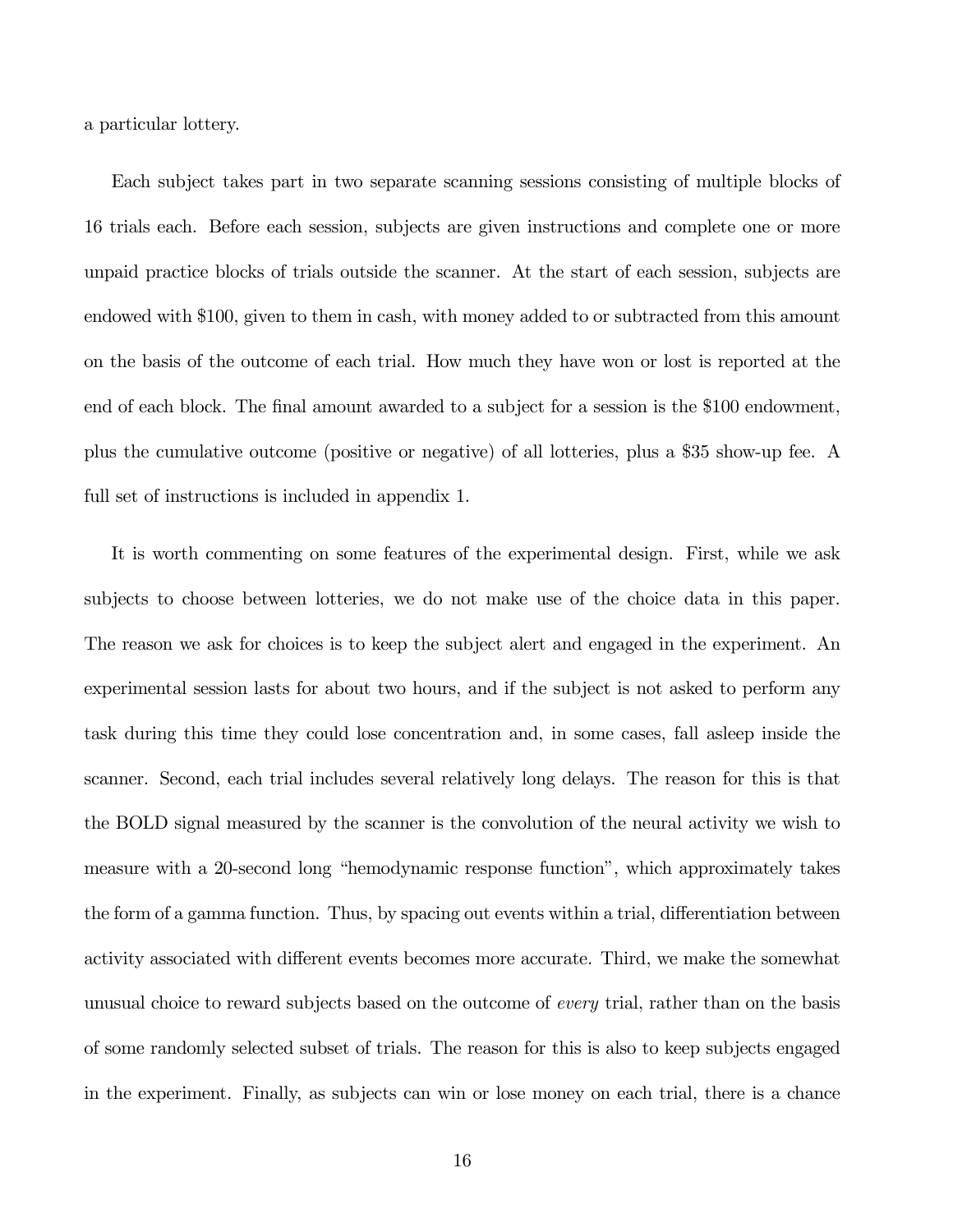that the subjects will lose all of their \$100 in the course of a scanning session. While we designed the experiment to minimize the risk of this happening, it is possible. In such an occurrence, the experiment is stopped as soon as the subject's account reaches zero, and the scan terminated by this event is excluded from all further analysis.

Our choice of the lotteries to present to subjects was governed by the need for repeated observations of lottery-prize pairs. As fMRI data has a low signal-to-noise ratio, we need to observe a subject receiving a particular prize from a particular lottery several times to accurately estimate the underlying neural activity. Thus, the set of lottery-prize pairs from which we make observations over a two-hour experiment is relatively small. We restrict ourselves to two prizes  $(+\$5, -\$5)$ , and 5 lotteries (probabilities of winning \$5 of 0, 0.25, 0.5, 0.75 and 1), giving 8 possible lottery-prize pairs.

In each trial, the subject was offered a choice between one lottery from the above *observation* set and a second lottery from a larger *decoy set*, which included lotteries which had \$0 and -\$10 in their support. To ensure that the lottery from the observation set was chosen in most trials, the decoy lottery had an expected value of between \$1.25 and \$5 less than the observation lottery. In each 16-trial scan, assuming the observation lottery is always chosen, the subject receives the degenerate lotteries (those which have a 100% chance of winning a particular prize) twice each and the other lotteries four times each. The ordering of lottery presentation is randomized in each scan.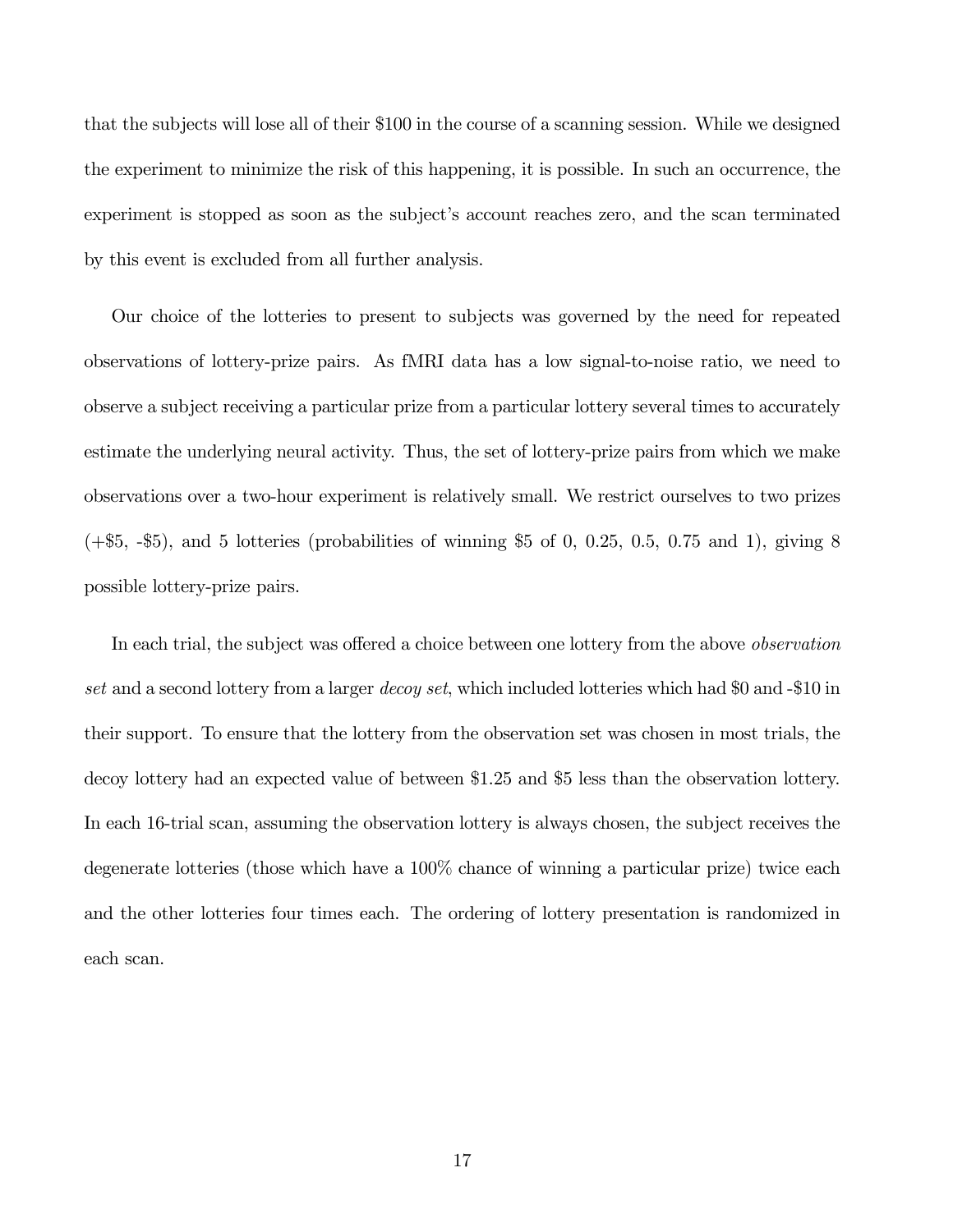## 2 Measuring  $\delta$

This experiment provides us with repeated occurrences of a subject receiving a particular prize from a particular lottery. There are four steps to using the experiment to construct measures of  $\delta$ , and so test our axioms:

- 1. Use fMRI to obtain data on BOLD activity for all locations within the subject's brain.
- 2. Define anatomically restricted regions of interest (ROIs) within the brain (those sub-areas very densely populated with dopaminergic synapses), the activity in which we will use as a proxy for dopaminergic activity.
- 3. Construct a time series of activity in the ROI, and use this time series to construct estimates of  $\delta$ .
- 4. Use these estimates of  $\delta$  to test our axioms.

The following sections describe each of these steps in detail.

## 1 From Functional Magnetic Resonance Imaging to Dopamine<sup>13</sup>

The signal measured by an MRI scanner is now very well understood and the mapping of that signal to neural activation is heavily constrained. The scanner works by placing a subject in a strong and highly structured magnetic field and then subjecting them to brief radiofrequency pulses of energy. As different chemical substances respond to these pulses as a function of the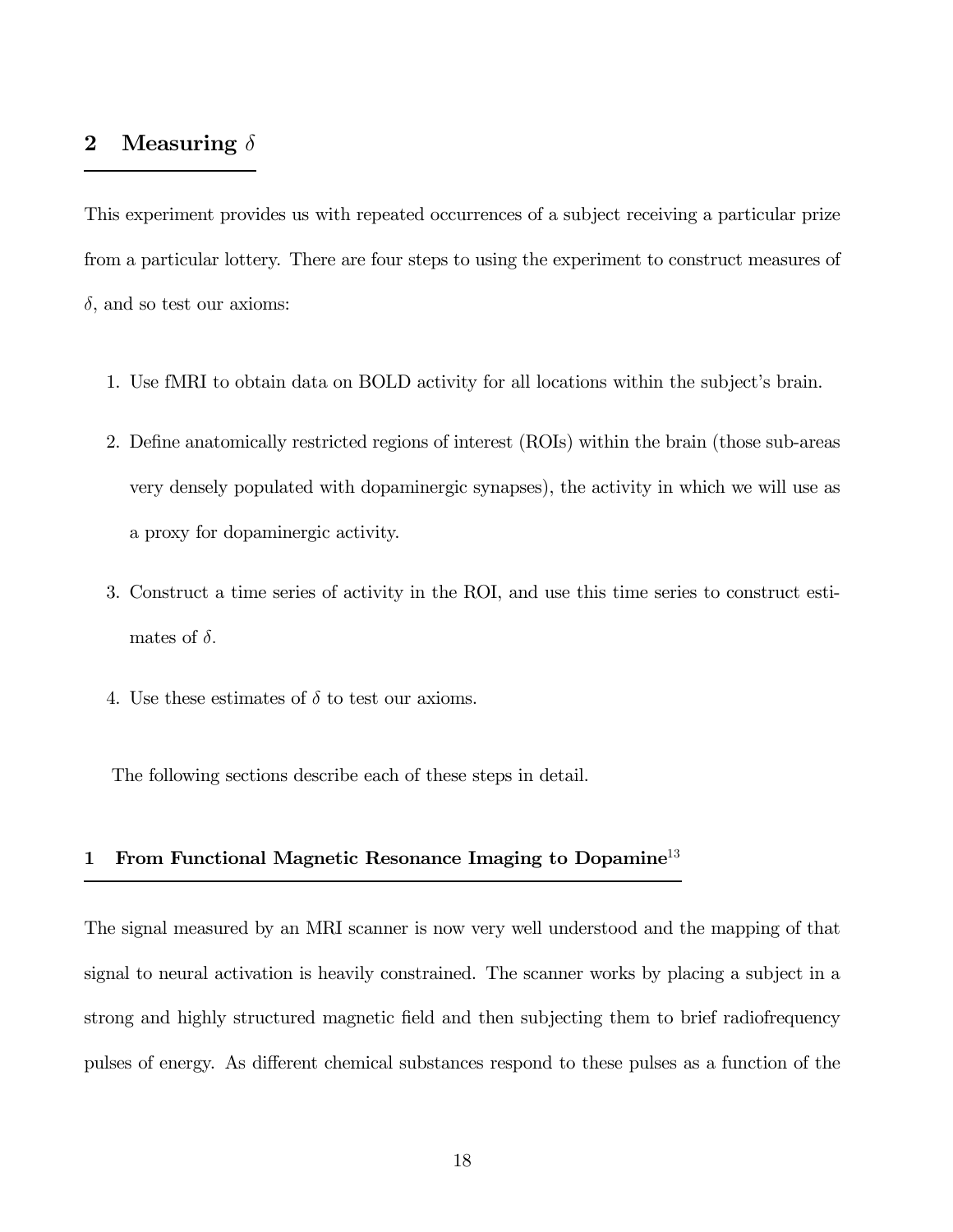local magnetic field, this allows the scanner to reveal the chemical structure of tissue at any location inside the brain with tremendous precision.

Relating information about the local chemical structure of the brain to neural activity, however, is significantly more complicated. The local shifts in electrical equilibrium produced by brain activity lie well below the resolution of these devices. Instead, the scanners measure brain activity indirectly by observing a small change in the local chemical environment induced by neural activity. When a brain cell becomes active, it consumes energy. This demand for energy leads to an increase in blood flow. The response of the blood flow system to increased demand is now well characterized and approximates a linear process. The vascular system responds to an impulse in demand with a delayed and graded increase in blood flow, with an onset delayed by about 2 seconds and a peak at a delay of about 6 seconds, a process known as the hemodynamic response. Fortunately for neurobiologists, the molecule hemoglobin which carries oxygen to the cells, and the density of which is controlled by the hemodynamic response, has a magnetic signature which can be measured by the brain scanner.

The brain scanner thus allows us to measure the hemodynamic response as a time series at almost any location in the brain. Signal-to-noise considerations, however, limit the precision of this measurement. In practice the scanner yields, with each measurement, the local oxygenation of the blood in little cubes of brain tissue typically 3 mm on a side, cubes known as voxels. The BOLD signal in each voxel is therefore an estimate of the average metabolic demand by all of the neurons within that voxel — on the order of 10,000,000 neurons. By repeating this measurement at intervals of 1-2 seconds, intervals knows as repetition times (TRs), one can construct a time series that reports average metabolic activity in each 3 mm voxel in a human brain. A brain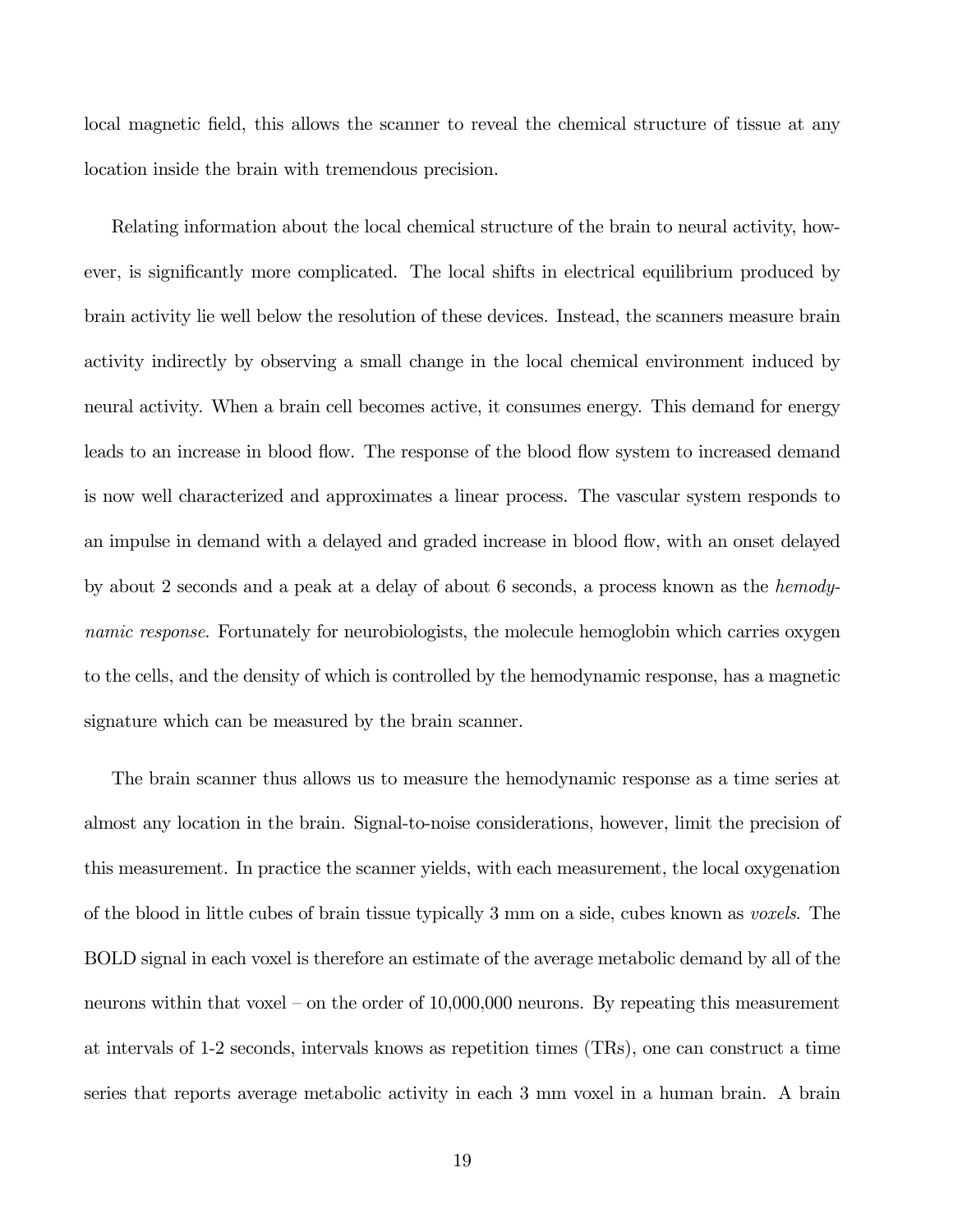scan typically consists of approximately 250,000 voxels, so this yields approximately 250,000 different time series for each brain scanned.

How can BOLD activity be related to the activity of dopamine neurons? Recall that the MRI scanner averages the activity of the roughly 10,000,000 neurons within each voxel. Unfortunately, the average human brain contains only about 100,000 dopamine neurons which are distributed spatially over dozens of voxels. The result is that direct measurements of the hemodynamic response induced by the dopamine neurons is at present difficult. However, each dopamine neuron connects to on order 10,000 other cells, the locations of which are well known. This means that the activity of on order one billion neurons are influenced by dopamine activity, and we know the location of these neurons. The strategy for measuring dopamine neurons in a living human is thus to identify, ex ante, the locations in the brain containing high densities of dopaminergic synapses and then to measure the metabolic activity in these regions as a function of behavioral manipulations hypothesized to influence dopaminergic activity.

Studies in animals, where it is feasible to measure both the BOLD signal or dopamine chemically and the activity of nerve cells directly, fortunately provide further constraints on the relationship between dopamine activity and the BOLD signal. A number of studies have now indicated that, at a biological level of analysis, activity in the dopamine neurons and the BOLD signal in our regions of interest are co-monotonic. (For a review of this issue see Frank and O'Reilly, 2006.)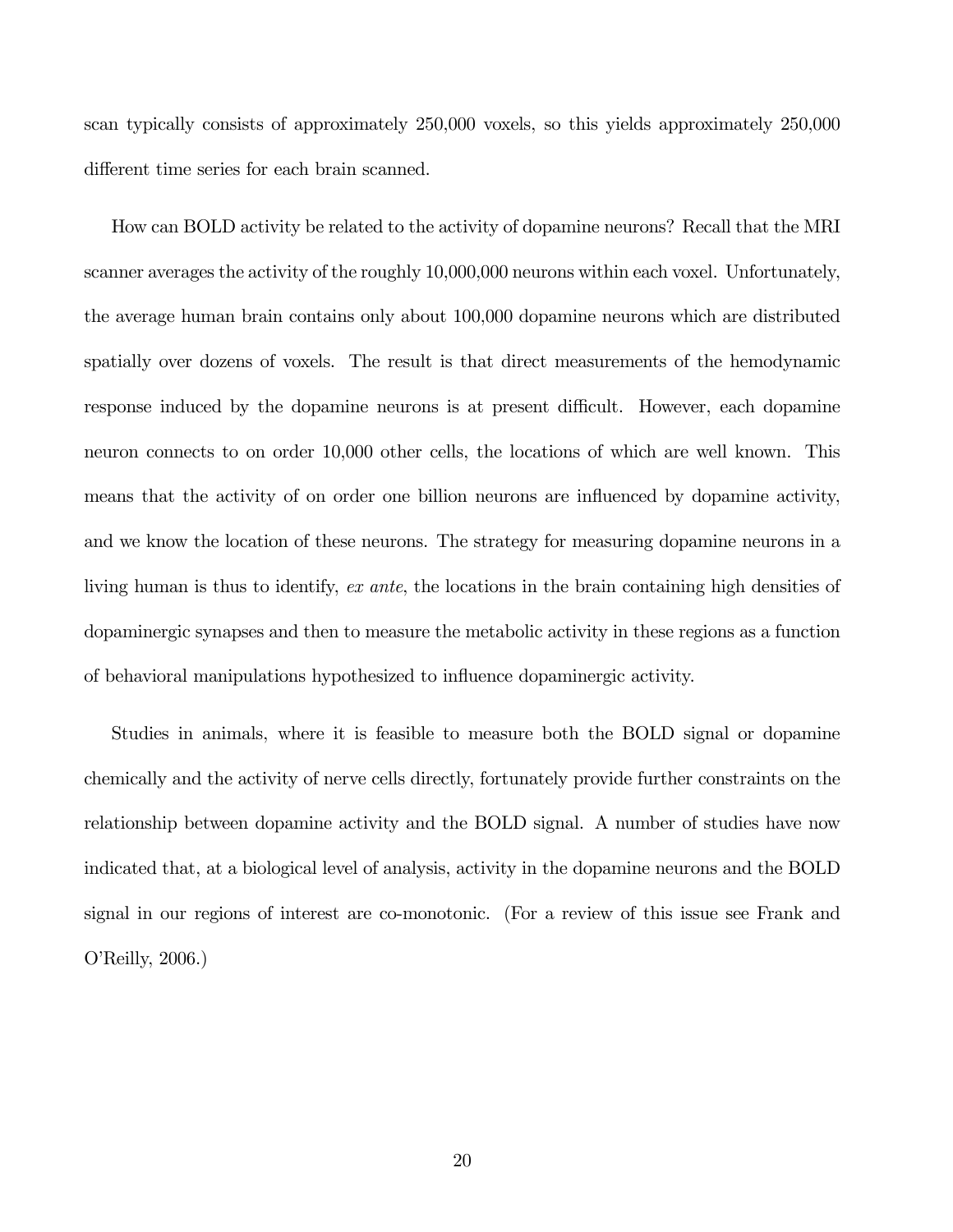#### 2 Defining Regions of Interest

Scanning subjects using fMRI provides us with an enormous amount of information about BOLD activity; for each of the 250,000 voxels in a scan of a typical subject's brain it provides a time series of data points for the entire scanning period. The next stage of our analysis is to identify the areas of the brain which we will use to test our theory. As discussed above, several experiments have shown patterns of BOLD activity in the nucleus accumbens and ventral putamen that are strikingly similar to patterns of dopamine activity measured in animals using more direct techniques. Because the nucleus accumbens receives particularly dense projections from a large number of dopamine neurons and can be accurately defined anatomically using data obtained from a brain scanner, we focus on activity in this area as a proxy for dopamine activity. There are two standard ways of identifying regions of interest (ROIs) within fMRI data.

- 1. Anatomical ROI: Identified as a particular brain structure using an understanding of the physical geography of the brain.
- 2. Functional ROI: Defined by the way activity in that area is related to a particular stimulus.

In this paper, we focus mainly on an anatomical definition of the nucleus accumbens. For individual subjects, we defined the nucleus accumbens according to the algorithm described in Neto et al.  $[2008]$ .<sup>14</sup> Figure III shows the ROIs for three of our subjects.

As a robustness check for our results, we also employed a functionally defined ROI, using the assumption that dopaminergic neurons should, as a first approximation, respond positively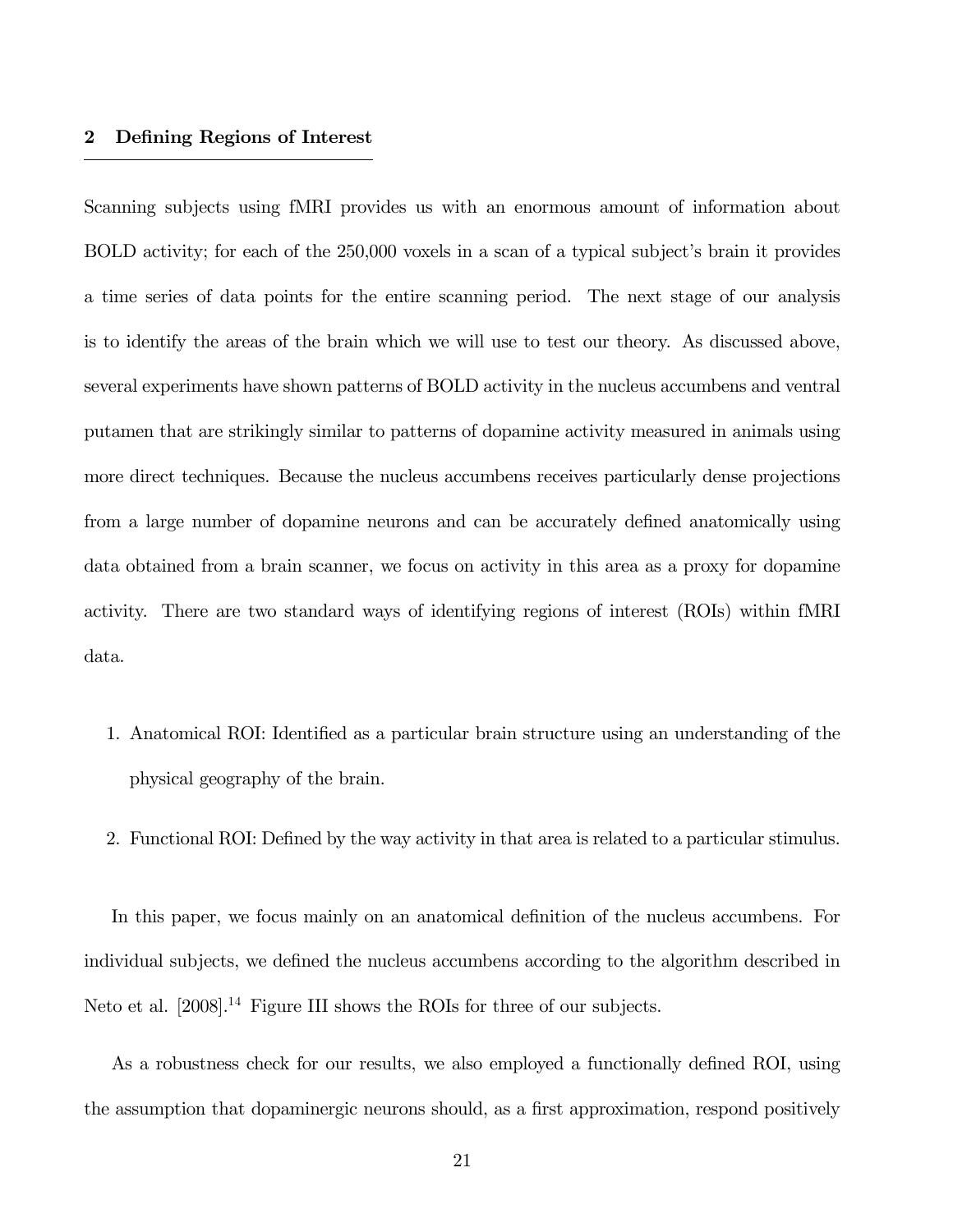at the time of prize receipt to the difference between the value of the prize and the expected value of the lottery from which it came. We therefore regress brain activity in each voxel on this difference (as well as other variables described in appendix 2). We used a randomeffects group-level analysis<sup>15</sup> to identify activity positively correlated with this 'expected reward prediction error' regressor. Figure IV shows the significant areas at a threshold of  $p<0.0005$ (uncorrected), areas which overlap considerably with the typical anatomically defined nucleus accumbens. Unlike our anatomical ROIs, which were defined in individual subjects, functional ROIs were defined at the group level. In order to make the definition of the ROI statistically independent of later tests of the axioms, we split the data set into two halves, data sets  $a$  and  $b$ , with set  $a$  containing odd-numbered scanning runs for the first session and even-numbered runs for the second session, and set  $b$  containing all other runs. We then collect data from set  $b$ using the ROI defined using data from set  $a$ , and vice versa.

The next task is to combine BOLD data from the voxels identified in an ROI into a single time series. We do this by averaging across all voxels in an ROI and then converting the average signal in each trial to percent signal change according to standard fMRI protocol; by using the last two time points of the fixation period as a baseline and dividing the signal in a trial by the average signal in those two time points.

#### 3 Constructing  $\delta$

In an ideal world, we would use a within-subject design to test the axioms on an individual by individual basis. However, fMRI data are still too noisy for such a test. We therefore combine data across subjects, effectively treating our data as all coming from a single person. In general,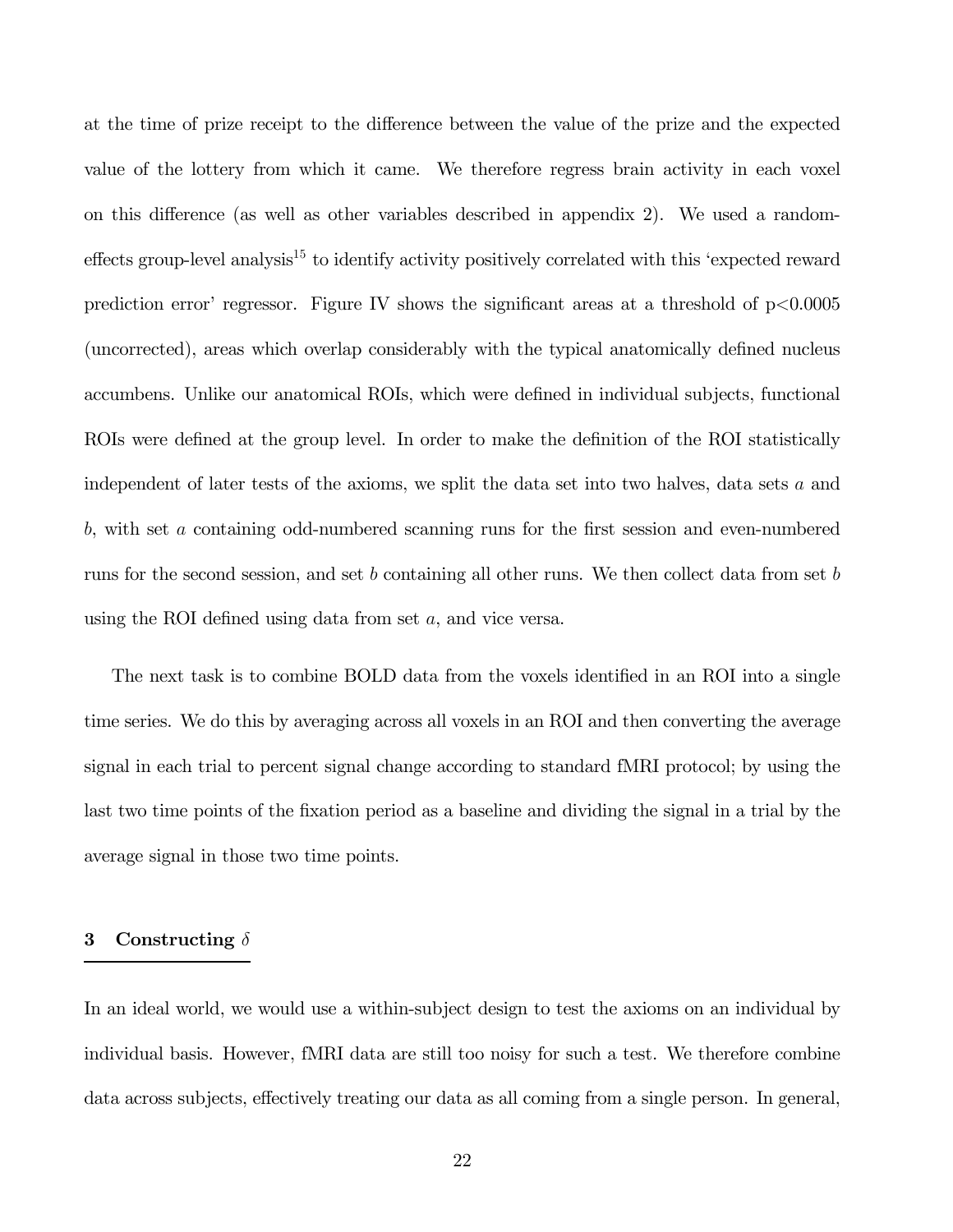finding the axioms satisfied at such a group level is neither necessary nor sufficient to say that they are satisfied at the individual level. Effectively, we rely on an assumption of homogeneity - that subjects order prizes and lotteries the same way. In this case, this only requires that all subjects find winning \$5 more rewarding than losing \$5, and that all subjects expect a higher reward from lotteries with higher objective probability of winning the better prize. (While we acknowledge the limitation of this approach we also note that this assumption has now been used in literally tens of thousands of papers.)

We now use our time series data to provide estimates of  $\delta$ . We do this by regressing the time series of dopamine activity on a sequence of dummy variables for each of the 8 lottery-prize pairs in the experiment, and using the estimated coefficients as an estimate of activity caused by each pair. Specifically, we use a separate dummy to represent the event of getting each given prize from each given lottery (8 dummies). There is therefore one dummy variable which takes the value 1 when the \$5 prize is revealed from the lottery which had a  $50\%$  chance of  $+$ \$5 and 50% chance of -\$5, another which takes the value 1 when the -\$5 is revealed from the same lottery, and so on. Dummies take the value 1 for a time window starting 4 TRs (5 seconds) and finishing 10 TRs (12.5 seconds) after a prize has been revealed. This time window is chosen to take into account the hemodynamic response, the lag between brain activity and the change in blood chemistry that can be detected by fMRI. The coefficients on these dummies we use as our estimates  $\delta$ . Notationally, we will use  $\delta(x, p)$  to indicate the estimated parameter on the dummy which is set to 1 when prize  $x$  is received from the lottery which gives the prize \$5 with probability  $p$ . In addition we include scan-level dummies to capture scan-specific effects (i.e a separate dummy for each scan run - remembering that each subject takes part in multiple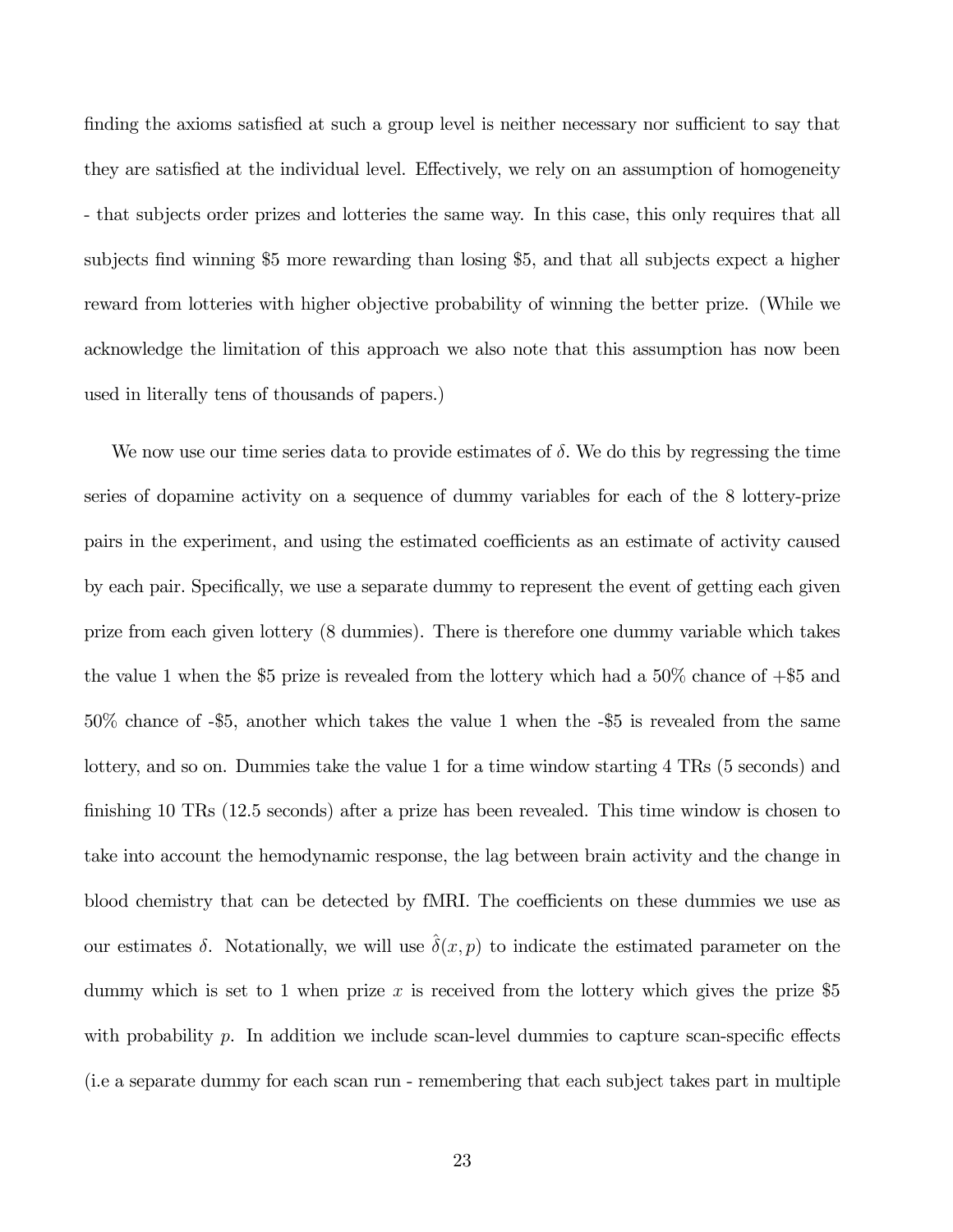scans). The regression is performed using ordinary least squares, with Huber/White/sandwich robust standard errors [Huber 1967; White 1980].

## 3 Testing the Axioms

We now face the challenge of using our estimates,  $\hat{\delta}$ , to test our axioms. If these observations were deterministic then the test would be easy - by theorem 1, all we would have to do would be to take the numbers  $\hat{\delta}(x, p)$  and check whether Coherent Prize Dominance, Coherent Lottery Dominance, and No Surprise Equivalence hold. Unfortunately,  $\hat{\delta}(x, p)$  are noisy estimates of underlying brain activity  $\delta(x, p)$ . Ideally we would like to take the route of standard statistical hypothesis testing, by stating a null hypothesis that the underlying parameters  $\delta(x, p)$  violate our axioms. We would then wish to calculate the probability of observing  $\delta(x, p)$  given this null hypothesis. Such tests rely on one's ability to use the null hypothesis to generate a suitable test statistic. In the case of simple linear restrictions this presents no difficulty. However in this case this is extremely difficult to do. We therefore take an alternative approach, consisting of pairwise Wald tests of linear restriction. In particular, for each  $\{x, p\}$ ,  $\{y, q\} \in A$ , we perform a test of the restriction that  $\delta(x, p) = \delta(y, q)$ . If we cannot reject this hypothesis, we treat the two values as equal. If we can, then we treat them as unequal in the same direction as the relation of  $\hat{\delta}(x, p)$  and  $\hat{\delta}(y, q)$ .

We are now in a position to test our axioms. Let the function  $sign(x)$  equal + if x is positive,  $-$  if x is negative and  $=$  otherwise. The test of our axioms can therefore be written as: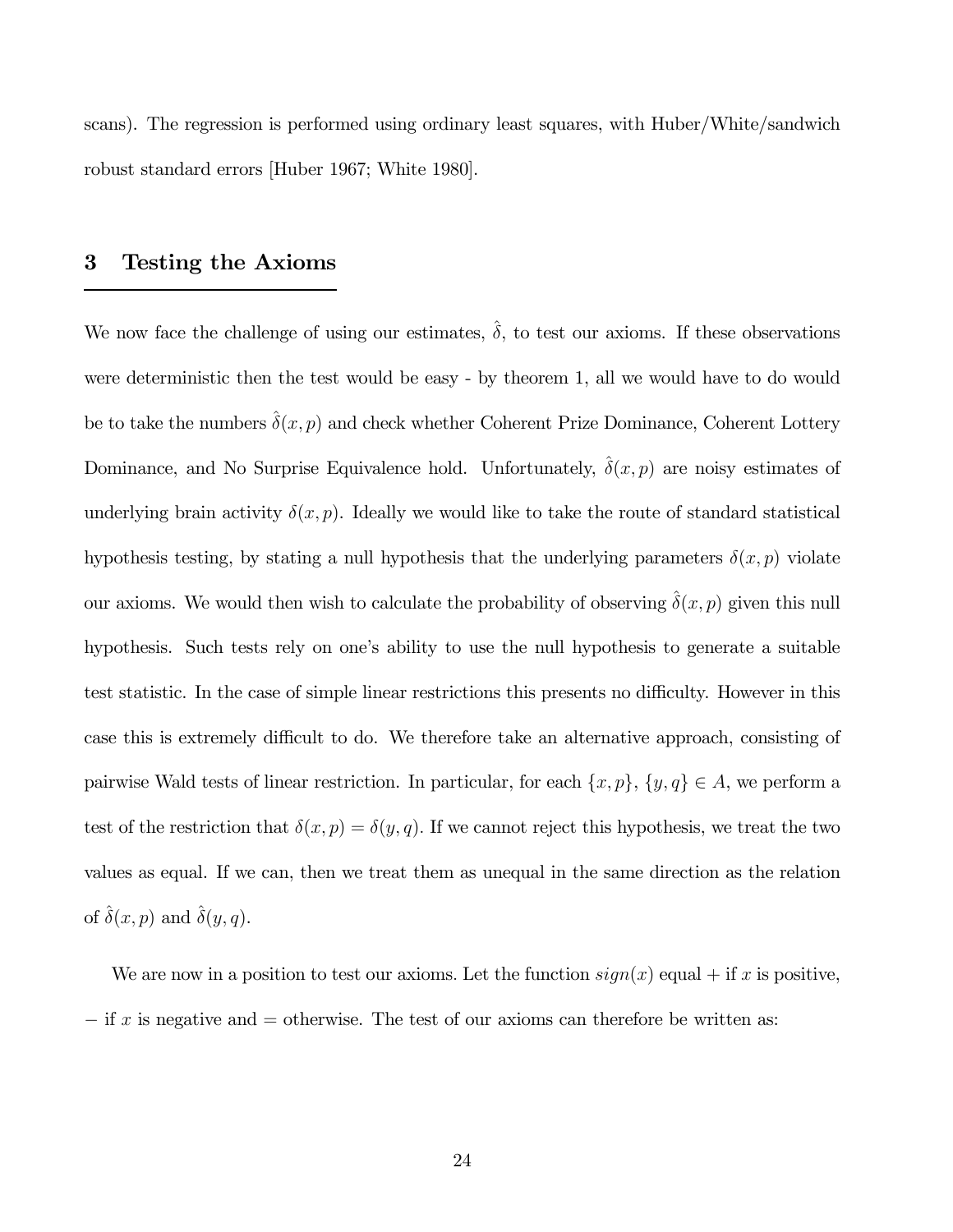• Axiom 1: Coherent Prize Dominance:

$$
sign(\delta(5, 0.25) - \delta(-5, 0.25))
$$
  
= 
$$
sign(\delta(5, 0.5) - \delta(-5, 0.5))
$$
  
= 
$$
sign(\delta(5, 0.75) - \delta(-5, 0.75))
$$

• Axiom 2: Coherent Lottery Dominance

$$
sign(\delta(5, 0.25) - \delta(5, 0.5))
$$
  
= sign( $\delta(-5, 0.25) - \delta(-5, 0.5)$ )

and

$$
sign(\delta(5, 0.25) - \delta(5, 0.75))
$$
  
= sign( $\delta(-5, 0.25) - \delta(-5, 0.75)$ )

and

$$
sign(\delta(5, 0.5) - \delta(5, 0.75))
$$
  
= sign( $\delta(-5, 0.5) - \delta(-5, 0.75)$ )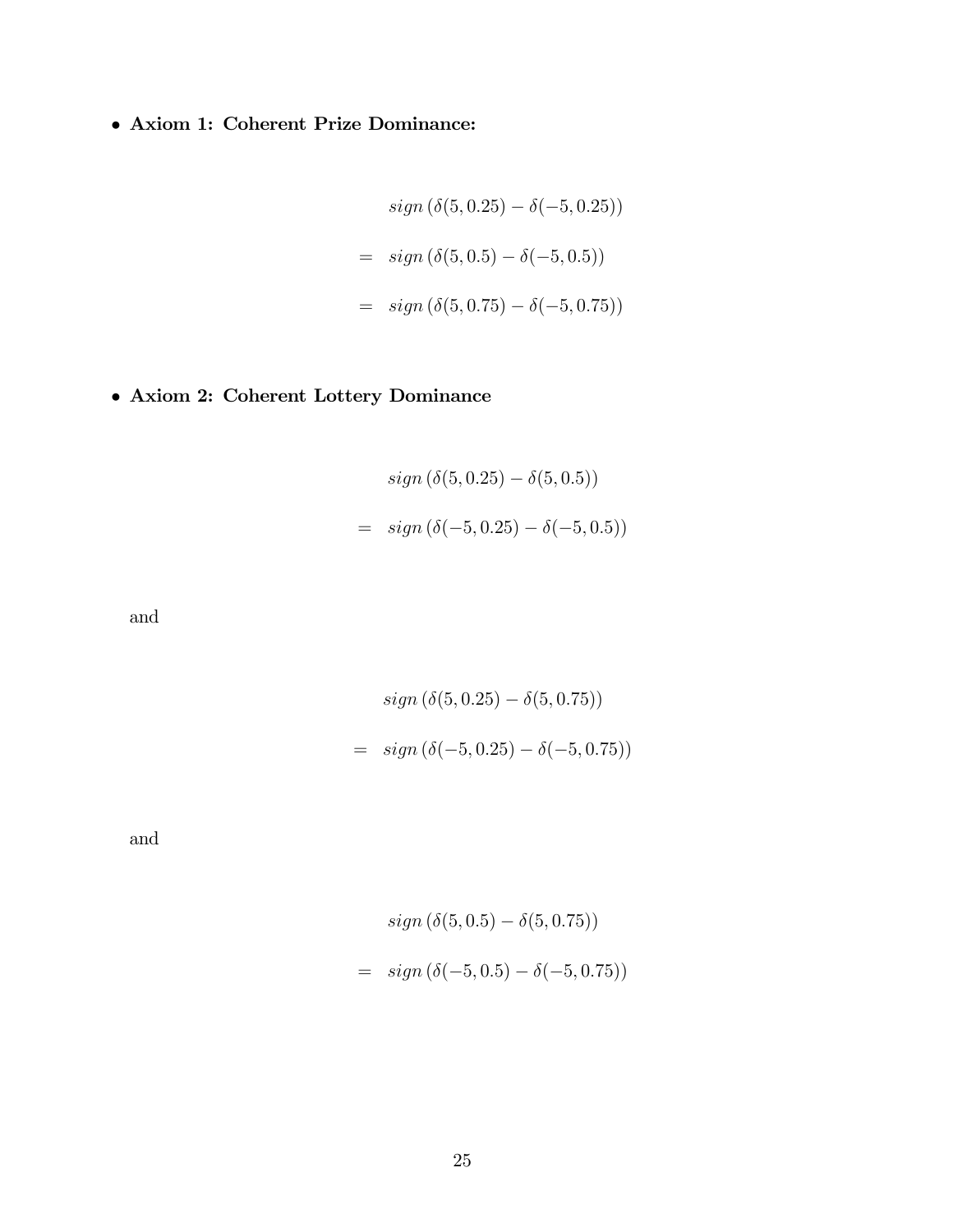• Axiom 3: No Surprise Equivalence

$$
\delta(5,1)=\delta(-5,0)
$$

One thing to note is that these criteria would be met by any  $\delta$  function that ordered prizes and lotteries consistently - for example one that ranked losing \$5 above winning \$5, or that was everywhere constant. We therefore also provide a more restrictive test based on the idea that reward should be increasing in monetary value, and that predicted reward should be increasing in lottery expected value, which we refer to as Strong Coherent Prize Dominance and Strong Coherent Lottery Dominance.

## V Experimental Results

#### 1 Subjects

Fourteen paid volunteers participated in the experiment (9 women, 5 men, all right-handed, mean age = 26.0 years (S.D. 8.1 years)). All participants gave informed consent in accordance with the procedures of the University Committee on Activities involving Human Subjects of New York University. All subjects completed at least 13 scans (of approximately 8 minutes each) over two sessions. Excessive motion during the experiment rendered the fMRI data for two subjects unusable.<sup>16</sup> Of the remaining twelve subjects, all completed 14-16 scans with most subjects ( $n = 9$ ) completing 8 scans in each session.<sup>17</sup>

Subjects earned an average of \$125 (S.D. \$39) per session including the endowment and show-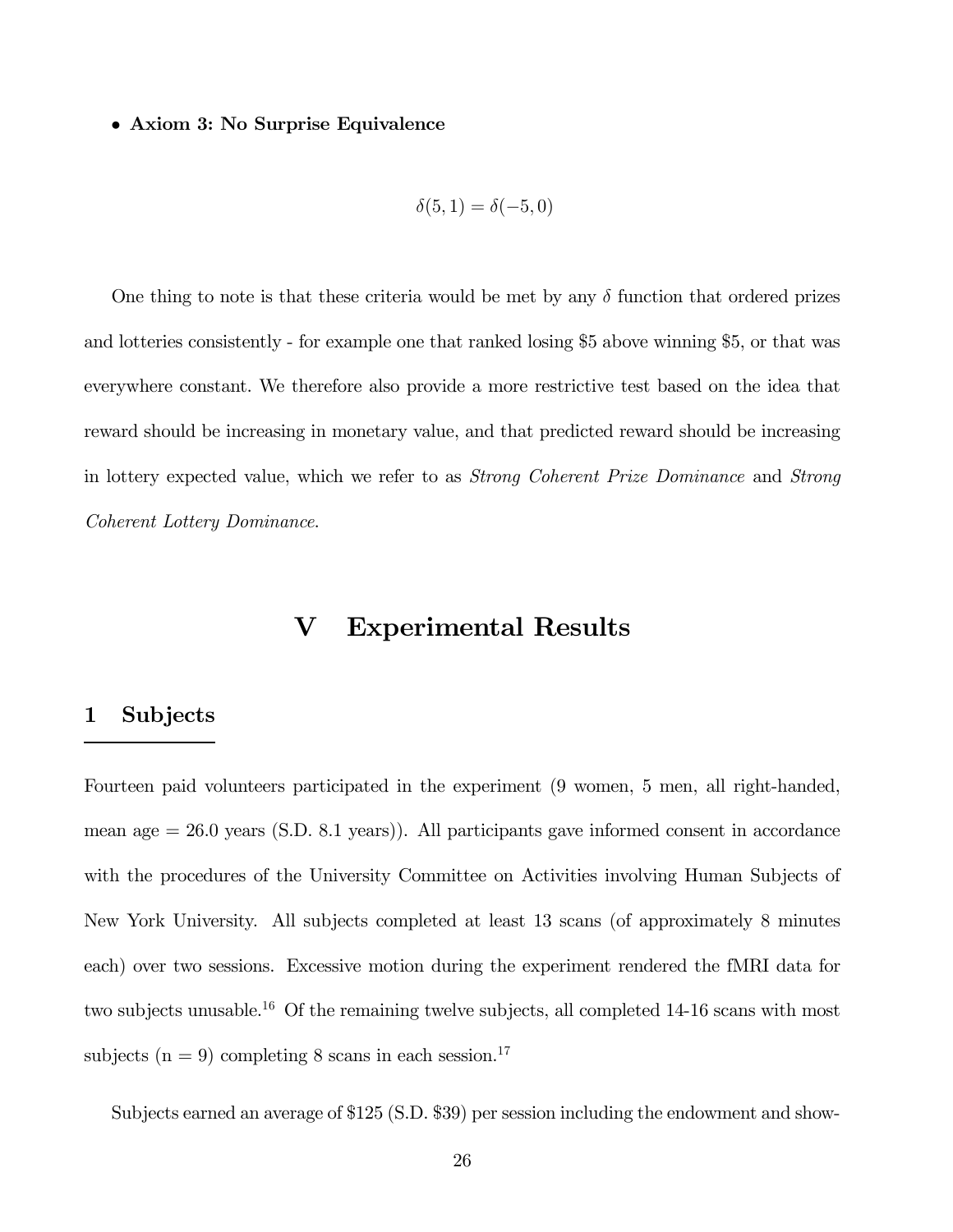up fee. One subject lost the entirety of her endowment during her second scanning session, and the final scan of that session is excluded from analysis. That subject was also the only subject who failed to respond within the required time window on more than 2 trials, missing 6 trials in total. The average reaction time for successful responses was 382 ms (S.D. 103 ms). In total, 17 trials were missed out of a possible 3024. Due to a programming error, a further 4 trials erroneously resulted in missed trials, despite the response being within the specified time window. These 4 trials are excluded from further analysis. Subjects usually chose the lottery with the higher expected value with 6 subjects making such a choice on every trial. In total, 28 choices were made of lotteries in the decoy set. Thus out of a possible 3024 trials in 189 completed scans, 2975 trials are included in further analysis.

## 2 Results

Figure Va shows the parameter estimates of  $\delta$  for the anatomically defined ROI. These estimates are shown in the graphical format introduced in section 1. For each prize, we plot a line showing the parameter estimates when that prize is received from each observed lottery. Recall from section 1 that our three axioms are equivalent to three properties of these graphs: that the lines do not cross, that they are co-monotonic, and that  $\hat{\delta}(-5,0)$  is equal to  $\hat{\delta}(5,1)$ .

An examination of figure Va suggests that activity in the anatomically defined nucleus accumbens is consistent with Strong Coherent Prize Dominance, Strong Coherent Lottery Dominance and No Surprise Equivalence: the line for the  $+\$5$  prize lies everywhere above that for the  $-\$5$ prize, and both lines are downward sloping. Furthermore  $\hat{\delta}(-5,0)$  looks very similar to  $\hat{\delta}(5,1)$ suggesting that No Surprise Equivalence might also hold.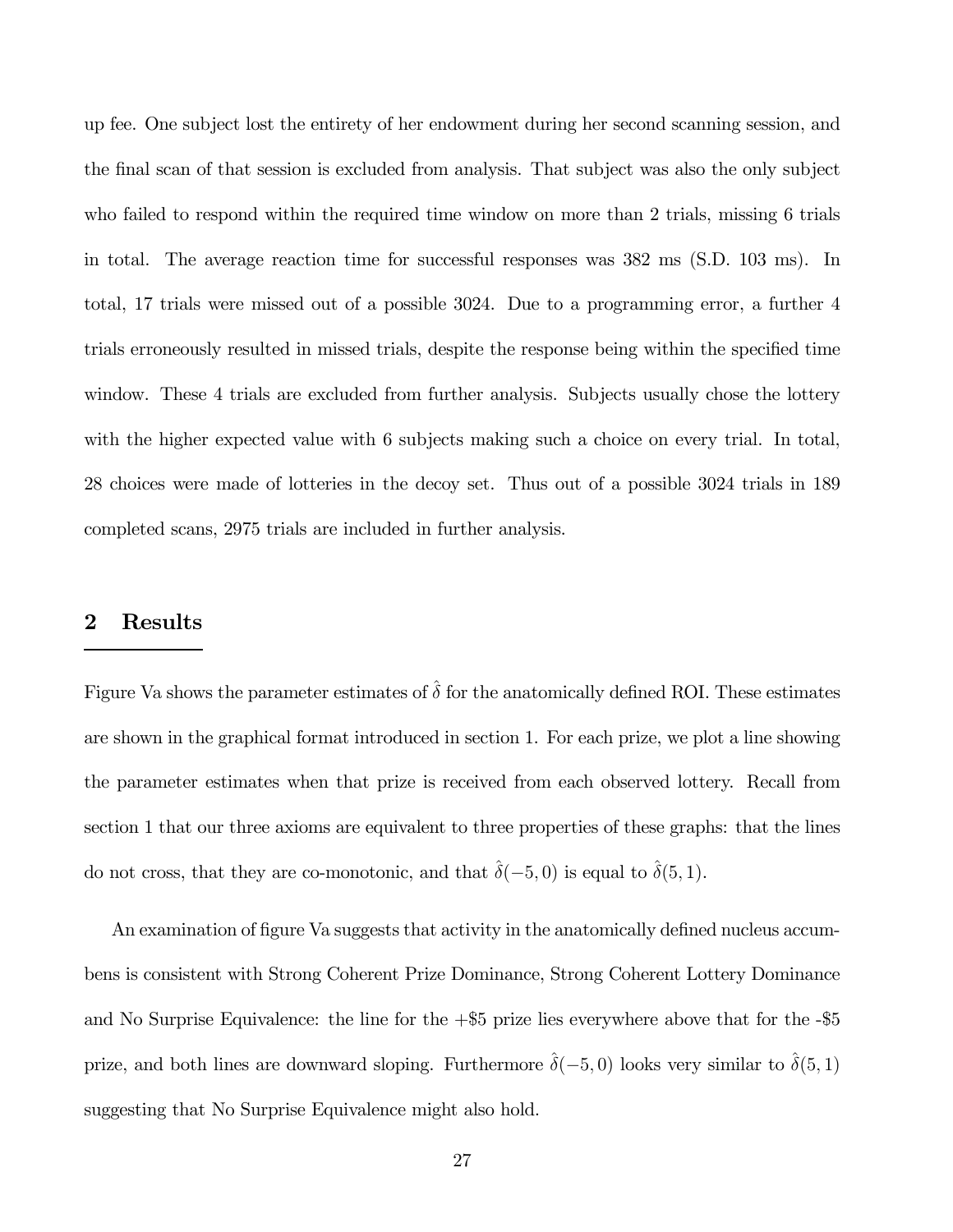Table I performs the statistical tests discussed in section 3 above. These largely confirm that the data satisfy the three axioms. The evidence for Strong Coherent Prize Dominance is overwhelming: the hypothesis that  $\hat{\delta}(-5, p) = \hat{\delta}(5, p)$  is rejected at below the 0.1% level for each  $p \in \{0.25, 0.5, 0.75\}$  (with  $\hat{\delta}(-5, p) < \hat{\delta}(5, p)$ ).  $\hat{\delta}(-5, 0)$  is not significantly different to  $\hat{\delta}(5, 1)$ so No Surprise Equivalence also holds. Coherent Lottery Dominance also holds, but only in the weak sense: for neither prize is  $\hat{\delta}(x, 0.25)$  statistically different from  $\hat{\delta}(x, 0.5)$ , however, for both prizes  $\hat{\delta}(x,0.5)$  is significantly higher that  $\hat{\delta}(x,0.75)$  and  $\hat{\delta}(x,0.25)$  is significantly higher that  $\hat{\delta}(x, 0.75)$ . Thus, our key result is that the BOLD signal recorded from the anatomically defined nucleus accumbens region meets the necessary and sufficient criteria required of a reward prediction error encoder. Moreover, the ordering of prizes and lotteries is as one would expect more money is rated as "more rewarding" than less money, and lotteries with a higher probability of winning \$5 have a higher predicted reward.

### 3 Robustness Tests

#### 1 Functionally Defined ROI

Figure Vb shows the parameter estimates for the functionally defined ROIs (the statistical tests are also reported in Table I). In most major respects, the results are the same: the line for the +\$5 prize lies everywhere above that for the -\$5 prize, and both lines are downward sloping. In fact, for the functionally defined ROI axiom 2 holds in the strong, as well as the weak sense, as both lines are significantly downward sloping between all points. However, for this ROI, No Surprise Equivalence does not hold: the amount of activity observed when \$5 is lost for sure is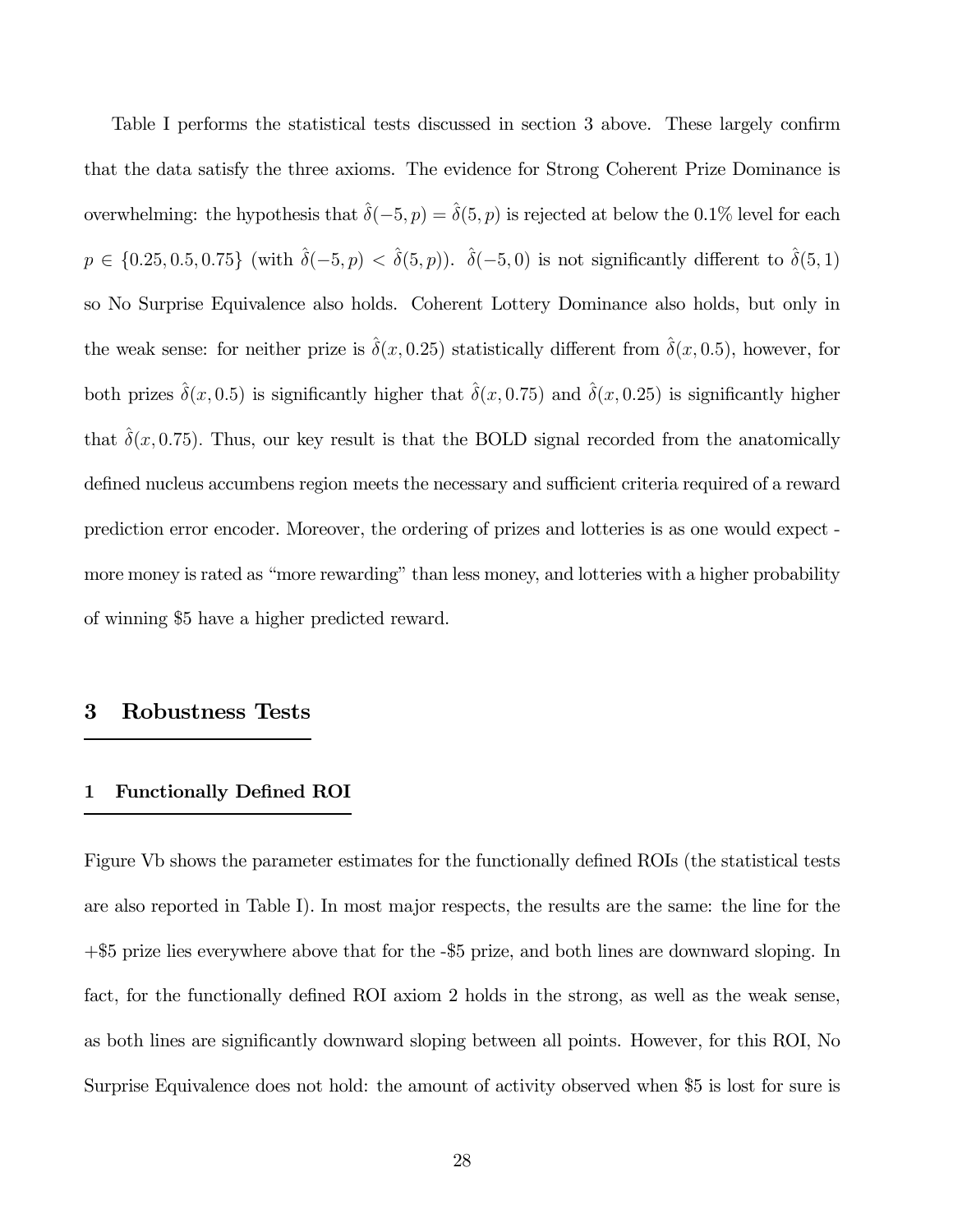significantly higher than for when \$5 is won for sure.

## 2 Temporal Window

As a second check of the robustness of our results, we examine the temporal window, or time within each trial during which  $\hat{\delta}$  was estimated. To do this we construct a plot of the average BOLD activity as a function of time for trials of each lottery-prize pair. This is shown in figure VI for both anatomically and functionally defined ROIs. The temporal window used in the proceeding analysis of  $\delta$  is shown in grey. For our results to be robust to different time windows, we would require that the ordering of these lines does not change through the course of the trial. Figure VI suggests that this is in fact not the case: Early time periods (immediately after the lottery outcome is revealed) seem to show clear differentiation between lotteries when the positive prize is received, while the latter time periods show differentiation between lotteries when the negative prize is received. Moreover, activity for the degenerate lotteries seems to follow a rather different pattern from that seen for non-degenerate lotteries. For all non-degenerate lotteries, BOLD activity peaks soon after the prize has been received, then falls. For the degenerate lotteries, activity shows no spike in response to the revelation of the prize.

In order to further examine this apparent temporal variation in  $\hat{\delta}$ , we reestimate our 8 parameters on two different temporal windows: an early window (consisting of TR 4-6, where TR 0 is the time at which outcome is displayed) and a late window (TR 7-10) for both the anatomically and functionally defined ROIs. These estimates are shown in figures VII and VIII. While still satisfying Coherent Prize Dominance, the early window graph (figure VII) suggests that Coherent Lottery Dominance does not hold in this period - the positive prize line remains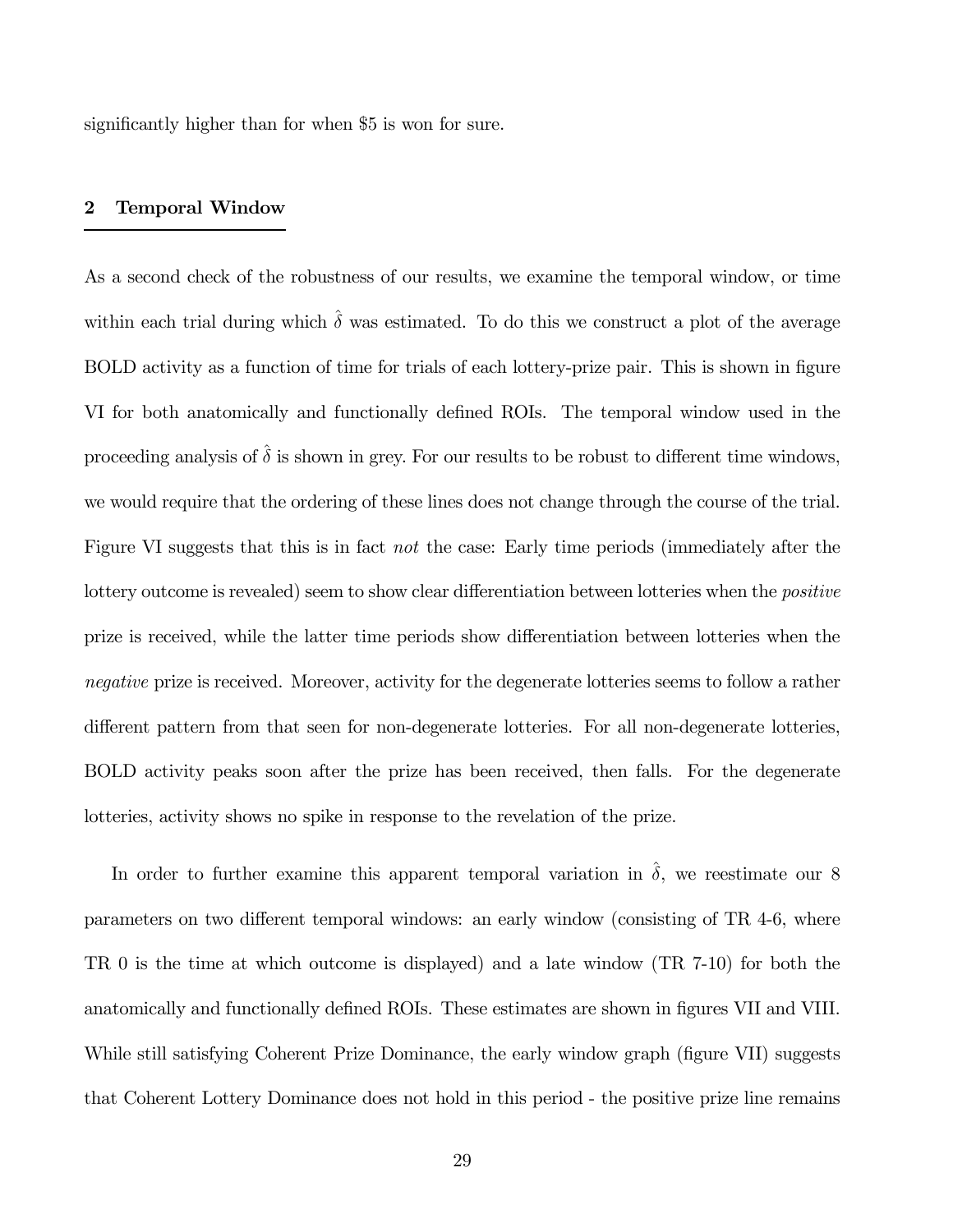downward sloping, while the negative prize line is largely flat. In contrast, while Coherent Lottery Dominance does seem to approximately hold in the late window (figure VIII), it seems that the responsiveness of activity to changes in lottery is much stronger for the negative prize that the positive prize. This pattern is borne out by figure IX, which shows how the difference between  $\delta(x, 0.25)$  and  $\delta(x, 0.75)$  changes with the estimation period for each prize for the anatomically defined ROI. The figure plots these differences for estimates made on different 2- TR windows, starting at the TR indicated on the x-axis. Thus the graph provides an indication of how the slope of the  $\hat{\delta}(5, x)$  and  $\hat{\delta}(-5, x)$  lines varies with the time window considered. This graph indicates that the peak differentiation between lotteries occurs around TR 4 for the positive prize, and around TR 6 for the negative prize. Perhaps even more surprisingly, the size of the differentiation for the negative prize is also roughly twice as large as that for the positive prize.18 The economic and neurobiological implications of this result are discussed below.

It should be noted that the original time window we selected is not an ad hoc "knife edge" case for which the axioms hold. First of all, the time window was selected in order to match what is known about standard hemodynamic response functions. Second, our original results are robust to balanced changes in the time window - that is changes in the time window that change the start and end point of the window while keeping the central point the same.<sup>19</sup>

## 4 Discussion

Our results can be summarized as follows:

1. Strong and robust support for Axiom A1: Coherent Prize Dominance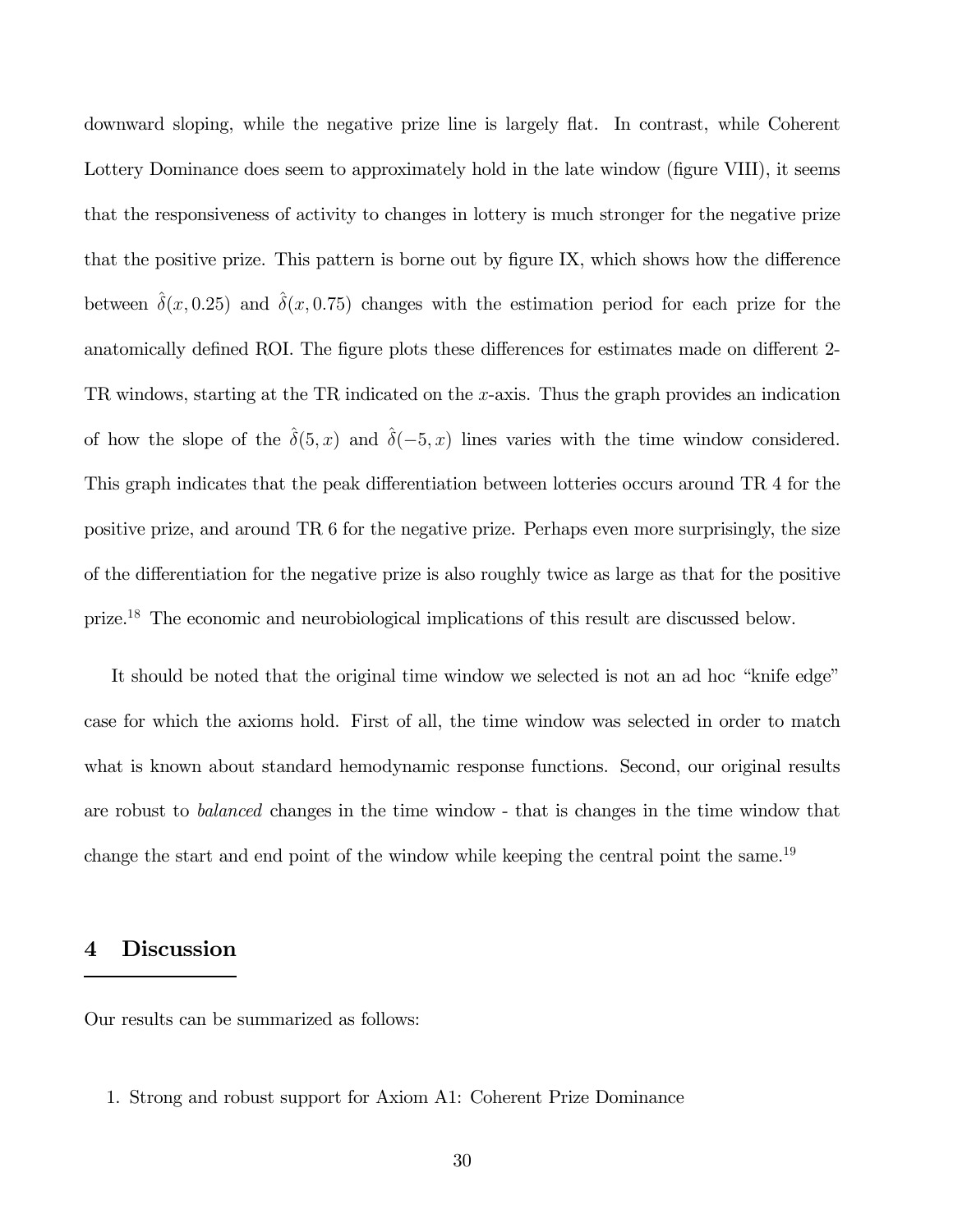- 2. Support for Axiom A2: Coherent Lottery Dominance for the average signal across the full time window of the hemodynamic response
- 3. Weak support for Axiom A3: No Surprise Equivalence in the anatomical, but not the functional ROI.

The results of this study are broadly a success for proponents of the DRPE hypothesis. The average BOLD signal measured by fMRI from the anatomically defined nucleus accumbens satisfies the three necessary and sufficient conditions for a reward prediction error encoder, although support is weak for the third axiom. Certainly, this renders false previous claims that nucleus accumbens activity (as measured by BOLD) cannot encode a reward prediction error. In light of the axioms being satisfied, there is a strong theoretical basis for using dopaminergic measurements to define consistent measurements of "reward" and "belief" based on neurobiological measurements of activity in this area. In our experiment, these measurements satisfy basic rationality conditions: more money is more rewarding than less money, and lotteries have higher predicted reward if they have a higher probability of winning the higher prize. Thus, our work rigorously tests and confirms the conclusions of previous authors who have claimed to have found evidence in favor of the DRPE hypothesis in fMRI data [McClure, Berns, and Montague, 2003; O'Doherty et al., 2003, 2004; Abler et al., 2006; Li et al., 2006; Pessiglione et al., 2006; D'Ardenne et al., 2008].

Note that, while we do not axiomatically charactize salience or hedonia models of dopamine activity, our results do not look promising for these other potential explanations for the information encoded in nucleus accumbens activity. Recall that, from section 3, the key axiom that appears to be inconsistent with the "hedonia" hypothesis was No Surprise Equivalence: hedonia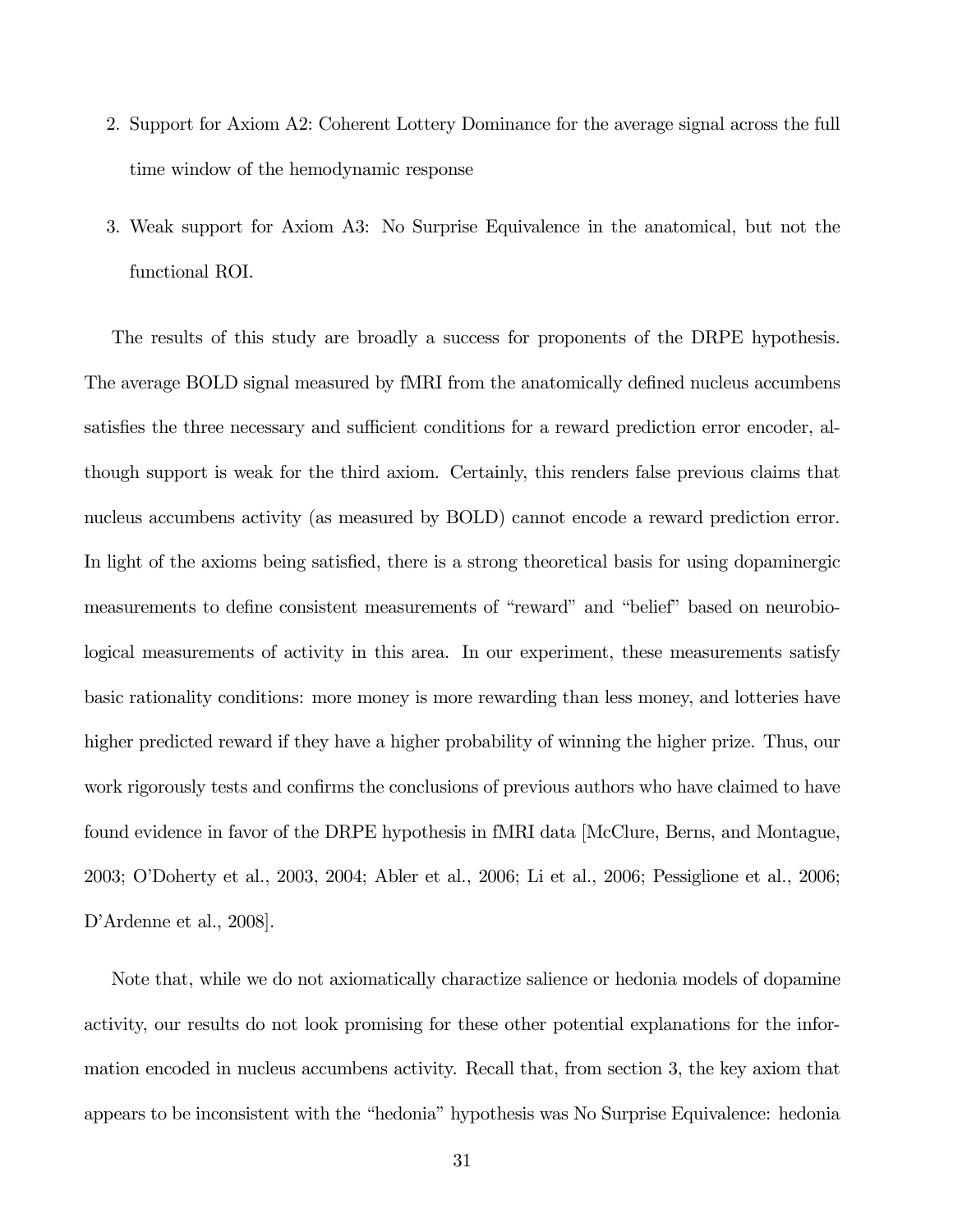would imply that better prizes would lead to higher responses even from degenerate lotteries. In our data, either No Surprise Equivalence holds (in the anatomically defined ROI), or we find that the worse prize gives rise to higher dopamine activity (functional ROI). Neither of these cases appears consistent with the hedonia hypothesis.

Our data also seems inconsistent with the possibility that the nucleus accumbens encodes salience. Again, recall from section 3 that a standard reading of the salience hypothesis would imply that dopamine activity should lead to a failure of Coherent Prize Dominance. From the lottery  $p = 0.25$ , winning \$5 is more surprising, and so arguably more salient than losing \$5, so winning \$5 should lead to a higher dopamine response. From the lottery  $p = 0.75$ , losing \$5 is more salient than winning \$5, so losing \$5 should lead to the higher dopamine response. We find no evidence for such an effect.

The success of the DRPE hypothesis is largely robust to the choice of functional or anatomical ROI. In both cases Coherent Prize Dominance and Coherent Lottery Dominance hold. The only difference between the two results is that No Surprise Equivalence holds in the anatomical ROI and not in the functional ROI. An examination of figure VI suggests that this result may be part of a richer story involving the degenerate lottery, which has not yet received attention in either neurobiological or economic circles. Clearly, the time course of activity following the revelation of prizes is very different for the degenerate lotteries than for all non-degenerate lotteries. While revelation from the non-degenerate lotteries leads to a sharp increase in BOLD activity, followed by a gradual decline in all cases, revelation for the degenerate lotteries leads to a much slower, gentler increase in activity for both the +\$5 and -\$5 prizes. For the anatomical ROI, the path is the same for both prizes, while for the functional ROI, the response for the -\$5 line is somewhat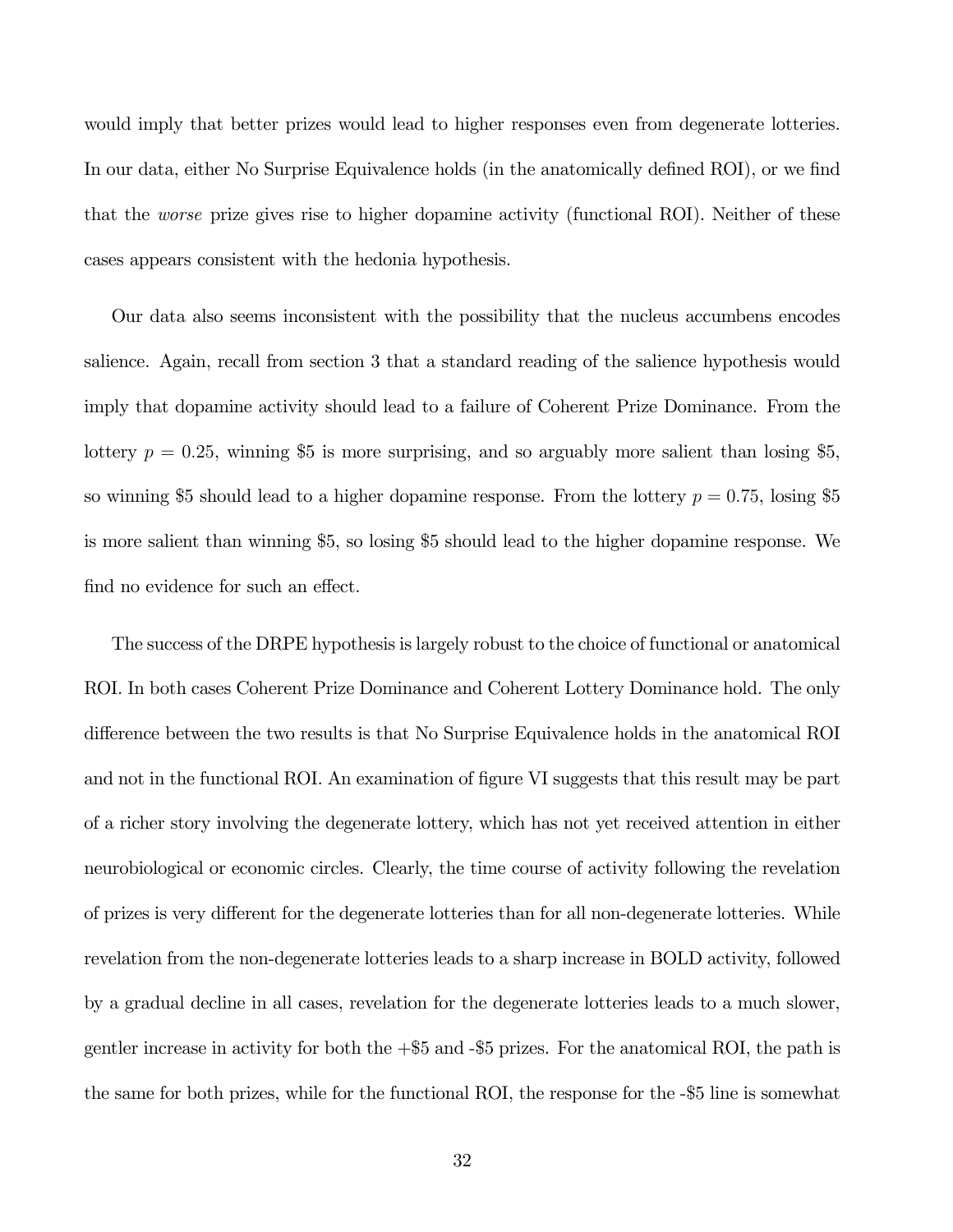higher than that for the  $+$ \$5. This result suggests that the degenerate lotteries are treated in a qualitatively different manner than non-degenerate lotteries at an algorithmic (or at least a temporally dynamic) level by the brain.

Perhaps the most novel feature of the data is that, while average activation for the entire time window satisfies the DRPE hypothesis, this seems to be due to the amalgamation of two different processes, each with different temporal dynamics. This result supports earlier controversial theoretical proposals [Daw et al., 2002; Bayer and Glimcher, 2005; Bayer, Lau and Glimcher 2007], which hypothesized that dopamine responses may be asymmetric - recording positive but not negative reward prediction error. Our findings raise the possibility that the nucleus accumbens is indeed receiving, and possibly amalgamating, signals from two different processes which, between them, provide an encoding of an RPE signal. A high priority in future research is to understand the robustness and significance of the distinct pattern of dopaminergic responses to losses and gains that we identify.

As we note above, the observations that we make have to do with activity in the nucleus accumbens, and not dopaminergic activity per se. Thus, we cannot conclude from these findings that dopamine is an RPE encoder. In fact, the evidence we find for two different systems points to the possibility that dopamine may only be encoding part of the RPE signal we observe here, as suggested in Daw et al. [2002] and Bayer and Glimcher [2005], and a recent detailed proposal by Dayan and Huys [2009]. If this is the case, then the signal we observe could reflect activity induced in part by dopamine and in part by some other source that may serve as the negative RPE encoder. To say more about the role of dopamine and RPE, one would have to perform more direct measurements of dopamine, such as single-unit recording from dopamine neurons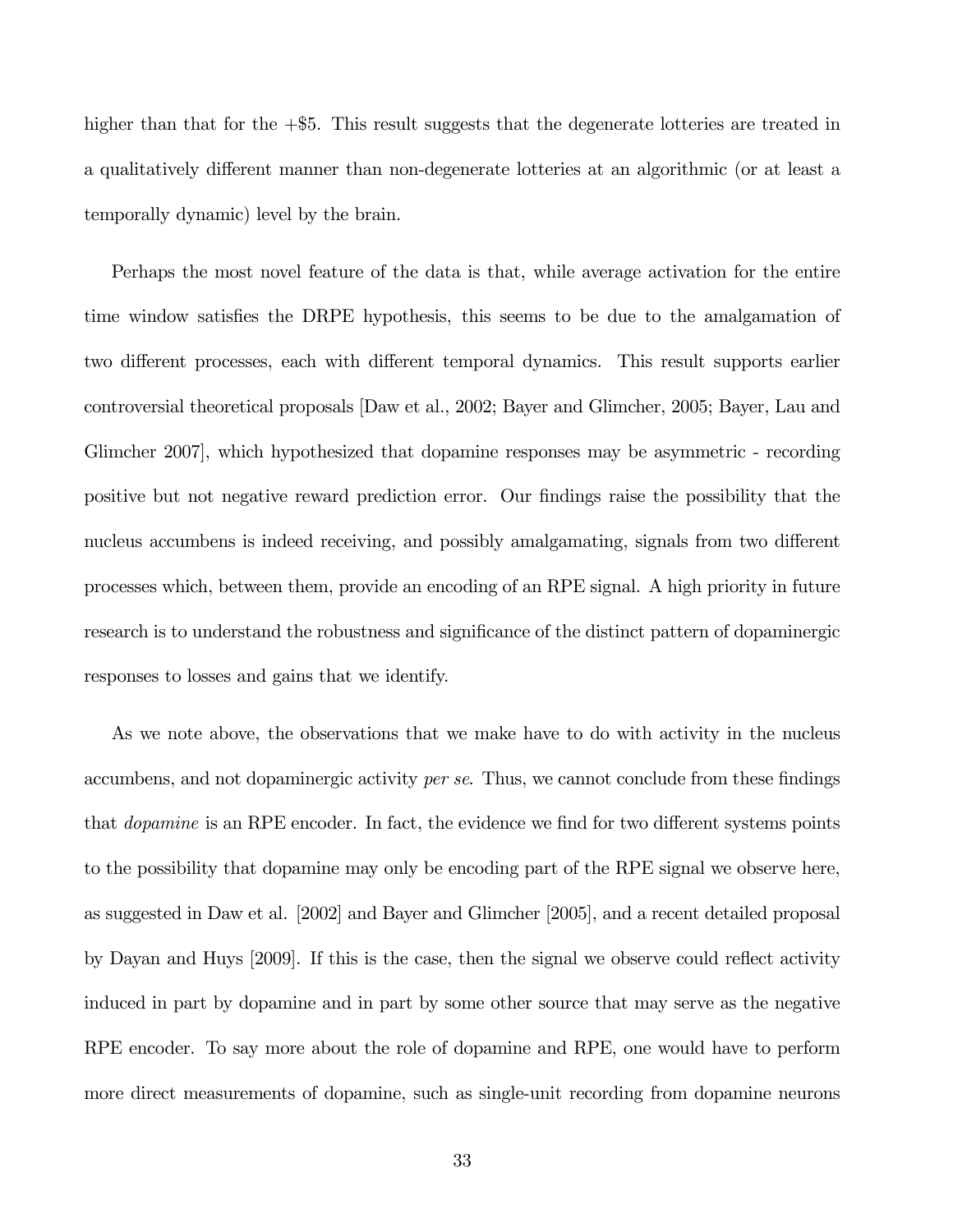in monkeys. We see such a project as important future research.

## VI Conclusion

This paper presents the first use of an axiomatic representation theorem to test a neurobiological hypothesis using neurobiological data. We show that BOLD activity measured by fMRI in the dopamine-rich nucleus accumbens can be modelled as encoding a reward prediction error - the difference between the experienced and predicted reward of an event. In doing so, we believe that this paper makes three contributions. First, it provides a concrete answer to the question of whether activity in the nucleus accumbens can encode a reward prediction error. Second, it increases the tools that economists have for studying economic behavior. Third, it introduces the tools of axiomatic modelling to the study of neuroscience.

Promising as our results, they do not immediately advance our understanding of choice, the acid test of neuroeconomic progress proposed by Bernheim [2008]. Yet they point the way to just such advances, in particular through the potential of dopaminergic measurements to provide fresh insights into the evolution of beliefs and of expectation-based reference points. Given that the DRPE hypothesis holds, we can now define both dopaminergic reference points (the expected reward of an event) and beliefs (the probabilities attached to states of the world that would generate such an expectation). The next stage of our research agenda is to link these concepts to the equivalent constructs in standard decision theory - via experiments that relate dopamine activation to choice. If such a link exists, then dopamine can provide a new tool for understanding how beliefs and reference points evolve, rather than having to infer this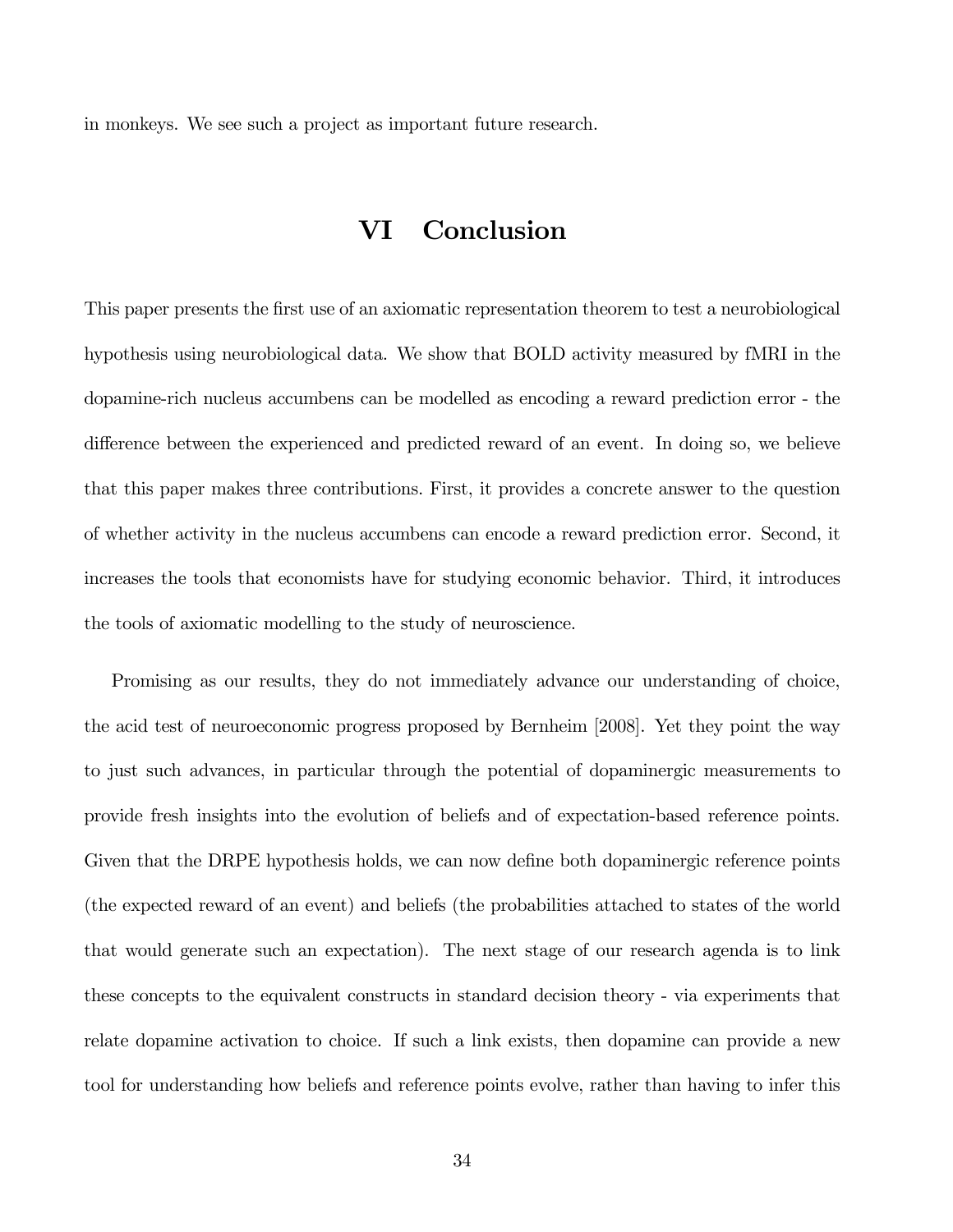from choice data alone.<sup>20</sup>

Given their importance to play, understanding of beliefs is particularly important in repeated games [Stahl and Wilson 1995; Cheung and Friedman 1997; Fudenberg and Levin 1998]. In this arena, dopaminergic evidence will strengthen the arsenal of belief elicitation techniques. Nyarko and Schotter [2002] were able to explain play in various games far better using beliefs estimated from an incentive compatible mechanism rather than using model-based estimates. Rutström and Wilcox [2006] provide an opposing example in which model-estimated beliefs are superior. In contrast with incentive compatible mechanisms, dopaminergic techniques offer a potential window into beliefs that does not interrupt the course of play.<sup>21</sup>

With respect to methodology - it is our belief that the axiomatic approach has a significant role to play in the field of behavioral neuroscience for the reasons discussed in more detail in Caplin and Dean [2008B]. This paper provides a proof of method, by using this approach to provide clear answers to a previously open question within neuroscience - whether or not activity in the nucleus accumbens encodes a reward prediction error signal.

Until now, model testing, comparison, and improvement in neuroscience has taken place largely through a regression-based approach, by which highly parameterized models of reward, belief, and learning have been correlated with brain activity. In essence, this approach constitutes a form of gradient-descent through modeling space towards what is hoped to be a globally best model. We believe that the axiomatic approach, which has characterized so much of economic modeling during this same period, can provide a powerful alternative to this non-structural tradition which at present dominates neurobiological research. By clearly encapsulating conditions of necessity and sufficiency for describing a class of models, the axiomatic approach allows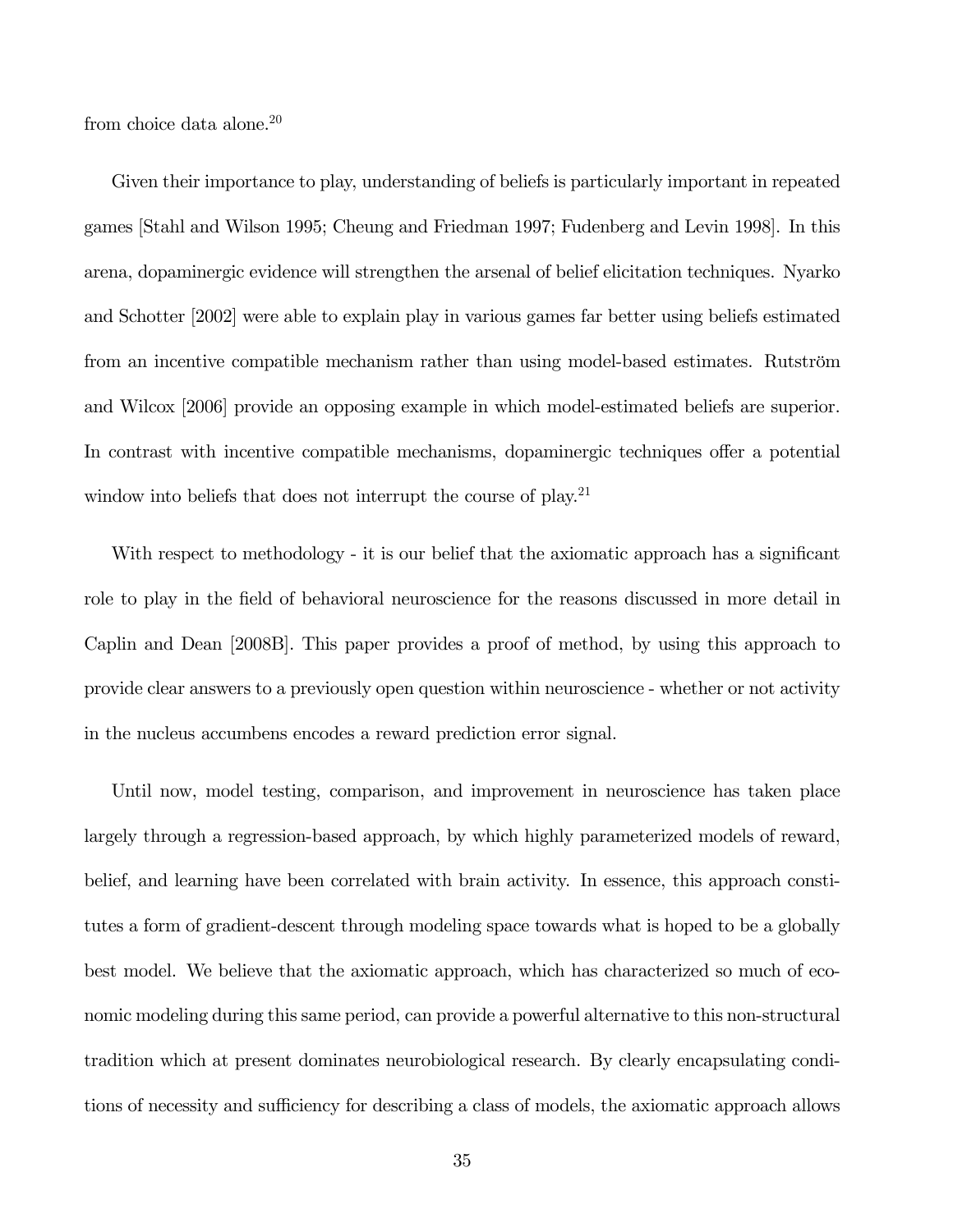us not to ask whether a particular model fits well but rather to ask whether an entire class of models can be falsified. What makes the axiomatic approach uniquely powerful is that it presents a model in the clearest and most easily falsifiable form possible. This represents a fundamental contribution that the economic approach can make to neuroscience and one that we believe can have broad impact in that discipline. Economic tools can help shape future neurobiological discourse.

In summary, the present results indicate that brain activity in the nucleus accumbens, as measured by fMRI, meets the criteria of necessity and sufficiency for carrying a reward prediction error signal. This fundamentally strengthens the conclusion that reward prediction error-based learning of value occurs in the human brain. Axiomatic modelling, an approach that offers many advantages over traditional neurobiological modelling which is often necessarily ad hoc in nature, can be used to provide novel insights into brain function. In the converse direction, our broad confirmation of the DRPE suggests concrete ways in which neurobiology will be able to return the compliment by providing new insights into economic behavior.

Author Affiliations Andrew Caplin, and Paul Glimcher, Department of Economics, New York University, 19 West 4th Street, New York, New York 10012. Paul Glimcher and Robb Rutledge, Center for Neural Science, New York University, 4 Washington Place, Room 809, New York, NY 10003. Mark Dean, Department of Economics, Brown University, Robinson Hall, 64 Waterman Street, Providence, RI 02912.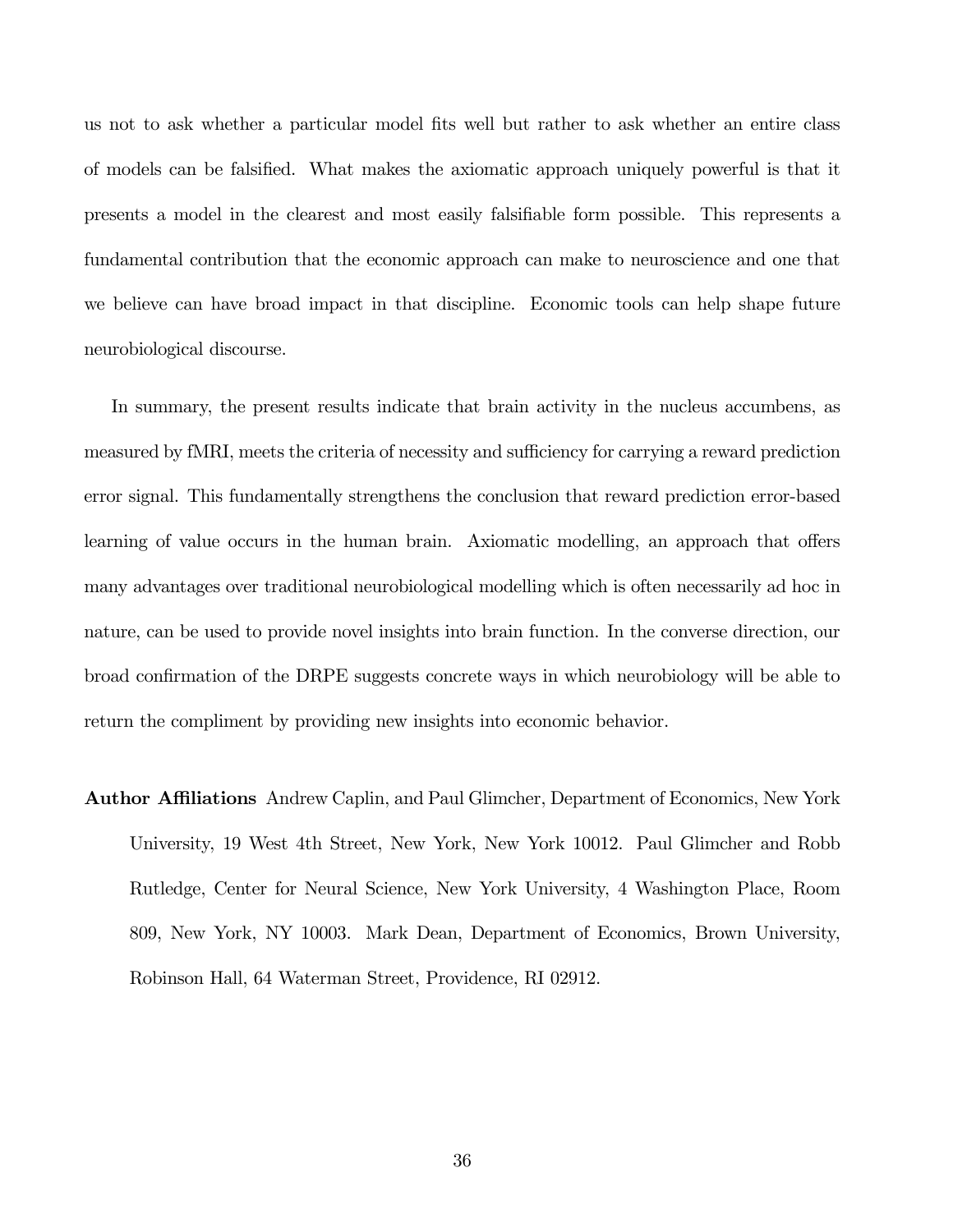## VII Appendix 1 - Instructions

We are interested in understanding how people choose and value uncertain financial options, like lotteries. You will be asked to make a series of choices between lotteries. For example, one lottery might be the one pictured at right [figure A.1]. When you play this lottery, you have a 50% probability of gaining \$5 (of real money) and a 50% probability of losing \$5. Before you start the game, we will give you \$100 of real money. Put it in your pocket. You will play the game with this money. If you win more money over the course of the game, we will give you those winnings when you finish. If you lose money during the game, you will return it to the experimenter and you can keep the rest of the \$100. If at any point in the game, you lose all of your \$100, the game ends and you must return the money. You will play 8 rounds of 16 trials each. At the start of each trial, a white cross appears at the center of the screen (shown below, figure A.1). Then two lotteries will be presented on the screen. Your task is to decide which of the two lotteries you would prefer to play with the \$100 in your pocket. The amounts on the screen are in real money, which you can win and lose on every trial. Press the left button for the lottery on the left, the right for the lottery on the right. The lottery you chose will then be shown in the center of the screen. There is no right answer. We just want to know what lottery you would prefer to play. The computer then rolls the dice and tells you which prize you received. In the example below, you would have won \$5 of real money. After each block of trials, the computer tells you how much you won or lost for that block and what your total earnings are up to that point in the game. If you do not make a choice within the 1.25s time limit, the trial will end and the screen will display 'No Lottery Selected' and you will receive a penalty of -\$10 [the worst prize; shown below, figure A.1]. Regardless of your performance in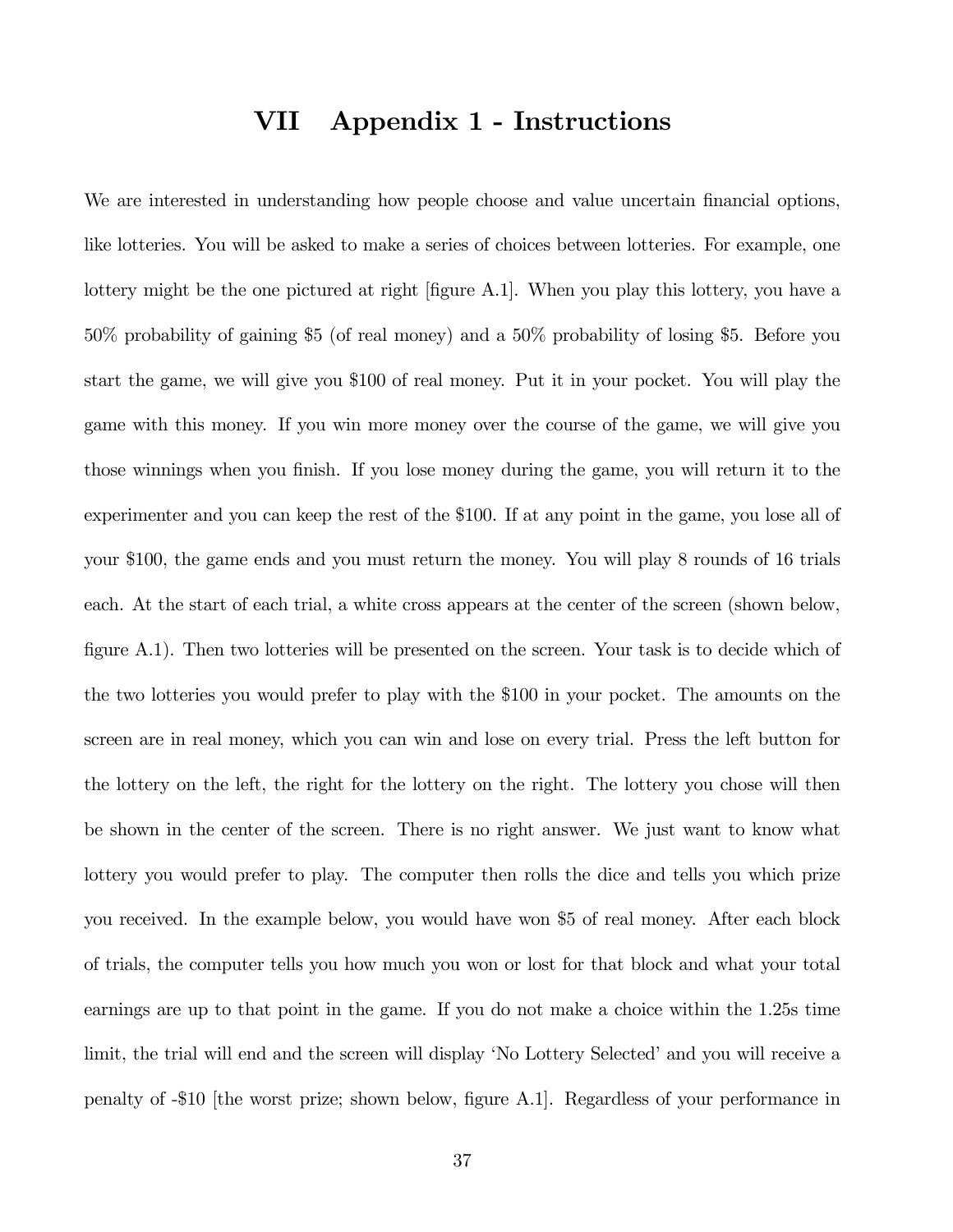the game, you will be paid a show-up fee of \$35. If you decide to quit playing the game before its conclusion, you will be paid the show-up fee but you must return the \$100. Good luck!

## VIII Appendix 2 - Details of Imaging Protocol and Data Processing

#### 1 Imaging

We used a Siemens Allegra 3-Tesla head-only scanner equipped with a head coil from Nova Medical to collect the blood-oxygen-level dependent (BOLD) signal. We collected 23 axial slices of T2\*-weighted functional images with an echo planar imaging (EPI) pulse sequence. Our slices were oriented parallel to the anterior-posterior commissure (AC-PC) plane. Sequence parameters were as follows: 23 axial slices, repetition time  $(TR) = 1.25$  s, echo time  $(TE) = 30$  ms, flip angle = 73 degrees, 64 x 64 acquisition matrix, in-plane resolution =  $3 \times 3$  mm, field of view  $(FOV) = 192$  mm, slice thickness 2 or 3 mm). Each scan consisted of 16 30-second trials with an additional fixation period of 15 seconds at the end of each scan, for a duration of 8 minutes and 15 seconds per scan. Thus each scan consisted of 396 images. We also collected high-resolution T1-weighted anatomical images using a magnetization-prepared rapid-acquisition gradient echo (MP-RAGE) pulse sequence (144 sagittal slices,  $TR = 2.5$  s,  $TE = 3.93$  ms, inversion time (TI)  $= 900$  ms, flip angle  $= 8$  degrees,  $1 \times 1 \times 1$  mm,  $256 \times 256$  matrix in a 256-mm FOV). The display was projected onto a screen at the back of the scanner and subjects viewed the display through a mirror attached to the head coil. To minimize head movements, subjects' heads were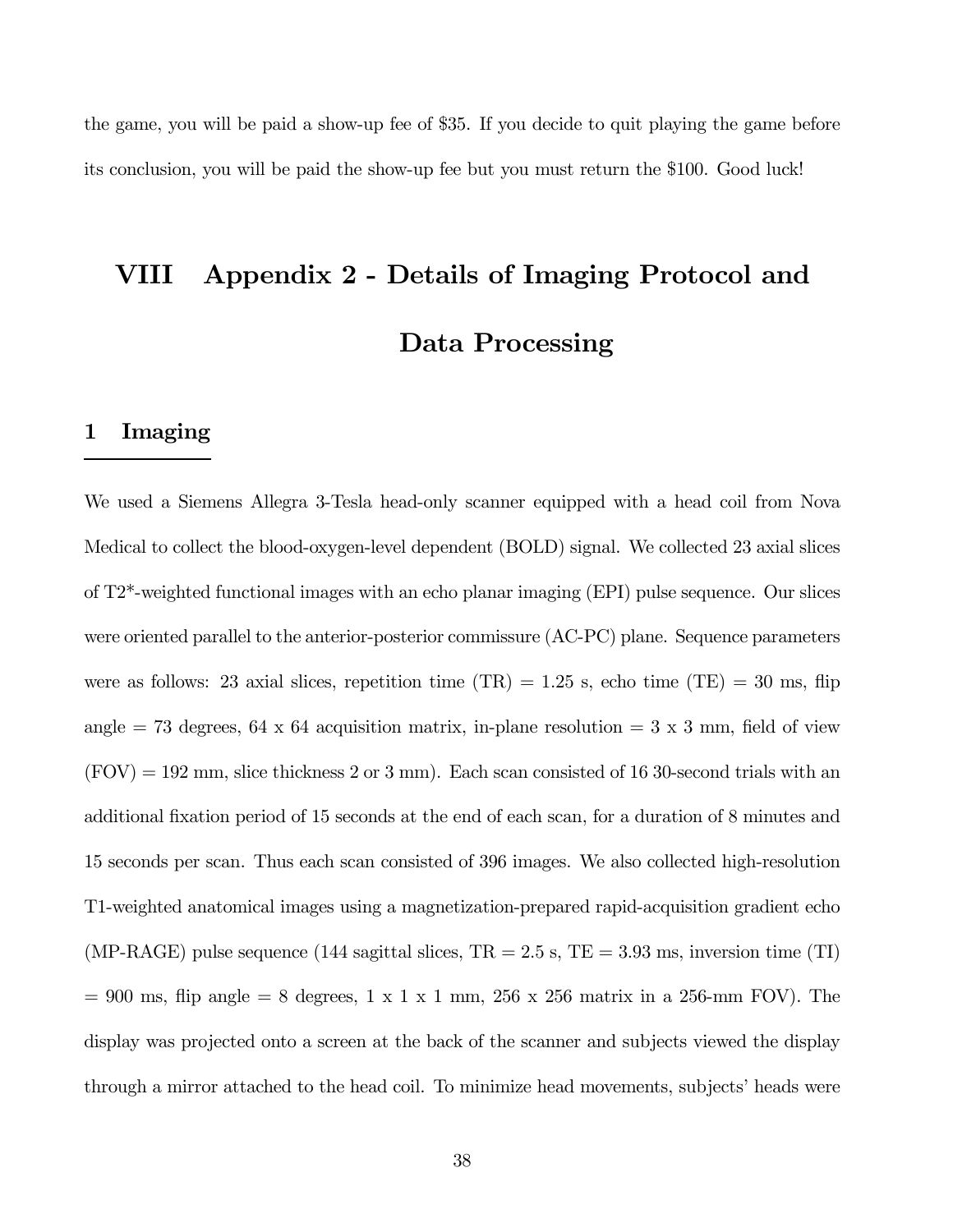stabilized with foam padding.

## 2 Data Analysis

Data were analyzed with the BrainVoyager QX software package (Brain Innovation) with additional analyses performed in MATLAB (MathWorks) and Stata (StataCorp). Preprocessing of functional images included discarding the first four images to avoid T1 saturation effects, sinc-interpolation for slice scan time correction, intersession and intrasession 3D motion correction using six-parameter rigid body transformations, and linear trend removal and high-pass filtering (cutoff of 3 cycles per scan) to remove low-frequency drift in the signal. Images were coregistered with each subject's anatomical scan, rotated to the AC-PC plane, and transformed into Talairach space [Talairach and Tournoux, 1988] using trilinear interpolation. For grouplevel random-effects analyses only, data were also spatially smoothed with a gaussian kernel of 8 mm (full-width half-maximum). We used the summary statistics approach to test when the mean effect at each voxel was significantly different from zero across subjects. We modelled the time course of activity as transient responses at the following times convolved with the canonical two-gamma hemodynamic impulse response function (peak  $= 6$  s, undershoot peak  $= 15$  s, peak-undershoot ratio  $= 6$ : lotteries onset, button press and outcome onset. We also included a parametric regressor at outcome onset equal in magnitude to the difference between the outcome and the expected value of the lottery in dollars. This regressor allowed us to perform the traditional regression analysis on our data.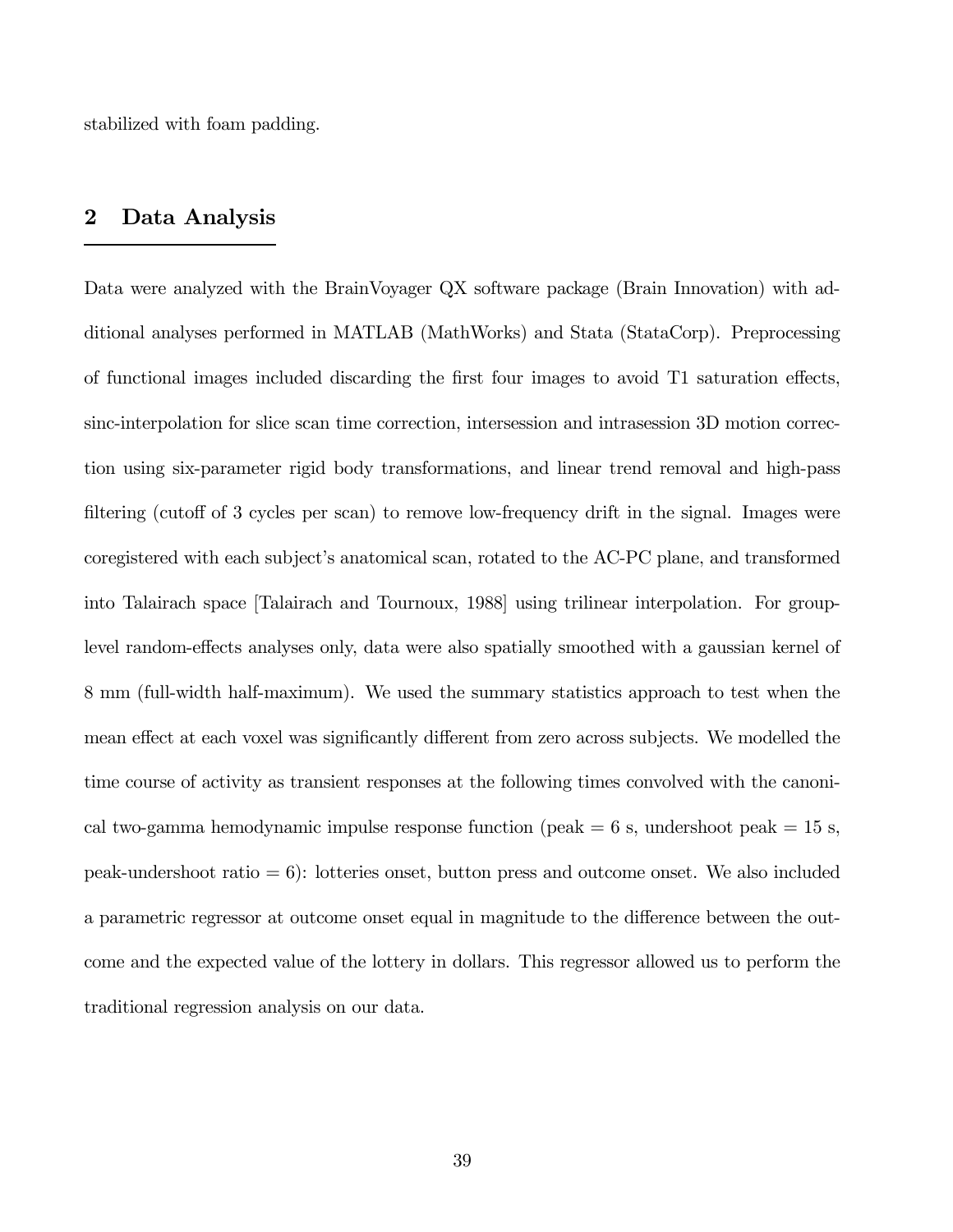## References

- [1] Abler B, H. Walter, S. Erk, H. Kammerer, and M. Spitzer, "Prediction Error as a Linear Function of Reward Probability is Coded in Human Nucleus Accumbens," Neuroimage, 31:2 (2006), 790-5.
- [2] Bayer, H., and Paul Glimcher, "Midbrain Dopamine Neurons Encode a Quantitative Reward Prediction Error Signal," Neuron, 47 (2005), 129-141.
- [3] Bayer, H., Brian Lau, and Paul W. Glimcher, "Statistics of Midbrain Dopamine Neuron Spike Trains in the Awake Primate," The Journal of Neurophysiology, 98:3 (2007), 1428-143.
- [4] Bernheim, B. Douglas, "Neuroeconomics: A Sober (but Hopeful) Appraisal," NBER Working Paper, 13954 (2008), forthcoming AEJ: Microeconomics.
- [5] Bernheim, B. Douglas and Antonio Rangel, "Addiction and Cue-Triggered Decision Processes," American Economic Review, 94 (2004), 1558-1590.
- [6] Berridge, Kent C. and Terry E. Robinson, "What is the Role of Dopamine in Reward: Hedonic Impact, Reward Learning, or Incentive Salience?," Brain Research Reviews, 28 (1998), 309-369.
- [7] Bossaerts, P., K. Preuchoff, and Ming Hsu, "The Neurobiological Foundations of Valuation in Human Decision-Making Under Uncertainty." In: P.W. Glimcher, C.F. Camerer, E. Fehr, and R.A. Poldrack (eds), Neuroeconomics: Decision Making and the Brain. New York: Academic Press (2008).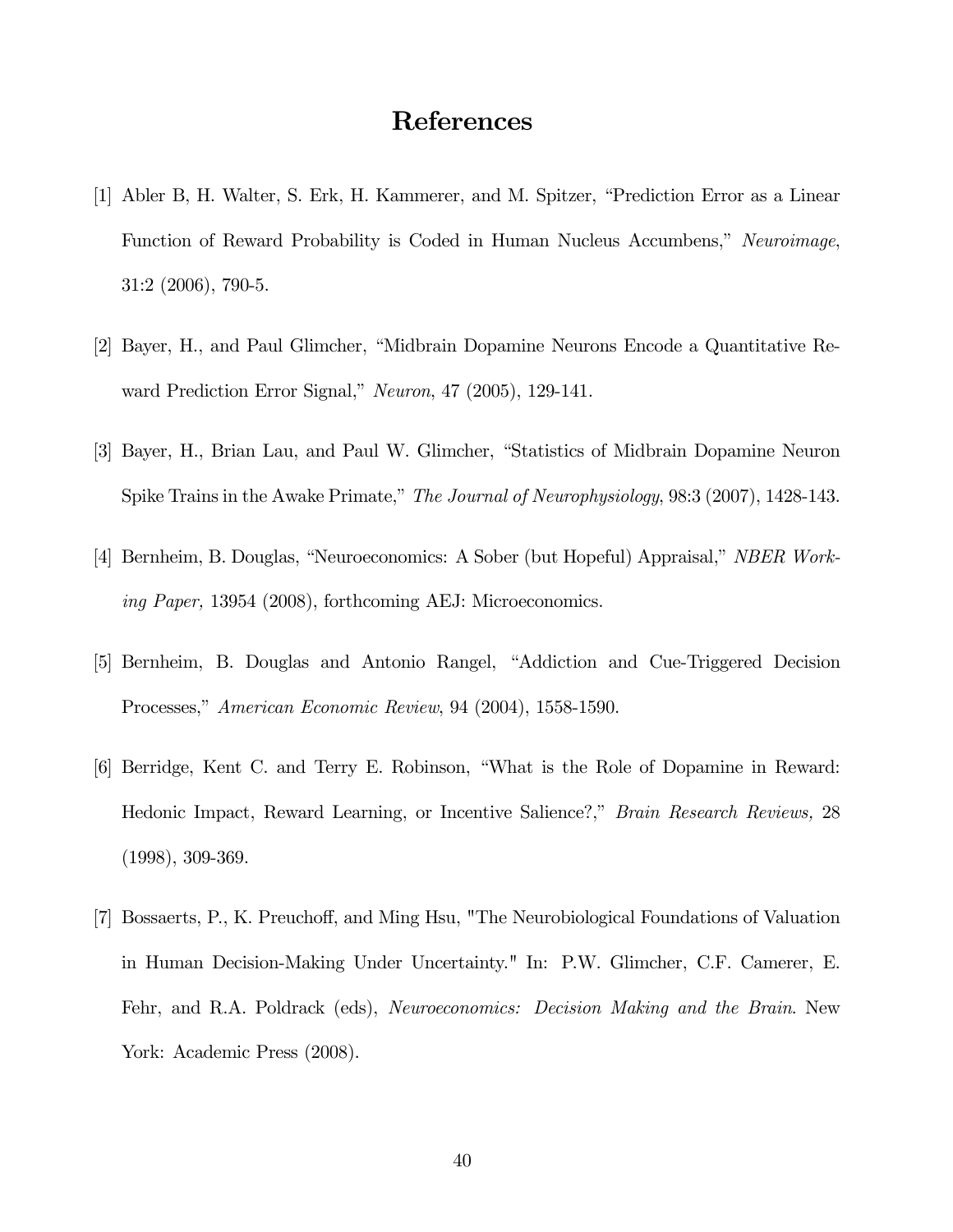- [8] Caplin, A. and Mark Dean, "Dopamine, Reward Prediction Error, and Economics," Quarterly Journal of Economics, 123:2 (2008A), 663-702.
- [9] —, "Axiomatic Methods, Dopamine, and Reward Prediction Error, and Economics," Current Opinion in Neurobiology, 18:2 (2008B), 197-202.
- [10] –, "Axiomatic Neuroeconomics," In: P.W. Glimcher, C.F. Camerer, E. Fehr, and R.A. Poldrack (eds), Neuroeconomics: Decision Making and the Brain. New York: Academic Press (2008C).
- [11] Charness, Gary and Dan Levin, "When Optimal Choices Feel Wrong: A Laboratory Study of Bayesian Updating, Complexity, and Affect," American Economic Review, 95:4 (2005), 1300—1309.
- [12] Cheung, Y.W. and D. Friedman, "Individual Learning in Normal Form Games: Some Laboratory Results," Games and Economic Behavior, 19 (1997), 46-76.
- [13] D'Ardenne K, S. M. McClure, L.E. Nystrom and J. D. Cohen, "BOLD Responses Reflecting Dopaminergic Signals in the Human Ventral Tegmental Area," Science, 319 (2008), 1264-7.
- [14] Daw, N.D., S. Kakade, and P. Dayan, "Opponent Interactions between Serotonin and Dopamine," Neural Networks, 15 (2002), 603-616.
- [15] Dayan P and Q.M.J. Huys, "Serotonin in Affective Control" Annual Review of Neuroscience, 32 (2009), 95-126.
- [16] Delgado, M.R., M. M. Miller, S. Inati and E.A. Phelps, "An fMRI Study of Reward-Related Probability Learning," NeuroImage, 24 (2005), 862-73.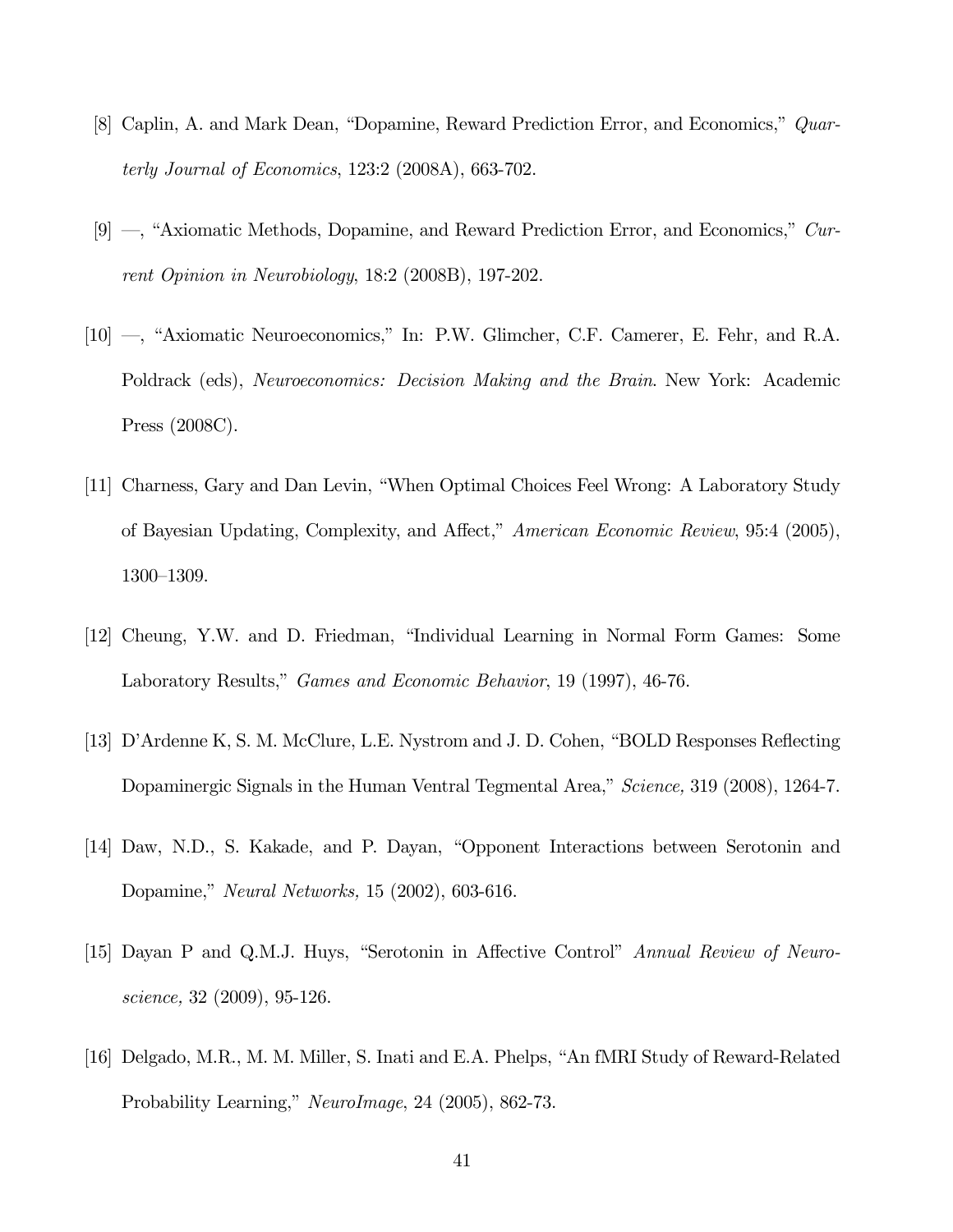- [17] Gallistel, C. R., and J. Gibbon, J, "Time, Rate and Conditioning," Psychological Review, 107 (2000), 289-344.
- [18] Hollerman, J.R. and W. Schultz, "Dopamine Neurons Report an Error in the Temporal Prediction of Reward During Learning," Nature Neuroscience, 4 (1998), 304-309.
- [19] Huber, P. J., "The Behavior of Maximum Likelihood Estimates under Nonstandard Conditions" In: Proceedings of the Fifth Berkeley Symposium on Mathematical Statistics and Probability. Berkeley, CA: University of California Press (1967), vol. 1, 221—223.
- [20] Huettel, S.A., A.W. Song and G. McCarthy Functional Magnetic Resonance Imaging. Sunderland, Massachusetts (2004): Sinauer Associates.
- [21] Kahneman, D. and Amos Tversky, "Prospect Theory: An Analysis of Decisions under Risk," Econometrica, 47 (1979), 313-327.
- [22] Knutson, B. and R. Peterson, "Neurally Reconstructing Expected Utility," Games and Economic Behavior, 52 (2005), 305-315.
- [23] Koszegi, B. and M. Rabin, '"A Model of Reference-Dependent Preferences," Quarterly Journal of Economics, 121:4 (2006), 1133-1165.
- [24] Li, J., S. M. McClure, B. King-Casas and P.R. Montague, "Policy Adjustment In A Dynamic Economic Game," PlosONE, 20:1 (2006):e103.
- [25] McClure S. M., G. S. Berns and P. R. Montague, "Temporal Prediction Errors in a Passive Learning Task Activate Human Striatum," Neuron, 38 (2003), 339-346.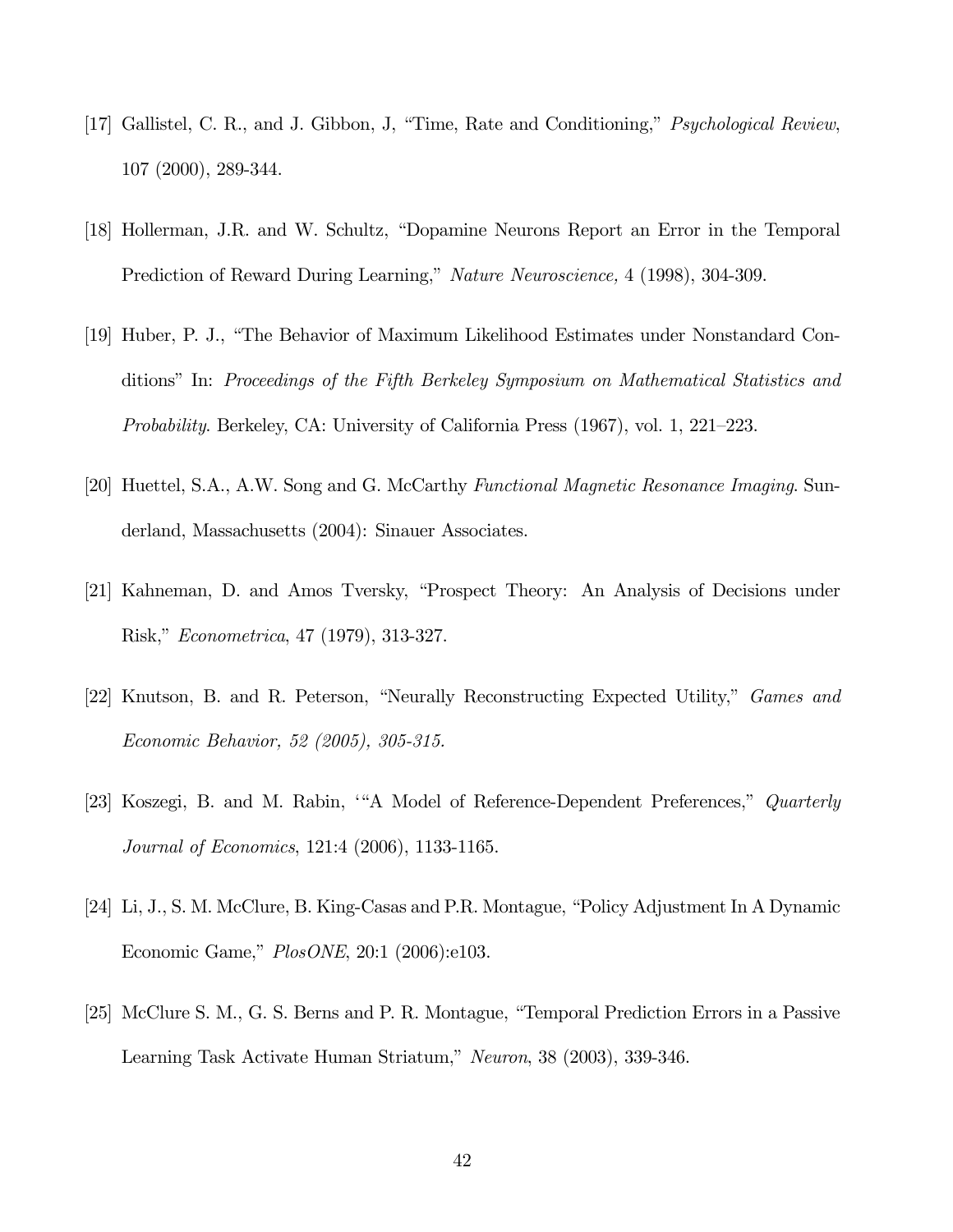- [26] McClure, S., David Laibson, George Loewenstein and Jonathan D. Cohen, "Separate Neural Systems Value Immediate and Delayed Monetary Rewards," Science, 306 (2004), 503-507.
- [27] Mirenowicz, J., and W. Schultz, "Importance of Unpredictability for Reward Responses in Primate Dopamine Neurons," Journal of Neurophysiololgy, 72:2 (1994), 1024-7.
- [28] Montague, PR, P Dayan, and T. J. Sejnowski, "A Framework for Mesencephalic Dopamine Systems Based on Predictive Hebbian Learning," Journal of Neuroscience, 16 (1996), 1936- 1947
- [29] Neto, Lia Lucas, Edson Oliveira, Francisco Correia, and António Gonçalves Ferreira, "The Human Nucleus Accumbens: Where Is It? A Stereotactic, Anatomical and Magnetic Resonance Imaging Study," Neuromodulation, 11:1 (2008), 13-22
- [30] Nyarko, Yaw and Andrew Schotter, "An Experimental Study of Belief Learning Using Real Beliefs," Econometrica, 70 (2002), 971-1005.
- [31] O'Doherty, J., P. Dayan, K. J. Friston, H. D. Critchley and R. J. Dolan, "Temporal Difference Models Account and Reward-Related Learning in the Human Brain," Neuron, 38 (2003), 329-337.
- [32] O'Doherty J., P. Dayan, J. Schultz, R. Deichmann, K. Friston and R. J. Dolan, "Dissociable Roles of Ventral and Dorsal Striatum in Instrumental Conditioning," Science, 304 (2004), 452-4.
- [33] Pessiglione, Mathias, Ben Seymour, Guillaume Flandin, R. J. Dolan and Chris D. Frith, "Dopamine-Dependent Prediction Errors Underpin Reward-Seeking Behavior in Humans," Nature, 442 (2006), 1042-1045.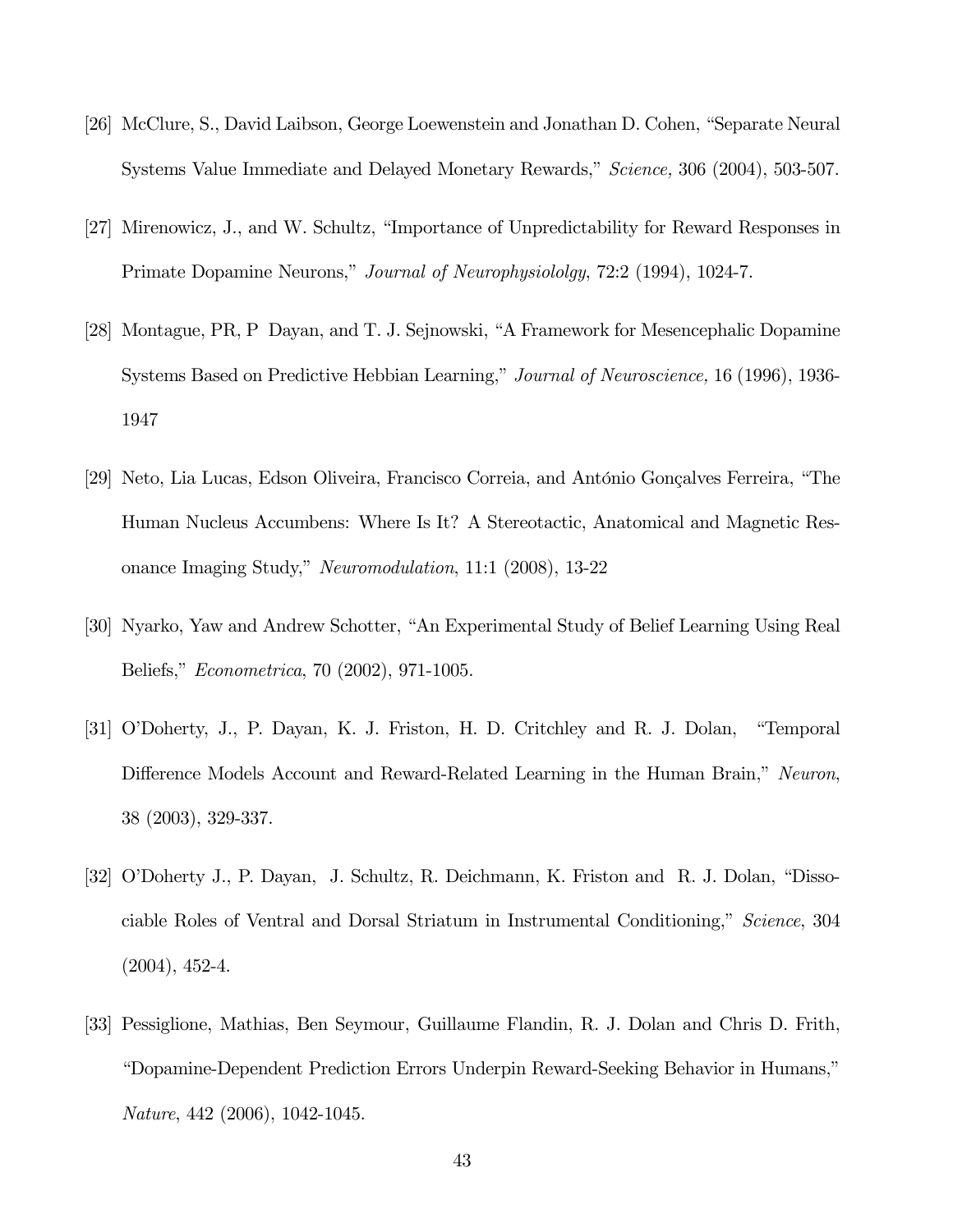- [34] Phillips P.E., G.D. Stuber, M. L. Heien, R. M. Wightman and R. M. Carelli, "Subsecond Dopamine Release Promotes Cocaine Seeking," Nature, 422 (2003), 614—618.
- [35] Redgrave, P. and K. N. Gurney, "The Short-Latency Dopamine Signal: A Role in Discovering Novel Actions?" Nature Reviews Neuroscience, 7 (2006), 967-975.
- [36] Rutström, E. Elisabet, and Nathaniel T. Wilcox, "Stated Beliefs Versus Empirical Beliefs: A Methodological Inquiry and Experimental Test," (2006) http://www.uh.edu/econpapers/RePEc/hou/wpaper/2006-02.pdf.
- [37] Samuelson, W. and R. Zeckhauser, "Status Quo Bias in Decision Making," Journal of Risk and Uncertainty, 1 (1988), 7-59.
- [38] Schultz, Wolfram, Paul Apicella, and Tomas Ljungberg, "Responses of Monkey Dopamine Neurons to Reward and Conditioned Stimuli During Successive Steps of Learning a Delayed Response Task," Journal of Neuroscience, 13 (1993), 900—913.
- [39] Schultz, Wolfram, Peter Dayan, and P. Read Montague, "A Neural Substrate of Prediction and Reward," Science, 275 (1997), 1593-1599.
- [40] Stahl, D., and P. Wilson, "On Players' Models of Other Players: Theory and Experimental Evidence," Games and Economic Behavior, 10 (1995): 218-254.
- [41] Talairach, J and P. Tournoux, *Co-planar Stereotaxic Atlas of the Human Brian*. New York: Thieme Medical Publishers (1988).
- [42] Tom, S.M., C. R. Fox, C. Trepel and R.A. Poldrack, "The Neural Basis of Loss Aversion in Decision-Making Under Risk," Science, 315 (2007), 515—518.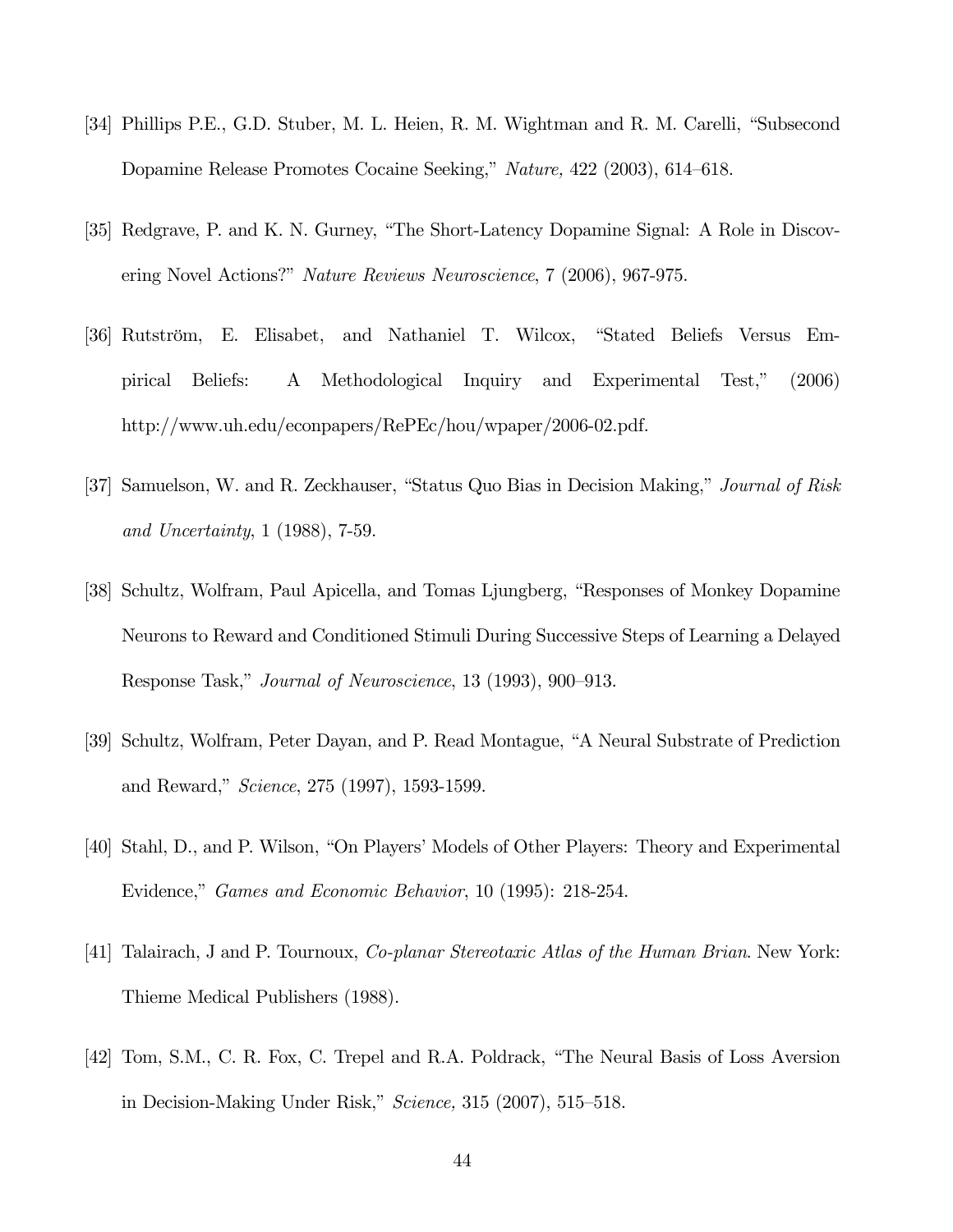- [43] White, H, "A Heteroskedasticity-Consistent Covariance Matrix Estimator and a Direct Test for Heteroskedasticity," Econometrica, 48 (1980), 817—830.
- [44] Wise, R.A., "Dopamine, Learning, and Motivation," Nature Reviews: Neuroscience, 5 (2004), 1-12.
- [45] Zink C.F., G. Pagnoni, M.E. Martin, M. Dhamala and G. Berns, "Human Striatal Response to Salient Nonrewarding Stimuli," Journal of Neuroscience, 23 (2003), 8092-8097.

## Notes

1See Schultz, Apicella, and Ljungberg [1993], Mirenowicz and Schultz [1994], Montague, Dayan, and Sejnowski [1996], Schultz, Dayan, and Montague [1997] and Hollerman and Schultz, [1998]

2For example Bernheim and Rangel [2004], McClure, Laibson, Loewenstein, and Cohen [2004], Bossaerts, Preuchoff, and Hsu [2008].

3For more details see Dean and Caplin [2008A, 2008B, 2008C].

4Kahneman and Tversky [1979], Samuelson and Zeckhauser [1988], Koszegi and Rabin [2006], Ok et al. [2008]

5For example O'Doherty et al. [2004], Bayer and Glimcher [2005]

6For example Berridge and Robinson [1998], Zink et al. [2003], Delgado et al. [2005], Knutson and Peterson [2005], Redgrave and Gurney [2006].

7We do not allow observation of dopaminergic activity from a prize that is impossible according to the given lottery (i.e. a prize from outside the support of a particular lottery).

8Given that the DRPE hypothesis has quite specific information on what happens when there is no surprise, we will also insist that all no surprise outcomes of the form  $(z, z)$  are in the domain of observation, although this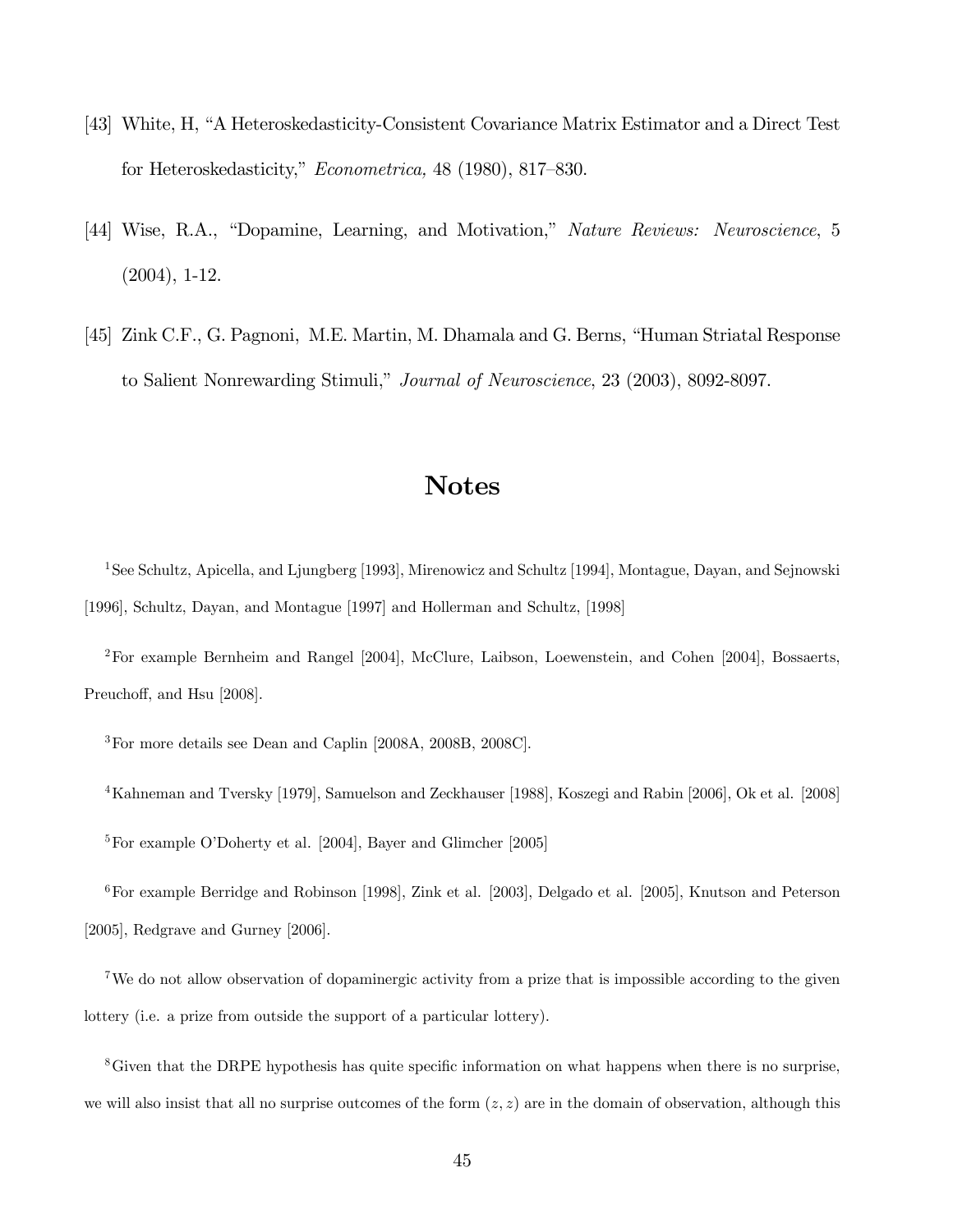has no technical impact on the availability of a DRPE representation.

<sup>9</sup>Note that we additionally assume that people make perfect predictions in the case of degenerate lotteries: the predicted reward of the lottery  $p$  that gives prize  $z$  for sure is equal to the experienced reward of prize  $z$ . Thus the experienced reward function can be derived directly from the predicted reward function.

 $10$ The theorem is proved in the working paper version of the paper as part of the proof for the general finite prize case.

 $11$ It should be noted that this technique measures overall activity in this brain area, to which dopaminergic action potentials are a major, although not unique, contributor. This imposes on our measurement a limitation shared by all fMRI-based studies of dopaminergic activity. If anything, however, this limitation should bias our empirical results against observing the axiomatic behavior we seek.

 $12$ All the colors used in the experiment are approximately isoluminent, reducing brain activity which comes about due solely to visual stimulation induced by the changing display.

<sup>13</sup>For technical details of the imaging protocol and initial data analysis, see appendix 2. For more details on magnetic resonance imaging the reader is referred to Huettel et al. [2004].

 $14$ The dorsal limit of the nucleus accumbens is the horizontal plane passing under the caudate nucleus head from the inferior border of the lateral ventricle to the edge of the internal capsule. The lateral limit is the internal capsule. The medial limit is the diagonal band of Broca. The ventral limit is the anterior hypothalamic nucleus and the external capsule laterally. The posterior limit is the posterior border of the anterior commissure. The anterior limit begins where the anterior caudate head and putamen are clearly divided by the internal capsule. The nucleus accumbens was defined bilaterally in this manner on the individual high-resolution anatomical images in Talairach [Talairach and Tournoux, 1988] space.

15See appendix 2 for details.

<sup>16</sup>Both subjects had 9 scans with at least 0.1 mm per TR or 0.1 degrees per TR average motion in any direction; no other subject had more than 3 scans with as much motion. These subjects were excluded from all further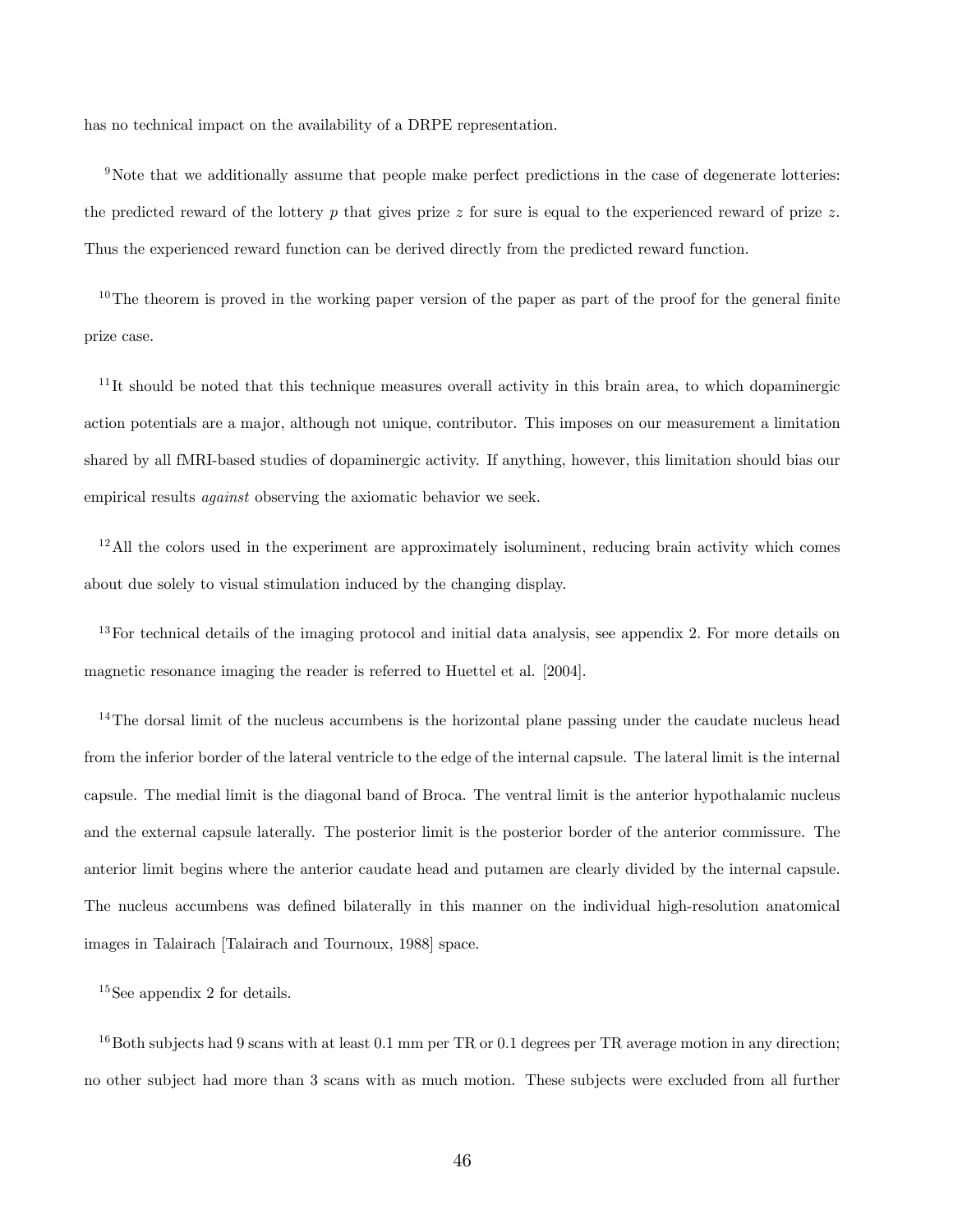analysis, as is common practice in fMRI studies.

 $17$ To an experimental economist, the small number of experimental subjects in this and other neuroscientific studies may be disturbing. This is particularly so given that there are significant individual differences in neurological structure. Unfortunately, it is a necessary feature of current experiments given technological constraints. Since dopaminergic responses are of interest to many research groups, robustness of results is uncovered through independent replication.

<sup>18</sup>Though it should be noted that interpreting differences in magnitudes in BOLD signals is a complicated matter, particularly when comparing increases and decreases in the signal. Thus the difference in magnitude should be interpreted with caution.

 $19$  In such windows axioms 1 and 3 hold, while support for axiom 2 is mixed.

<sup>20</sup>One potential issue is the extent to which our results will generalize beyond the simple experimental environment tested here. For example - do we know that dopamine will respond the same way when there is a longer gap between the predictive stimulus and reward, or if probabilities are subjective rather than objective? To some extent these are open questions, though previous studies give some guide. Gallistel and Gibbon [2000] show that dopamine does seem to still encode a DRPE if signals and reward are temporally separated, as long as there is not too much variation in the length of the intervals. Moreover, many previous studies have attempted to test the DRPE in environments in which subjects have to learn probabilities from past rewards drawn from an unknown distribution - which is much closer to the idea of subjective probabilities than it is to objective probabilities. Of course, none of these studies test our axioms directly.

<sup>21</sup>Realistically, the technology of measurement will first have to improve, since the fMRI machine is not a natural habitat.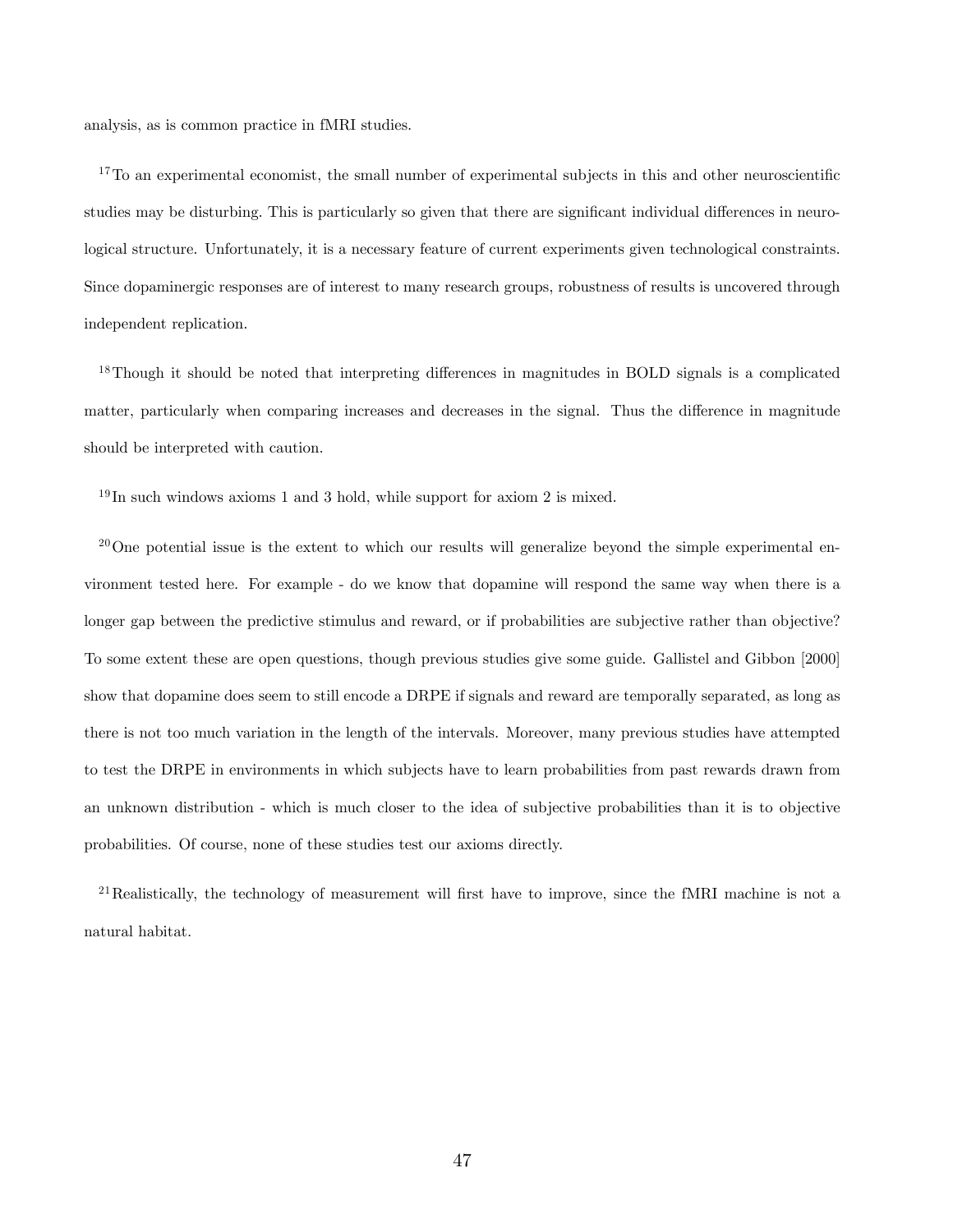|                         |                               | <b>Anatomical ROI</b> |      | <b>Functional ROI</b>    |      |
|-------------------------|-------------------------------|-----------------------|------|--------------------------|------|
|                         |                               | Sign                  | Prob | Sign                     | Prob |
| <b>A1: Consistent</b>   | $\{5,0.25\} - \{-5,0.25\}$    | ÷                     | 0.0  | ÷                        | 0.0  |
| <b>Prize Ordering</b>   | ${5,0.50} - {-5,0.50}$        | ÷                     | 0.0  | ÷                        | 0.0  |
|                         | $(5,0.75) - (-5,0.75)$        | ÷                     | 0.0  | ÷                        | 0.0  |
|                         |                               |                       |      |                          |      |
| <b>A2: Consistent</b>   | $\{-5,0.50\} - \{-5,0.25\}$   | $=$                   | 11.1 | -*                       | 5.3  |
| <b>Lottery Ordering</b> | $(5,0.50) - (5,0.25)$         | =                     | 73.9 | $\overline{\phantom{a}}$ | 9.7  |
|                         |                               |                       |      |                          |      |
|                         | $\{-5,0.75\} - \{-5,0.50\}$   |                       | 0.9  | -*                       | 9.3  |
|                         | $(5,0.75) - (5,0.50)$         |                       | 4.4  |                          | 0.2  |
|                         |                               |                       |      |                          |      |
|                         | $\{-5,0.75\}$ - $\{-5,0.25\}$ |                       | 0.0  |                          | 0.0  |
|                         | $(5,0.75) - (5,0.25)$         |                       | 4.8  |                          | 0.1  |
|                         |                               |                       |      |                          |      |
| A3: No Surprise         | $\{-5,0\} - \{5,1\}$          |                       | 34.0 | ÷                        | 0.7  |
| <b>Equivalence</b>      |                               |                       |      |                          |      |

#### **Table I**

*Statistical tests on the difference between parameter estimates. The Prob column reports the probability that each hypothesis holds according to a Wald test of linear restriction using robust standard errors. The Sign column shows a + or – if the test is significant in that direction at the 5% level, with a \* appended if significant at the 10% level. Regressions run on 74088 data points (TRs) from 2975 trials, 189 scans and 12 subjects.*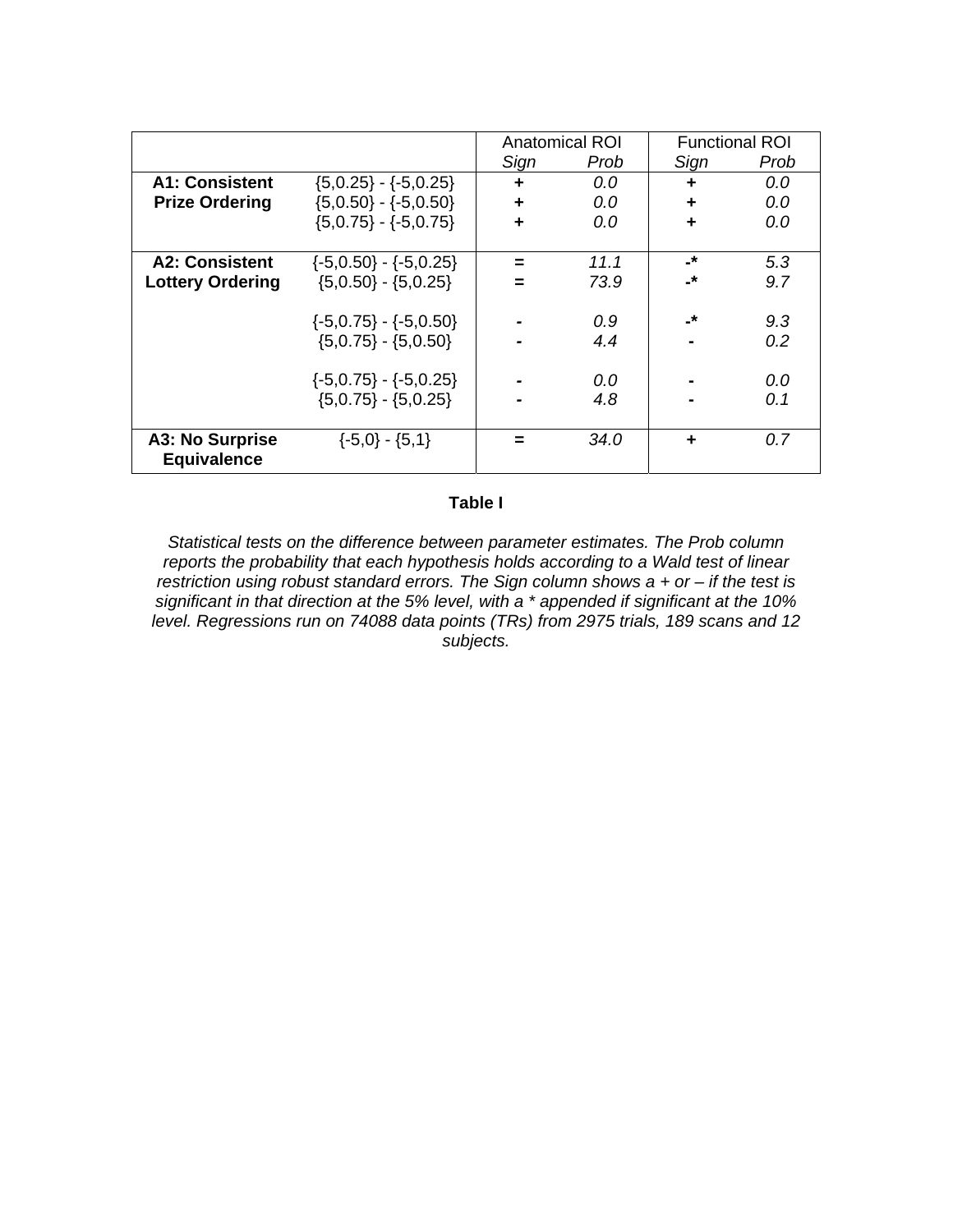



*Graphical representation of violations of the axioms for the two prize case. Solid points represent example experimental measurements. Open points represent unobservable outcomes. (a) A violation of Axiom 1: Coherent Prize Dominance. When received from lottery p, prize 1 leads to higher dopamine release than does prize 2, indicating that prize 1 has higher experienced reward. This order is reversed when the prizes are realized from lottery p', suggesting that prize 2 has higher experienced reward. Thus a DRPE representation is impossible. (b) A violation of Axiom 2: Coherent Lottery Dominance. More dopamine is released when prize 1 is obtained from lottery p' than from lottery p, suggesting that p has a higher predicted reward than p'. The reverse is true for prize 2, making a DRPE representation impossible. (c) A violation of Axiom 3: No Surprise Equivalence. The dopamine released when prize 1 is obtained from its degenerate lottery is higher than when prize 2 is obtained from its degenerate lottery. (d) No axioms are violated in this graph.*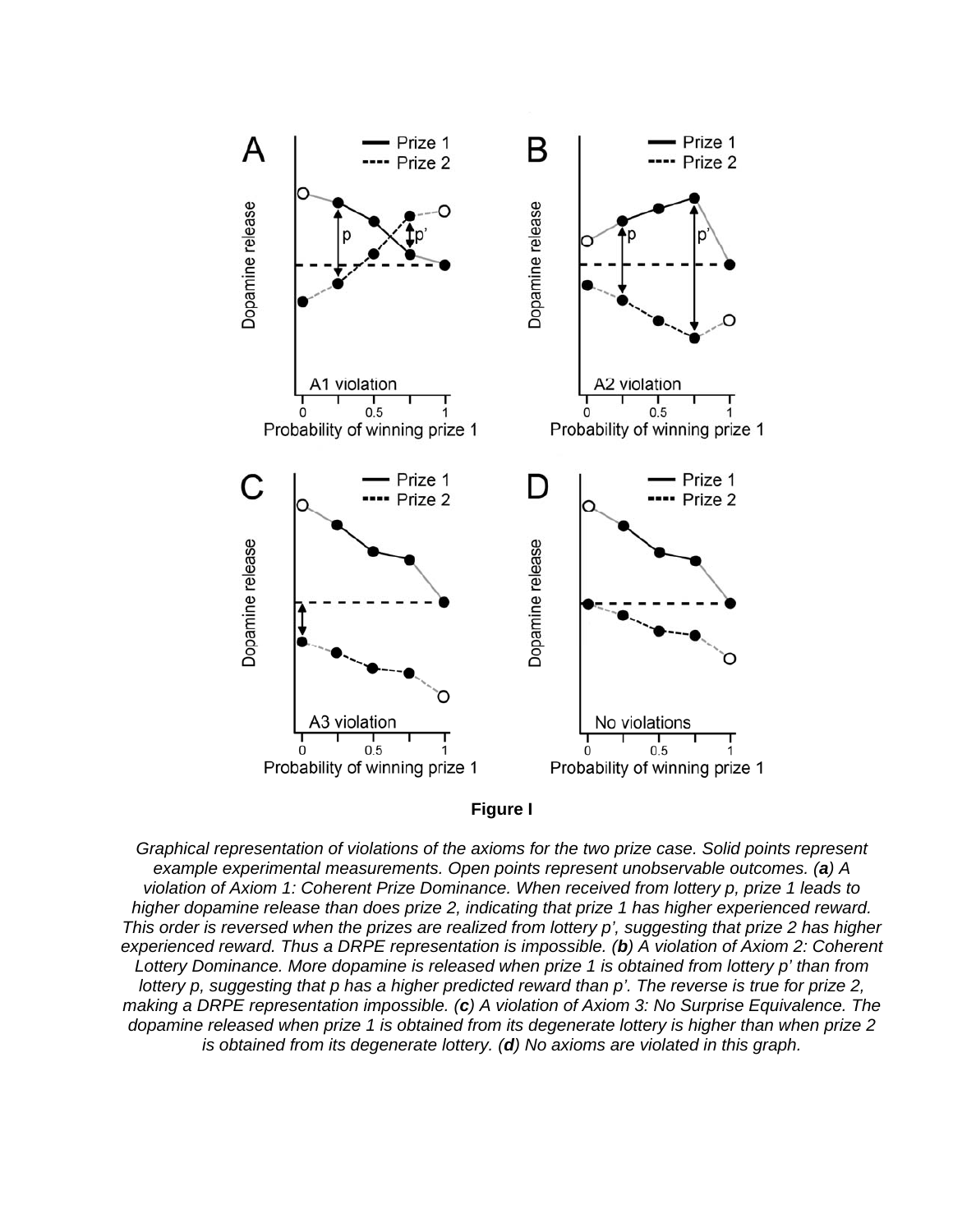



*Experimental design. Following a fixation period, subjects were presented with two lotteries. When the fixation cross was extinguished, subjects had 1250 milliseconds to indicate their choice by button press. Following a delay period, the outcome was revealed by a change in the color of the prize received. Durations of each period in the 30-second trial are given in milliseconds. In this example, the subject chose the lottery on the left and won \$5.*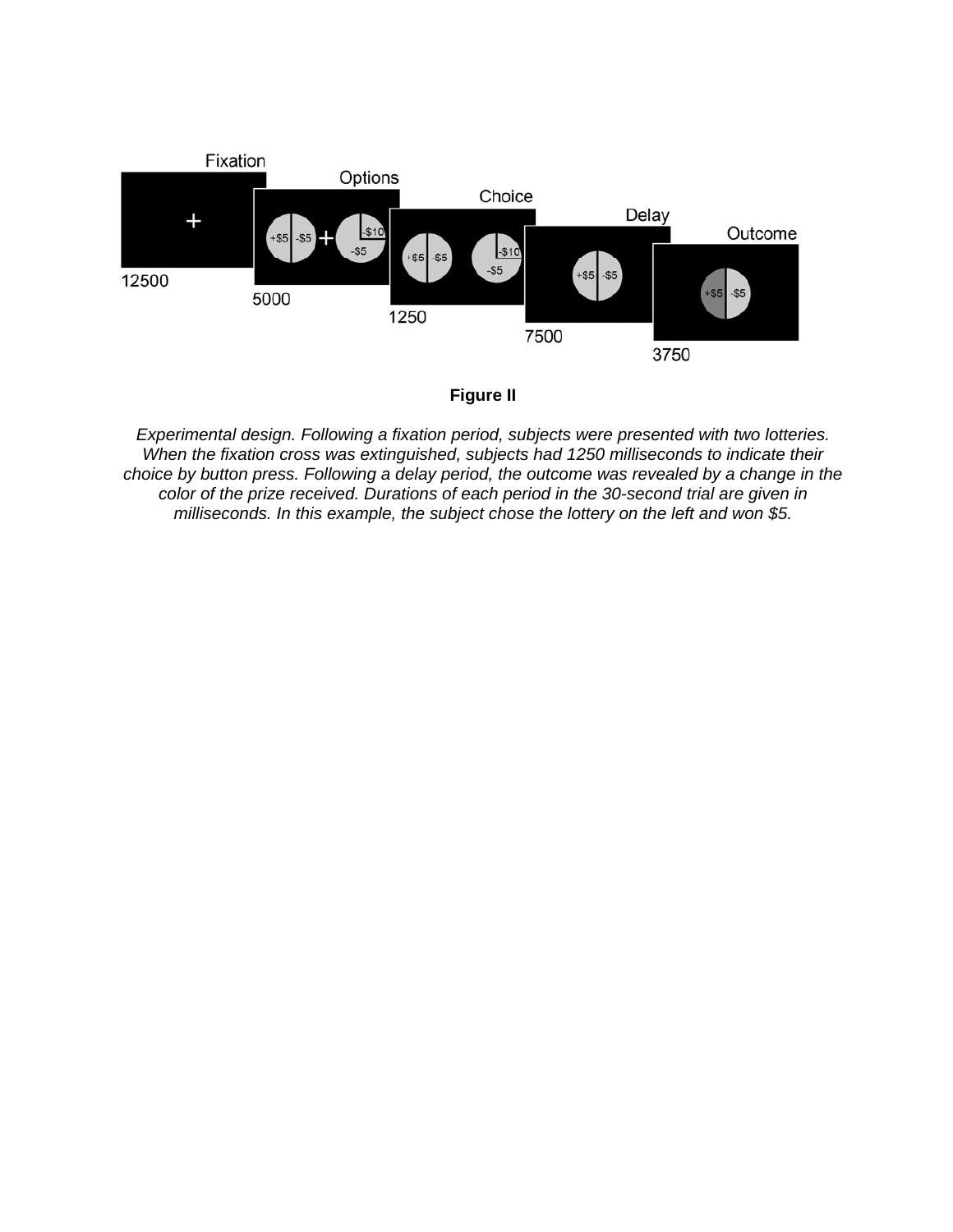

**Figure II** 

*The nucleus accumbens defined anatomically in three subjects. (a-c) Regions defined in three subjects (DV in a, MH in b, and PM in c). Coronal sections (*left, *y=+7) and horizontal sections (right, z=+0) are shown for each subject. The inset in a shows the outlined nucleus accumbens for subject DV. The nucleus accumbens was defined by anatomical landmarks using the algorithm described in Neto et al. (2008). Data are shown in radiological convention with the right hemisphere on the left in the coronal sections and on the bottom in the horizontal sections.*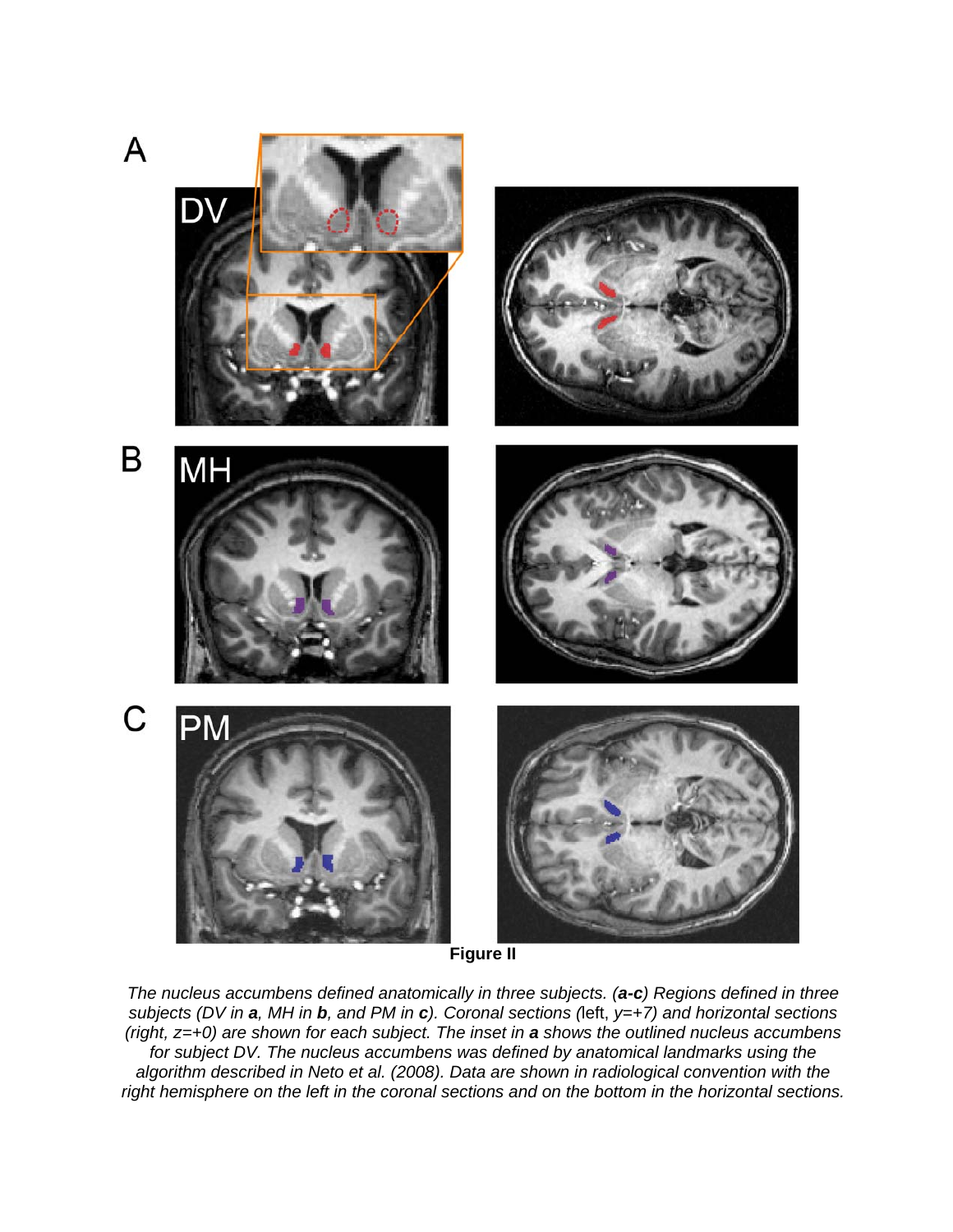



*Group analysis showing the brain areas in which activity is correlated with expected reward prediction error. (a) A region of correlation (p<0.0005, uncorrected), which overlaps considerably with the anatomically defined nucleus accumbens, can be seen in a coronal (left, y=+7) and a horizontal section (right, z=+0), overlayed on a mean normalized anatomical image. (b) When the data set is split in half, independent regions of correlation (p<0.005, uncorrected) are defined for data set a (blue), odd-numbered runs in the first session and evennumbered runs in the second, and data set b (yellow), the rest of the runs. The region of overlap between the two regions is indicated (green). The random-effects analyses include regressors for the options onset, button press, outcome onset, and a parametric variable at the time of the outcome onset. This variable is computed as the difference between the outcome and the expected value of the lottery in dollars. All regressors are one time point convolved with the canonical two-gamma hemodynamic response function. Data are shown in radiological convention with the right hemisphere on the left in the coronal sections and on the bottom in the horizontal sections.*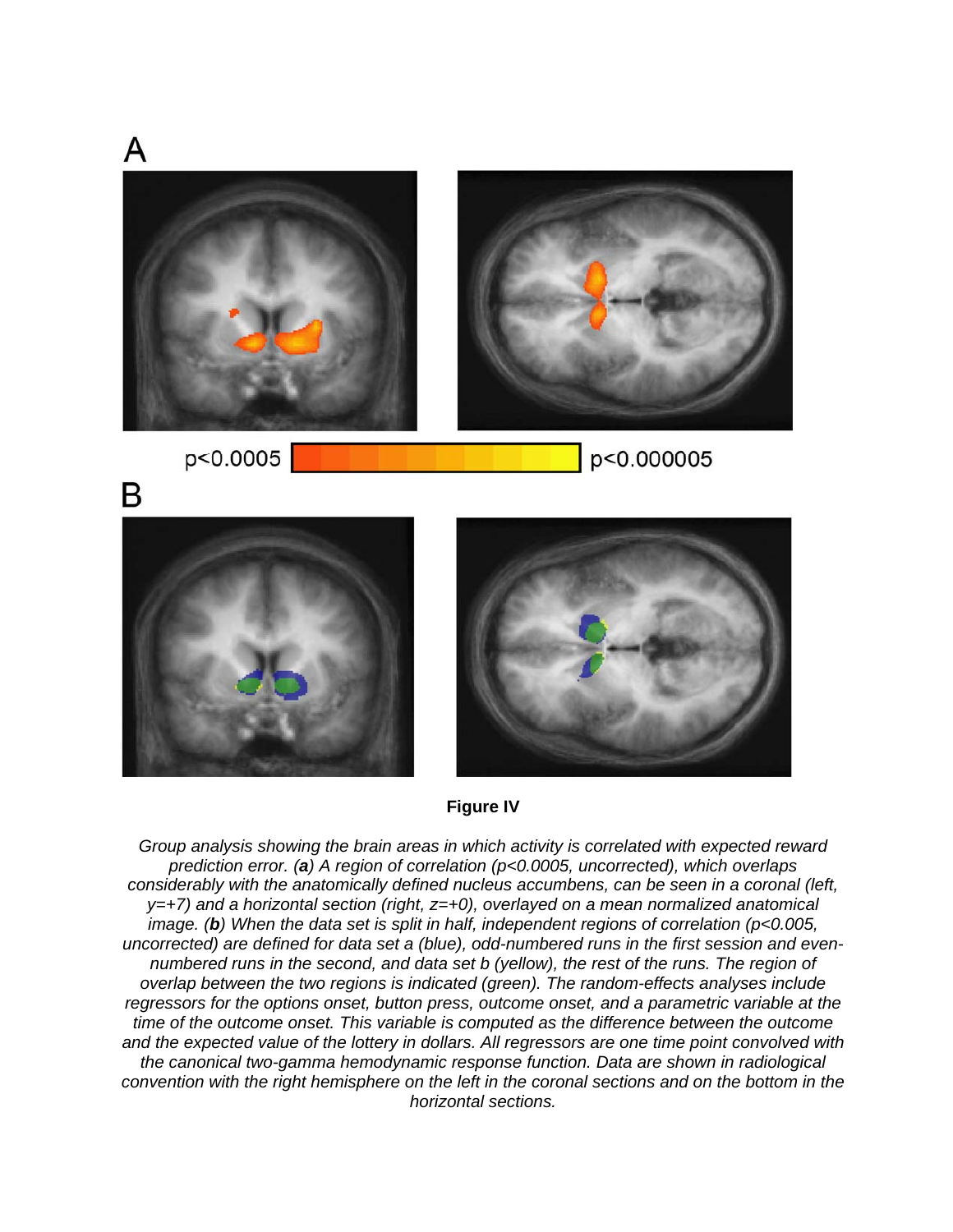



*Parameter estimates using the full time window (TR 4-10). Parameter estimates are shown for regions of interest in the nucleus accumbens defined both (a) anatomically and (b) functionally. Error bars show +/- 1 standard robust standard errors. Regressions run on 74088 data points (TRs) from 2975 trials, 189 scans and 12 subjects.*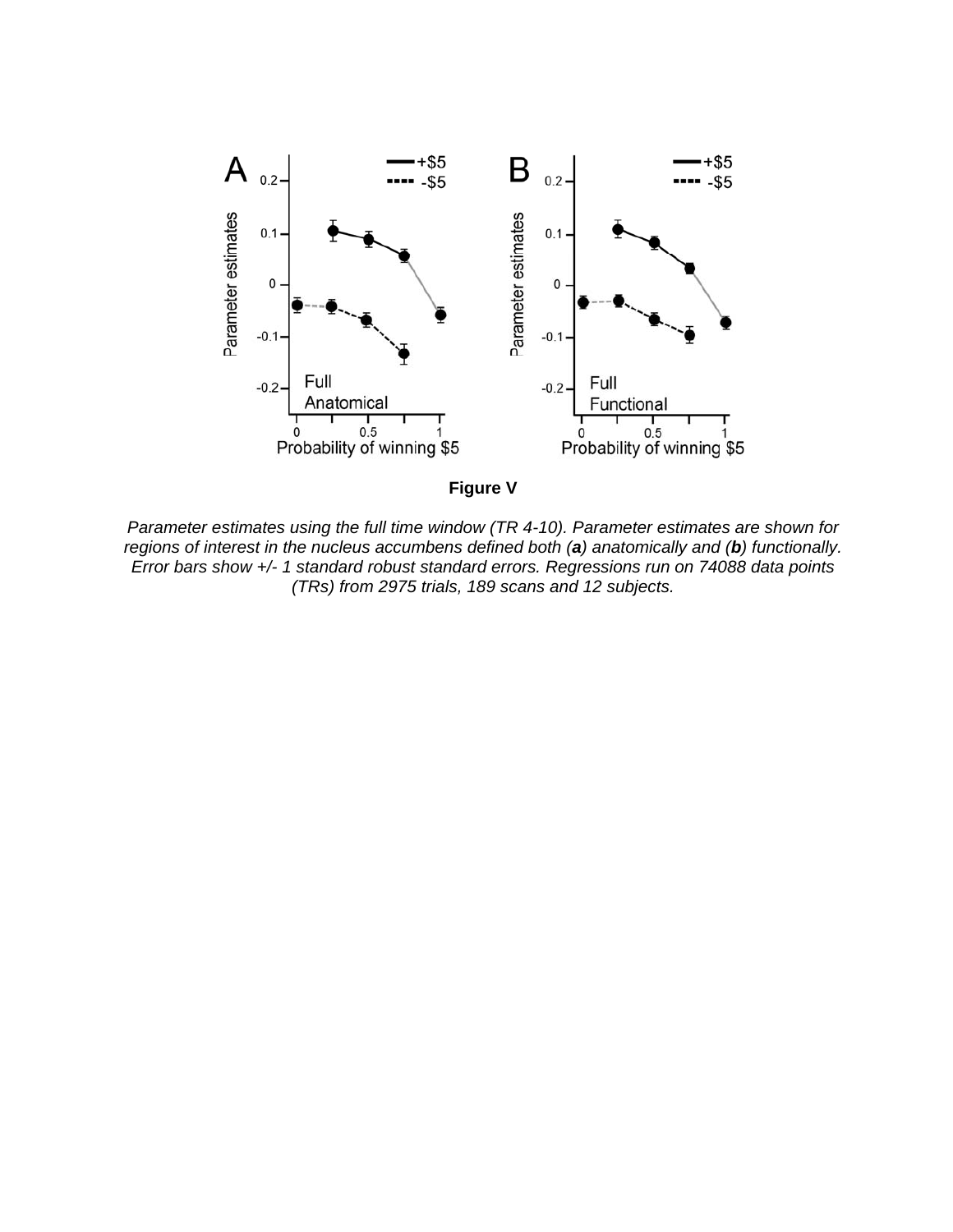

**Figure VI** 

*Group-level time courses are shown averaged over all voxels in a region of interest for 12 subjects and then re-plotted as trial averages. Trial averages are shown for regions of interest in the nucleus accumbens defined both (a) anatomically and (b) functionally. Trial averages are color-coded by lottery-prize pair with the probability of winning \$5 indicated for each. The*  largest standard error is shown at right. The timeline above the plot shows the expected time of *responses to each period using a 5-s (4 TRs) lag to account for the delay in the hemodynamic response function. Peak responses typically coincided with the options onset, button press, and outcome onset (hereafter referred to as TR 0). The time window (TR 4-10) used for further analysis is shown in gray.*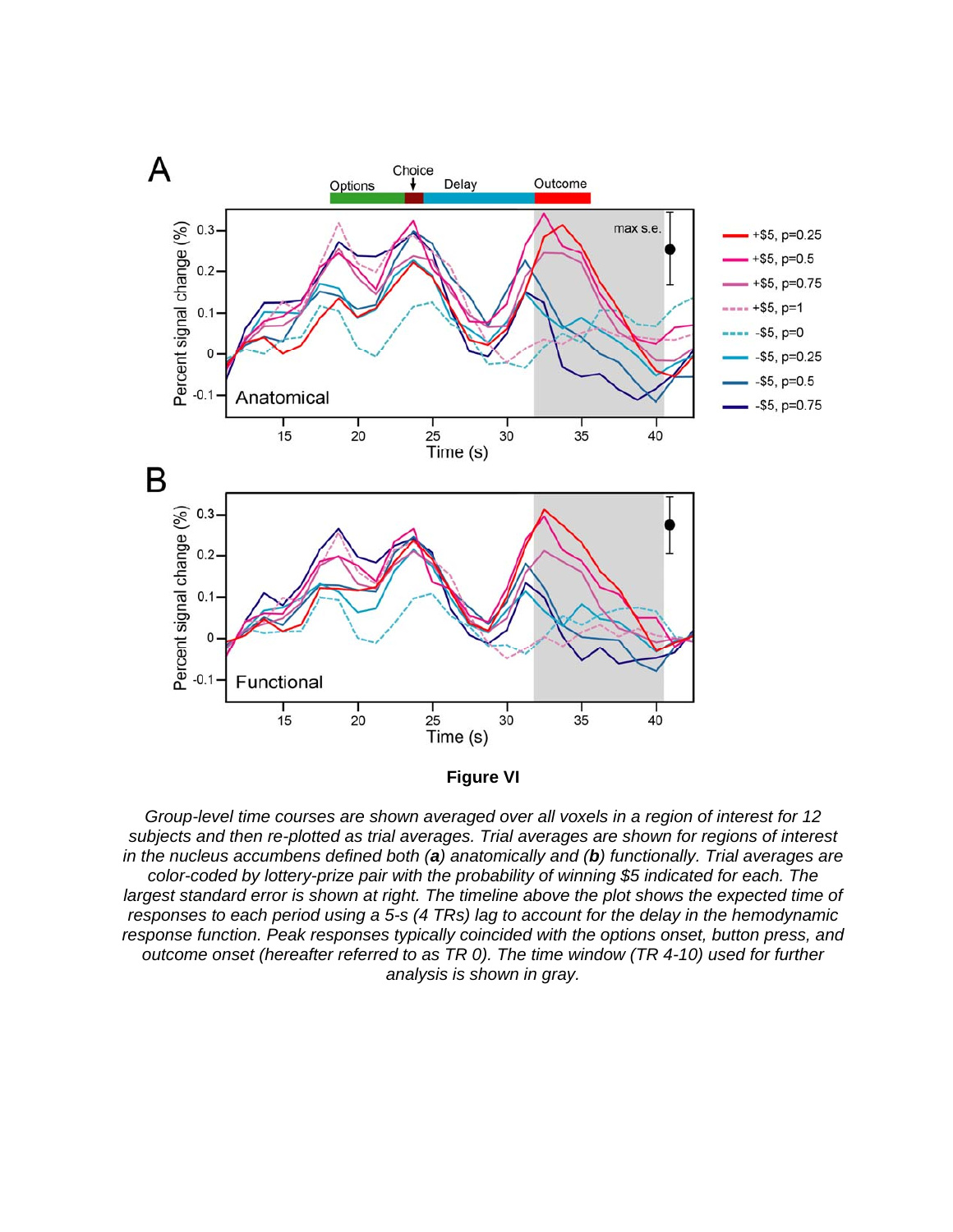



*Parameter estimates using the early time window (TR 4-6). Parameter estimates are shown for regions of interest in the nucleus accumbens defined both (a) anatomically and (b) functionally. Error bars show +/- 1 standard robust standard errors. Regressions run on 74088 data points (TRs) from 2975 trials, 189 scans and 12 subjects..*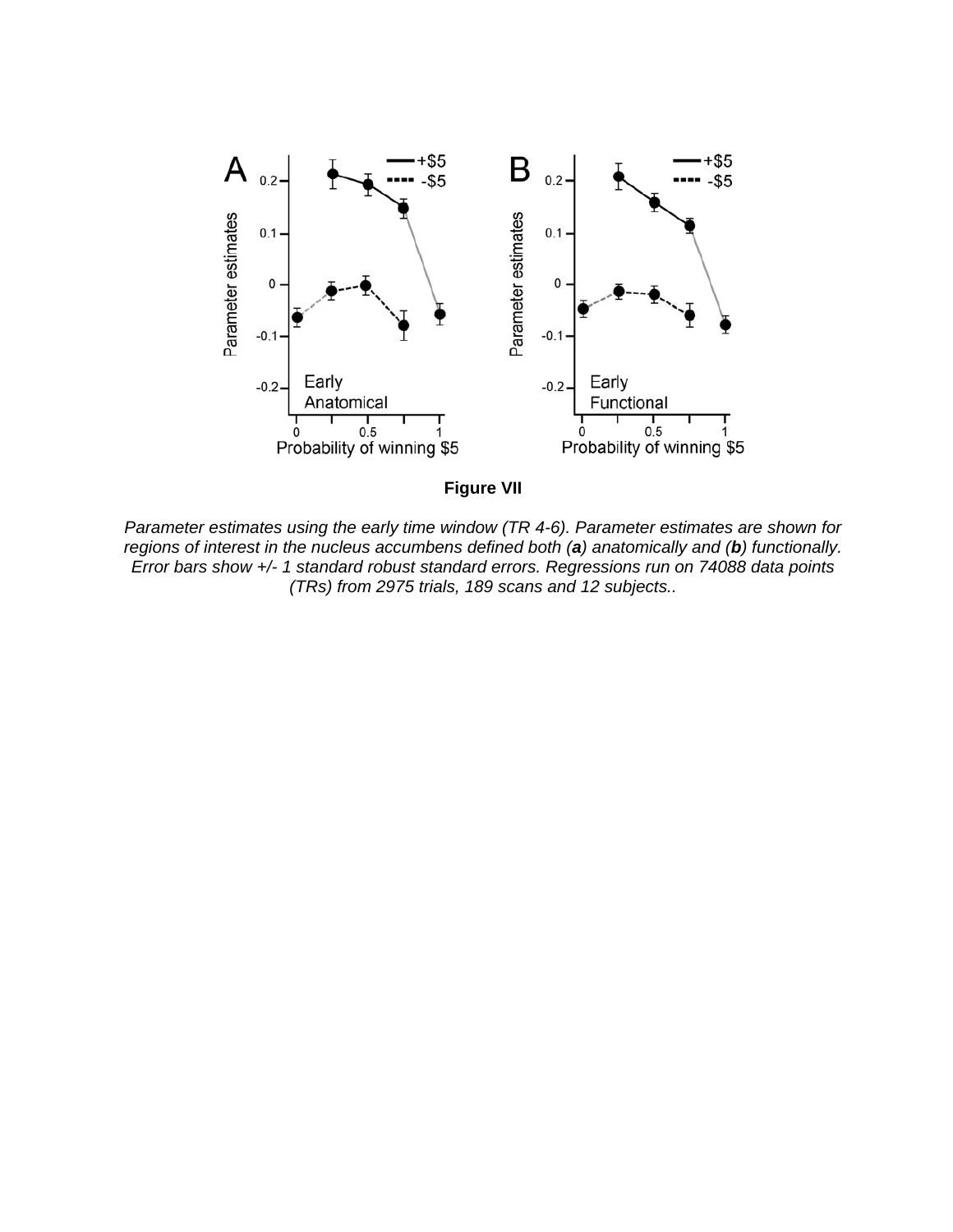

**Figure VIII** 

*Parameter estimates using the late time window (TR 7-10). Parameter estimates are shown for regions of interest in the nucleus accumbens defined both (a) anatomically and (b) functionally. Error bars show +/- 1 standard robust standard errors. Regressions run on 74088 data points (TRs) from 2975 trials, 189 scans and 12 subjects.*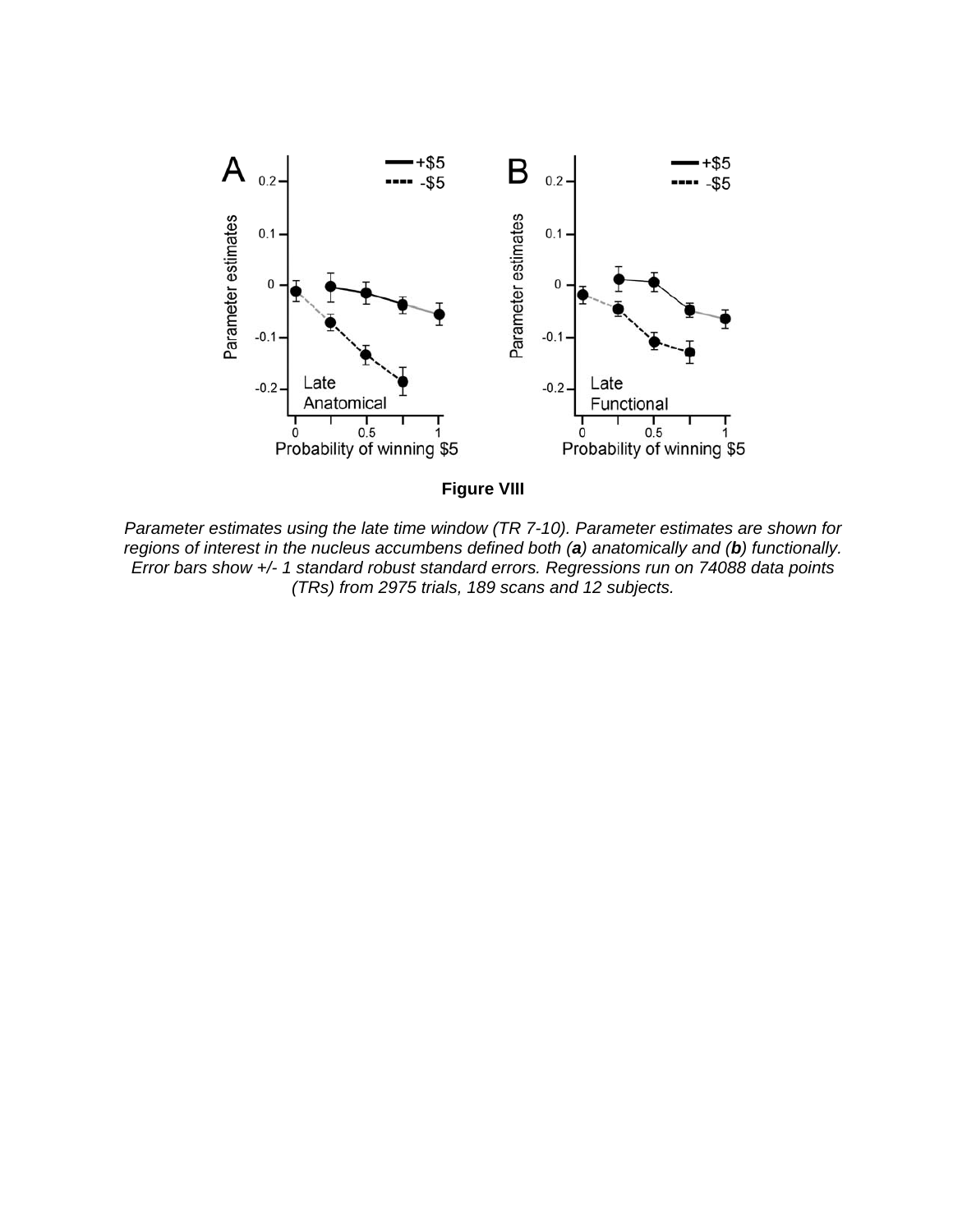

**Figure IX** 

*Difference in parameter estimates of activity in the anatomically defined nucleus accumbens between when each prize is received from the 25% lottery and the 75% lottery. Each point represents this difference for a sliding 2-TR window starting at the TR indicated on the x-axis where TR 0 is the time of outcome onset and TR 4-10 is the time window used for prior analyses.*